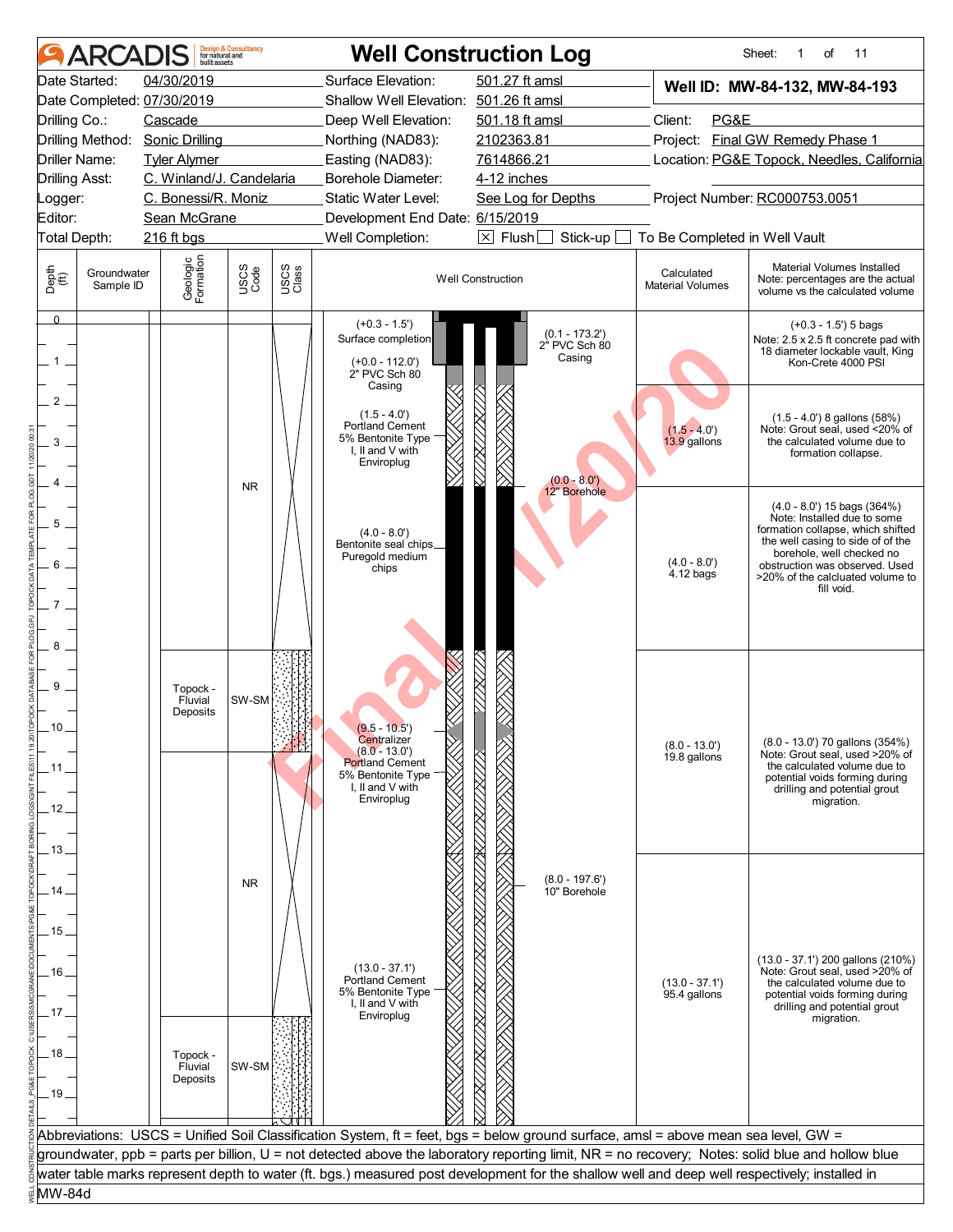| <b>ARCADIS</b>                                                                                    | <b>Design &amp; Consultancy</b><br>for natural and<br>built assets                                |                                                                      |                                                                                                                                                     | <b>Well Construction Log</b>                                                                                                                                                                                                                                                                                                                                                                                                            |                                                                        | Sheet:<br>2<br>of<br>11                                                                                                                                                             |
|---------------------------------------------------------------------------------------------------|---------------------------------------------------------------------------------------------------|----------------------------------------------------------------------|-----------------------------------------------------------------------------------------------------------------------------------------------------|-----------------------------------------------------------------------------------------------------------------------------------------------------------------------------------------------------------------------------------------------------------------------------------------------------------------------------------------------------------------------------------------------------------------------------------------|------------------------------------------------------------------------|-------------------------------------------------------------------------------------------------------------------------------------------------------------------------------------|
| Date Started:<br>Date Completed: 07/30/2019<br>Drilling Co.:<br>Drilling Method:<br>Driller Name: | 04/30/2019<br>Cascade<br><b>Sonic Drilling</b><br><b>Tyler Alymer</b><br>C. Winland/J. Candelaria |                                                                      | Surface Elevation:<br>Shallow Well Elevation: 501.26 ft amsl<br>Deep Well Elevation:<br>Northing (NAD83):<br>Easting (NAD83):<br>Borehole Diameter: | 501.27 ft amsl<br>501.18 ft amsl<br>2102363.81<br>7614866.21<br>4-12 inches                                                                                                                                                                                                                                                                                                                                                             | Client:<br>PG&E                                                        | Well ID: MW-84-132, MW-84-193<br>Project: Final GW Remedy Phase 1<br>Location: PG&E Topock, Needles, California                                                                     |
| <b>Drilling Asst:</b><br>_ogger:<br>Editor:                                                       | C. Bonessi/R. Moniz<br>Sean McGrane                                                               |                                                                      | Static Water Level:<br>Development End Date: 6/15/2019                                                                                              | See Log for Depths                                                                                                                                                                                                                                                                                                                                                                                                                      |                                                                        | Project Number: RC000753.0051                                                                                                                                                       |
| Total Depth:<br>Depth<br>$\bigoplus_{i=1}^{n}$<br>Groundwater<br>Sample ID                        | 216 ft bgs<br>Geologic<br>Formation                                                               | USCS<br>Code<br>USCS<br>Class                                        | Well Completion:                                                                                                                                    | $\boxtimes$ Flush<br>Stick-up<br><b>Well Construction</b>                                                                                                                                                                                                                                                                                                                                                                               | To Be Completed in Well Vault<br>Calculated<br><b>Material Volumes</b> | Material Volumes Installed<br>Note: percentages are the actual<br>volume vs the calculated volume                                                                                   |
| $.20 -$<br>.21.<br>22<br>23.<br>24.<br>25.<br>26<br>27                                            | Topock -<br>Fluvial<br>Deposits                                                                   | GW-GMb'<br>$\circ$<br>C<br>$ {\sf GW\text{-}GM} $ ် $\bigwedge$<br>ъ | (+0.0 - 112.0')<br>2" PVC Sch 80<br>Casing                                                                                                          | $(0.1 - 173.2)$<br>2" PVC Sch 80<br>Casing                                                                                                                                                                                                                                                                                                                                                                                              |                                                                        |                                                                                                                                                                                     |
| $28 -$<br>29<br>30<br>31<br>32<br>33<br>34                                                        | Topock -<br>Fluvial<br>Deposits                                                                   | SW-SM                                                                | $(13.0 - 37.1')$<br>Portland Cement<br>5% Bentonite Type<br>I, II and V with<br>Enviroplug                                                          | $(8.0 - 197.6')$<br>10" Borehole                                                                                                                                                                                                                                                                                                                                                                                                        | $(13.0 - 37.1')$<br>95.4 gallons                                       | (13.0 - 37.1') 200 gallons (210%)<br>Note: Grout seal, used >20% of<br>the calculated volume due to<br>potential voids forming during<br>drilling and potential grout<br>migration. |
| 35<br>36<br>37                                                                                    |                                                                                                   |                                                                      | $(34.5 - 35.5')$<br>Centralizer                                                                                                                     |                                                                                                                                                                                                                                                                                                                                                                                                                                         |                                                                        |                                                                                                                                                                                     |
| 38<br>39                                                                                          | Topock -<br>Fluvial<br>Deposits                                                                   | <b>SM</b>                                                            | $(37.1 - 46.0')$<br>Bentonite seal chips.<br>Puregold/Halliburton<br>medium chips                                                                   |                                                                                                                                                                                                                                                                                                                                                                                                                                         | $(37.1 - 46.0')$<br>$6.54$ bags                                        | $(37.1 - 46.0')$ 24 bags $(367%)$<br>Note: Seal above high solids grout,<br>used >20% due to chips potentially<br>settling into high solids grout.                                  |
|                                                                                                   |                                                                                                   |                                                                      |                                                                                                                                                     | Abbreviations: USCS = Unified Soil Classification System, ft = feet, bgs = below ground surface, amsl = above mean sea level, GW =<br>groundwater, ppb = parts per billion, U = not detected above the laboratory reporting limit, NR = no recovery; Notes: solid blue and hollow blue<br>water table marks represent depth to water (ft. bgs.) measured post development for the shallow well and deep well respectively; installed in |                                                                        |                                                                                                                                                                                     |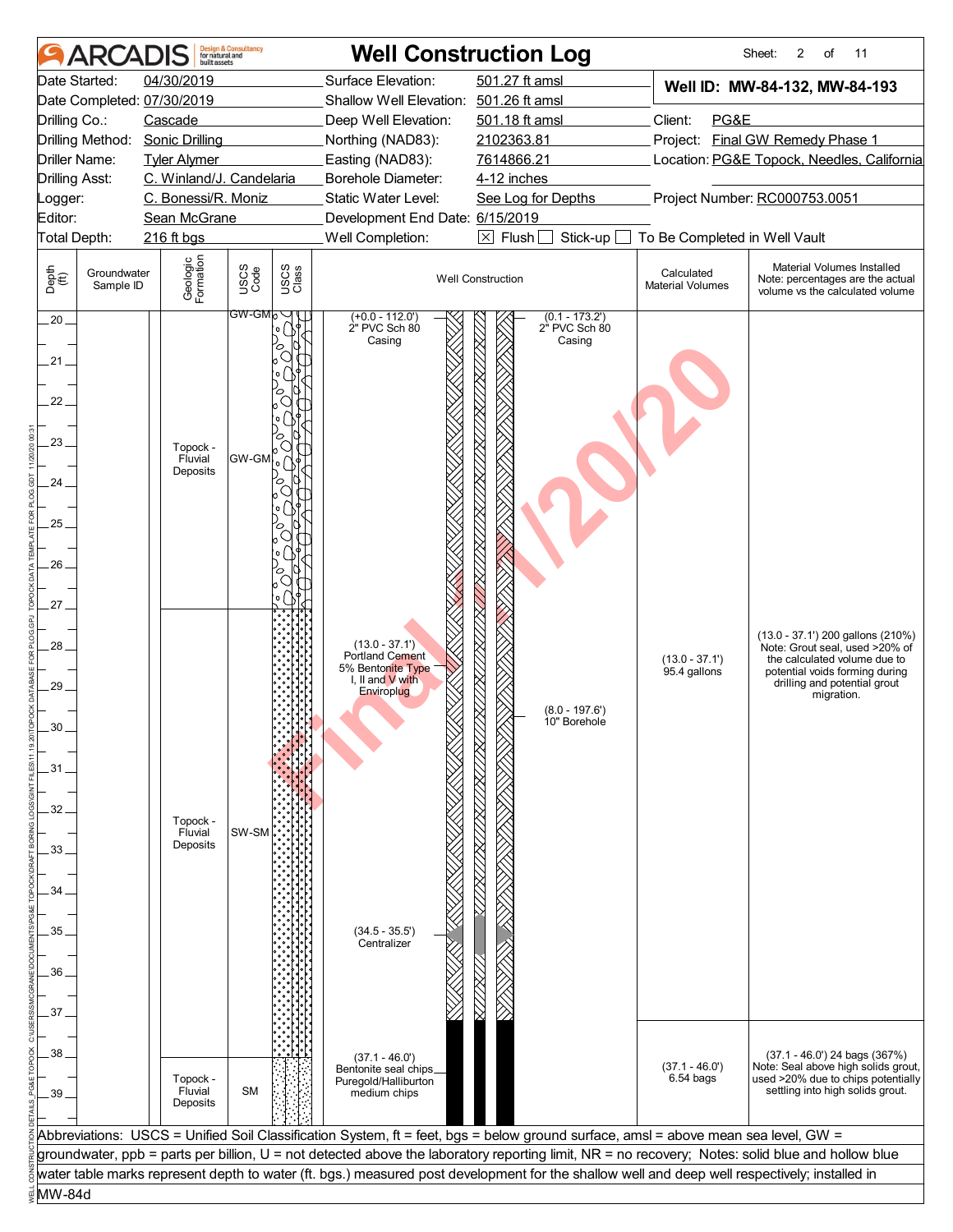|                                | <b>ARCADIS</b>                 | built assets                    | <b>Design &amp; Consultancy</b><br>for natural and |               |                                             | <b>Well Construction Log</b>                                                                                                                  |                                       | Sheet:<br>3<br>of<br>11                                                                                                                          |
|--------------------------------|--------------------------------|---------------------------------|----------------------------------------------------|---------------|---------------------------------------------|-----------------------------------------------------------------------------------------------------------------------------------------------|---------------------------------------|--------------------------------------------------------------------------------------------------------------------------------------------------|
|                                | Date Started:                  | 04/30/2019                      |                                                    |               | Surface Elevation:                          | 501.27 ft amsl                                                                                                                                |                                       | Well ID: MW-84-132, MW-84-193                                                                                                                    |
|                                |                                | Date Completed: 07/30/2019      |                                                    |               | Shallow Well Elevation: 501.26 ft amsl      |                                                                                                                                               |                                       |                                                                                                                                                  |
| Drilling Co.:                  |                                | Cascade                         |                                                    |               | Deep Well Elevation:                        | 501.18 ft amsl                                                                                                                                | Client:<br>PG&E                       |                                                                                                                                                  |
|                                | Drilling Method:               | <b>Sonic Drilling</b>           |                                                    |               | Northing (NAD83):                           | 2102363.81                                                                                                                                    |                                       | Project: Final GW Remedy Phase 1                                                                                                                 |
|                                | <b>Driller Name:</b>           | <b>Tyler Alymer</b>             |                                                    |               | Easting (NAD83):                            | 7614866.21                                                                                                                                    |                                       | Location: PG&E Topock, Needles, California                                                                                                       |
| <b>Drilling Asst:</b>          |                                | C. Winland/J. Candelaria        |                                                    |               | Borehole Diameter:                          | 4-12 inches                                                                                                                                   |                                       |                                                                                                                                                  |
| Logger:                        |                                | C. Bonessi/R. Moniz             |                                                    |               | Static Water Level:                         | See Log for Depths                                                                                                                            |                                       | Project Number: RC000753.0051                                                                                                                    |
| Editor:                        |                                | Sean McGrane                    |                                                    |               | Development End Date: 6/15/2019             |                                                                                                                                               |                                       |                                                                                                                                                  |
|                                | Total Depth:                   | 216 ft bgs                      |                                                    |               | Well Completion:                            | $\boxtimes$ Flush<br>Stick-up                                                                                                                 | To Be Completed in Well Vault         |                                                                                                                                                  |
| Depth<br>$\bigoplus_{i=1}^{n}$ | Groundwater<br>Sample ID       | Geologic<br>Formation           | USCS<br>Code                                       | USCS<br>Class |                                             | <b>Well Construction</b>                                                                                                                      | Calculated<br><b>Material Volumes</b> | Material Volumes Installed<br>Note: percentages are the actual<br>volume vs the calculated volume                                                |
| $.40 -$<br>41                  |                                | Topock -<br>Fluvial<br>Deposits | <b>SM</b>                                          |               | $(+0.0 - 112.0)$<br>2" PVC Sch 80<br>Casing | $(0.1 - 173.2)$<br>2" PVC Sch 80<br>Casing                                                                                                    |                                       |                                                                                                                                                  |
| 42.                            |                                |                                 |                                                    |               | $(37.1 - 46.0')$<br>Bentonite seal chips_   |                                                                                                                                               | $(37.1 - 46.0')$                      | (37.1 - 46.0') 24 bags (367%)<br>Note: Seal above high solids grout,                                                                             |
| 43.<br>44                      |                                |                                 |                                                    |               | Puregold/Halliburton<br>medium chips        |                                                                                                                                               | $6.54$ bags                           | used >20% due to chips potentially<br>settling into high solids grout.                                                                           |
|                                |                                | Topock -                        |                                                    |               |                                             |                                                                                                                                               |                                       |                                                                                                                                                  |
| 45.                            |                                | Alluvium<br>Deposits            | <b>GM</b>                                          |               |                                             |                                                                                                                                               |                                       |                                                                                                                                                  |
|                                |                                |                                 |                                                    |               |                                             |                                                                                                                                               |                                       |                                                                                                                                                  |
| 46                             |                                |                                 |                                                    |               |                                             |                                                                                                                                               |                                       |                                                                                                                                                  |
|                                |                                |                                 |                                                    |               |                                             |                                                                                                                                               |                                       |                                                                                                                                                  |
| 47.                            |                                |                                 |                                                    |               |                                             |                                                                                                                                               |                                       |                                                                                                                                                  |
|                                |                                |                                 |                                                    |               |                                             |                                                                                                                                               |                                       |                                                                                                                                                  |
| 48.                            |                                |                                 |                                                    |               |                                             |                                                                                                                                               |                                       |                                                                                                                                                  |
|                                |                                |                                 |                                                    |               |                                             |                                                                                                                                               |                                       |                                                                                                                                                  |
| 49                             |                                |                                 |                                                    |               |                                             |                                                                                                                                               |                                       |                                                                                                                                                  |
|                                |                                | Topock -<br>Alluvium            | <b>GM</b>                                          |               |                                             | $(8.0 - 197.6')$                                                                                                                              |                                       |                                                                                                                                                  |
| 50                             |                                | Deposits                        |                                                    |               |                                             | 10" Borehole                                                                                                                                  |                                       |                                                                                                                                                  |
|                                |                                |                                 |                                                    |               |                                             |                                                                                                                                               |                                       |                                                                                                                                                  |
| 51.                            |                                |                                 |                                                    |               |                                             |                                                                                                                                               |                                       |                                                                                                                                                  |
|                                |                                |                                 |                                                    |               |                                             |                                                                                                                                               |                                       |                                                                                                                                                  |
| 52                             |                                |                                 |                                                    |               |                                             |                                                                                                                                               |                                       |                                                                                                                                                  |
|                                |                                |                                 |                                                    |               | $(46.0 - 94.3')$                            |                                                                                                                                               |                                       | (46.0 - 94.3') 228 gallons (119%)                                                                                                                |
| 53.                            |                                |                                 |                                                    |               | Agua Guard High<br>Solids Bentonite         |                                                                                                                                               | $(46.0 - 94.3')$<br>$191.2$ gallons   | Note: Annular seal across the<br>screen intervals of the wells in the                                                                            |
|                                |                                |                                 |                                                    |               | Grout                                       |                                                                                                                                               |                                       | MW-84s borehole.                                                                                                                                 |
| 54                             | MW-M-VAS-                      |                                 |                                                    |               |                                             |                                                                                                                                               |                                       |                                                                                                                                                  |
|                                | 52-57                          |                                 |                                                    |               |                                             |                                                                                                                                               |                                       |                                                                                                                                                  |
| 55                             | (28 ppb)<br>3/28/2019<br>11:10 |                                 |                                                    |               |                                             |                                                                                                                                               |                                       |                                                                                                                                                  |
|                                |                                | Topock -<br>Alluvium            | <b>GW</b>                                          |               |                                             |                                                                                                                                               |                                       |                                                                                                                                                  |
| 56                             |                                | Deposits                        |                                                    |               |                                             |                                                                                                                                               |                                       |                                                                                                                                                  |
|                                |                                |                                 |                                                    |               |                                             |                                                                                                                                               |                                       |                                                                                                                                                  |
| 57                             |                                |                                 |                                                    |               |                                             |                                                                                                                                               |                                       |                                                                                                                                                  |
|                                |                                |                                 |                                                    |               |                                             |                                                                                                                                               |                                       |                                                                                                                                                  |
| 58                             |                                |                                 |                                                    |               |                                             |                                                                                                                                               |                                       |                                                                                                                                                  |
|                                |                                |                                 |                                                    |               |                                             |                                                                                                                                               |                                       |                                                                                                                                                  |
| 59                             |                                |                                 |                                                    |               |                                             |                                                                                                                                               |                                       |                                                                                                                                                  |
|                                |                                |                                 | <b>SM</b>                                          |               |                                             |                                                                                                                                               |                                       |                                                                                                                                                  |
|                                |                                |                                 |                                                    |               |                                             | Abbreviations: USCS = Unified Soil Classification System, ft = feet, bgs = below ground surface, amsl = above mean sea level, GW =            |                                       |                                                                                                                                                  |
|                                |                                |                                 |                                                    |               |                                             |                                                                                                                                               |                                       | groundwater, ppb = parts per billion, U = not detected above the laboratory reporting limit, NR = no recovery; Notes: solid blue and hollow blue |
|                                |                                |                                 |                                                    |               |                                             | water table marks represent depth to water (ft. bgs.) measured post development for the shallow well and deep well respectively; installed in |                                       |                                                                                                                                                  |
| MW-84d                         |                                |                                 |                                                    |               |                                             |                                                                                                                                               |                                       |                                                                                                                                                  |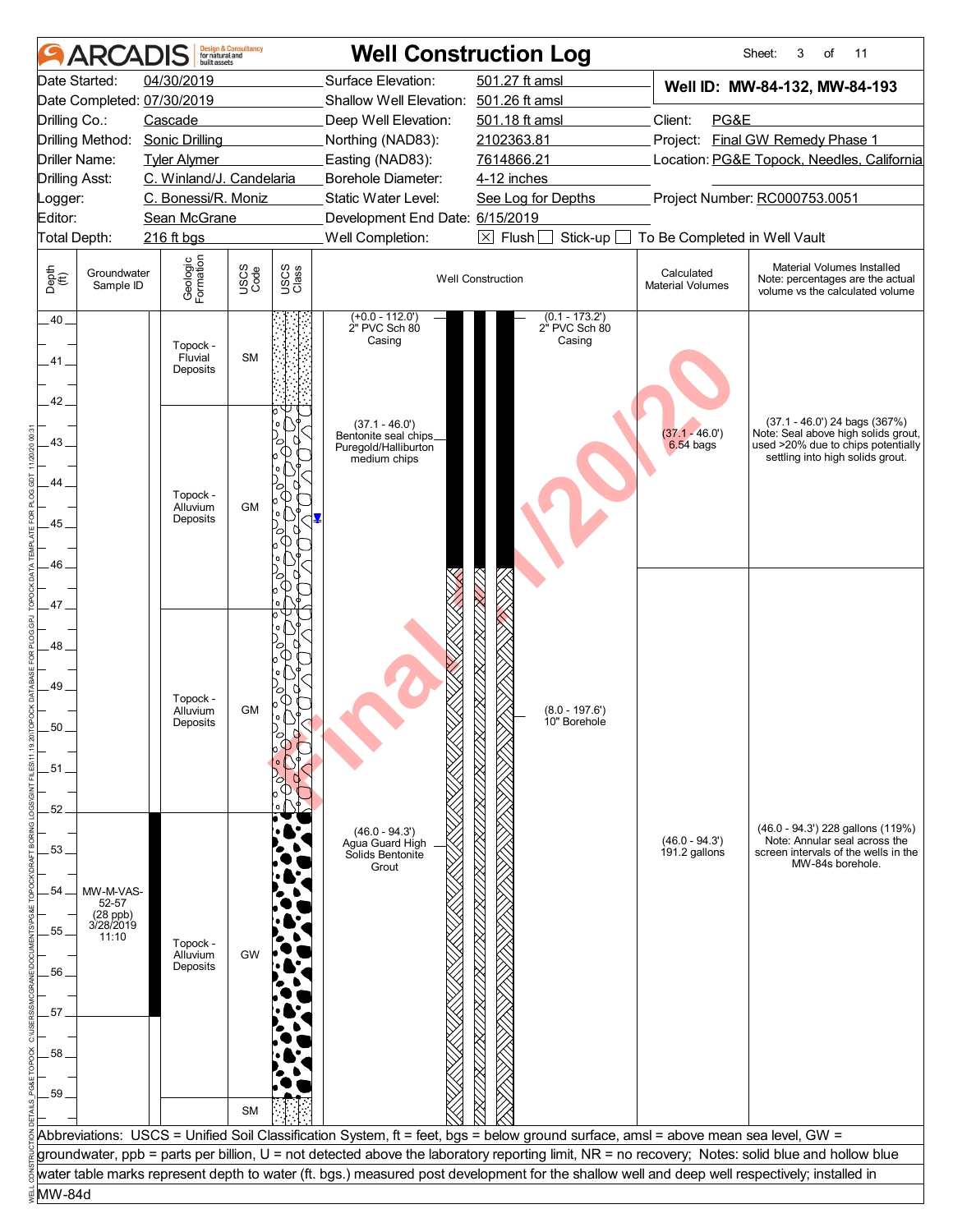|                       | <b>ARCADIS</b>           | built assets                     | <b>Design &amp; Consultancy</b><br>for natural and |               |                                              | <b>Well Construction Log</b>                                                                                                                     |                                       | Sheet:<br>of<br>11<br>4                                                                           |
|-----------------------|--------------------------|----------------------------------|----------------------------------------------------|---------------|----------------------------------------------|--------------------------------------------------------------------------------------------------------------------------------------------------|---------------------------------------|---------------------------------------------------------------------------------------------------|
|                       | Date Started:            | 04/30/2019                       |                                                    |               | Surface Elevation:                           | 501.27 ft amsl                                                                                                                                   |                                       | Well ID: MW-84-132, MW-84-193                                                                     |
|                       |                          | Date Completed: 07/30/2019       |                                                    |               | Shallow Well Elevation: 501.26 ft amsl       |                                                                                                                                                  |                                       |                                                                                                   |
| Drilling Co.:         |                          | Cascade                          |                                                    |               | Deep Well Elevation:                         | 501.18 ft amsl                                                                                                                                   | Client:<br>PG&E                       |                                                                                                   |
|                       | Drilling Method:         | <b>Sonic Drilling</b>            |                                                    |               | Northing (NAD83):                            | 2102363.81                                                                                                                                       |                                       | Project: Final GW Remedy Phase 1                                                                  |
|                       | Driller Name:            | <b>Tyler Alymer</b>              |                                                    |               | Easting (NAD83):                             | 7614866.21                                                                                                                                       |                                       | Location: PG&E Topock, Needles, California                                                        |
| <b>Drilling Asst:</b> |                          | C. Winland/J. Candelaria         |                                                    |               | Borehole Diameter:                           | 4-12 inches                                                                                                                                      |                                       |                                                                                                   |
| Logger:               |                          | C. Bonessi/R. Moniz              |                                                    |               | Static Water Level:                          | See Log for Depths                                                                                                                               |                                       | Project Number: RC000753.0051                                                                     |
| Editor:               |                          | Sean McGrane                     |                                                    |               | Development End Date: 6/15/2019              |                                                                                                                                                  |                                       |                                                                                                   |
| Total Depth:          |                          | 216 ft bgs                       |                                                    |               | Well Completion:                             | $\boxtimes$ Flush [<br>Stick-up                                                                                                                  | To Be Completed in Well Vault         |                                                                                                   |
| Depth<br>(ff)         | Groundwater<br>Sample ID | Geologic<br>Formation            | USCS<br>Code                                       | USCS<br>Class |                                              | <b>Well Construction</b>                                                                                                                         | Calculated<br><b>Material Volumes</b> | Material Volumes Installed<br>Note: percentages are the actual<br>volume vs the calculated volume |
| $.60 -$<br>61.        |                          | Topock -<br>Alluvium<br>Deposits | <b>SM</b>                                          |               | $(+0.0 - 112.0')$<br>2" PVC Sch 80<br>Casing | $(0.1 - 173.2)$<br>2" PVC Sch 80<br>Casing                                                                                                       |                                       |                                                                                                   |
| 62.                   |                          | Topock -<br>Alluvium<br>Deposits | <b>GM</b>                                          |               |                                              |                                                                                                                                                  |                                       |                                                                                                   |
| 63_                   |                          |                                  |                                                    |               |                                              |                                                                                                                                                  |                                       |                                                                                                   |
|                       |                          |                                  |                                                    |               |                                              |                                                                                                                                                  |                                       |                                                                                                   |
| 64.                   |                          |                                  |                                                    |               |                                              |                                                                                                                                                  |                                       |                                                                                                   |
|                       |                          | Topock -                         |                                                    |               |                                              |                                                                                                                                                  |                                       |                                                                                                   |
| 65.                   |                          | Alluvium<br>Deposits             | <b>SM</b>                                          |               | $(64.5 - 65.5')$<br>Centralizer              |                                                                                                                                                  |                                       |                                                                                                   |
|                       |                          |                                  |                                                    |               |                                              |                                                                                                                                                  |                                       |                                                                                                   |
| .66                   |                          |                                  |                                                    |               |                                              |                                                                                                                                                  |                                       |                                                                                                   |
| .67.                  |                          |                                  |                                                    |               |                                              |                                                                                                                                                  |                                       |                                                                                                   |
|                       |                          |                                  |                                                    |               |                                              |                                                                                                                                                  |                                       |                                                                                                   |
| 68_                   |                          |                                  |                                                    |               |                                              |                                                                                                                                                  |                                       |                                                                                                   |
|                       |                          |                                  |                                                    |               |                                              |                                                                                                                                                  |                                       |                                                                                                   |
| 69.                   |                          |                                  |                                                    |               |                                              |                                                                                                                                                  |                                       |                                                                                                   |
|                       |                          |                                  |                                                    |               | $(46.0 - 94.3')$                             |                                                                                                                                                  |                                       | (46.0 - 94.3') 228 gallons (119%)                                                                 |
| 70                    |                          |                                  |                                                    |               | <b>Agua Guard High</b><br>Solids Bentonite   | $(8.0 - 197.6')$<br>10" Borehole                                                                                                                 | $(46.0 - 94.3')$<br>191.2 gallons     | Note: Annular seal across the<br>screen intervals of the wells in the                             |
|                       |                          |                                  |                                                    |               | Grout                                        |                                                                                                                                                  |                                       | MW-84s borehole.                                                                                  |
| .71.                  |                          | Topock -<br>Alluvium             |                                                    |               |                                              |                                                                                                                                                  |                                       |                                                                                                   |
|                       |                          | Deposits                         | <b>GM</b>                                          |               |                                              |                                                                                                                                                  |                                       |                                                                                                   |
| 72                    |                          |                                  |                                                    |               |                                              |                                                                                                                                                  |                                       |                                                                                                   |
|                       |                          |                                  |                                                    |               |                                              |                                                                                                                                                  |                                       |                                                                                                   |
| 73                    |                          |                                  |                                                    |               |                                              |                                                                                                                                                  |                                       |                                                                                                   |
|                       |                          |                                  |                                                    |               |                                              |                                                                                                                                                  |                                       |                                                                                                   |
| 74                    | MW-M-VAS-                |                                  |                                                    |               |                                              |                                                                                                                                                  |                                       |                                                                                                   |
|                       | 72-77<br>$($ <0.033 U    |                                  |                                                    |               |                                              |                                                                                                                                                  |                                       |                                                                                                   |
| .75.                  | ppb)<br>3/29/2019        |                                  |                                                    |               |                                              |                                                                                                                                                  |                                       |                                                                                                   |
|                       | 14:01                    |                                  |                                                    |               |                                              |                                                                                                                                                  |                                       |                                                                                                   |
| 76.                   |                          |                                  |                                                    |               |                                              |                                                                                                                                                  |                                       |                                                                                                   |
|                       |                          | Topock -<br>Alluvium             | SW-SM                                              |               |                                              |                                                                                                                                                  |                                       |                                                                                                   |
| 77                    |                          | Deposits                         |                                                    |               |                                              |                                                                                                                                                  |                                       |                                                                                                   |
|                       |                          |                                  |                                                    |               |                                              |                                                                                                                                                  |                                       |                                                                                                   |
| .78                   |                          |                                  |                                                    |               |                                              |                                                                                                                                                  |                                       |                                                                                                   |
|                       |                          | Topock -<br>Alluvium             | <b>GM</b>                                          |               |                                              |                                                                                                                                                  |                                       |                                                                                                   |
| 79                    |                          | Deposits                         |                                                    |               |                                              |                                                                                                                                                  |                                       |                                                                                                   |
|                       |                          |                                  | SW-SM                                              |               |                                              |                                                                                                                                                  |                                       |                                                                                                   |
|                       |                          | Topock -                         |                                                    |               |                                              | Abbreviations: USCS = Unified Soil Classification System, ft = feet, bgs = below ground surface, amsl = above mean sea level, GW =               |                                       |                                                                                                   |
|                       |                          |                                  |                                                    |               |                                              | groundwater, ppb = parts per billion, U = not detected above the laboratory reporting limit, NR = no recovery; Notes: solid blue and hollow blue |                                       |                                                                                                   |
|                       |                          |                                  |                                                    |               |                                              | water table marks represent depth to water (ft. bgs.) measured post development for the shallow well and deep well respectively; installed in    |                                       |                                                                                                   |
| MW-84d                |                          |                                  |                                                    |               |                                              |                                                                                                                                                  |                                       |                                                                                                   |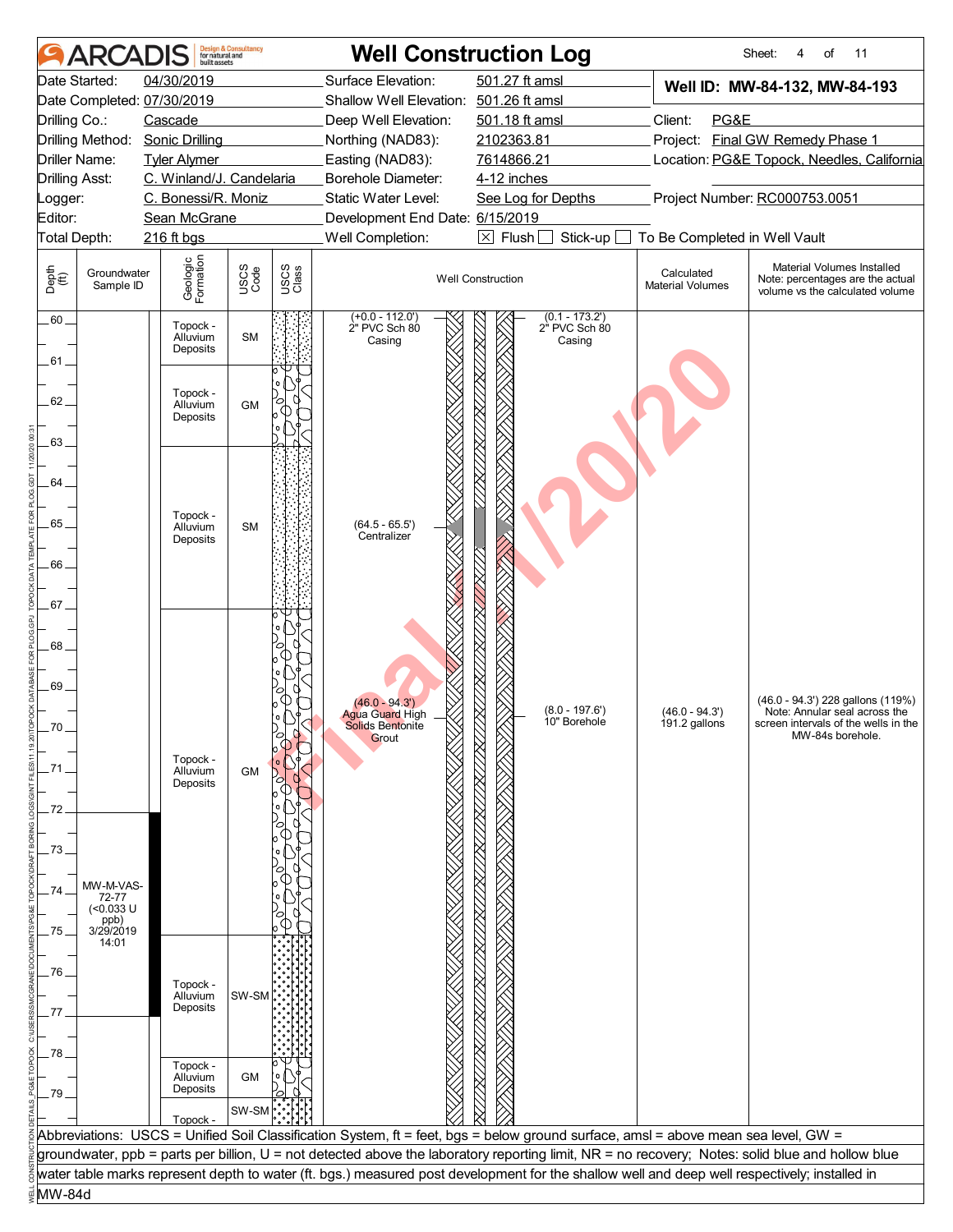|                                | <b>ARCAI</b>             | built assets                | <b>Design &amp; Consultancy</b><br>for natural and |               |                                        | <b>Well Construction Log</b>                                                                                                                     |                                       | Sheet:<br>5<br>οf<br>11                                                                           |
|--------------------------------|--------------------------|-----------------------------|----------------------------------------------------|---------------|----------------------------------------|--------------------------------------------------------------------------------------------------------------------------------------------------|---------------------------------------|---------------------------------------------------------------------------------------------------|
| Date Started:                  |                          | 04/30/2019                  |                                                    |               | Surface Elevation:                     | 501.27 ft amsl                                                                                                                                   |                                       | Well ID: MW-84-132, MW-84-193                                                                     |
|                                |                          | Date Completed: 07/30/2019  |                                                    |               | Shallow Well Elevation: 501.26 ft amsl |                                                                                                                                                  |                                       |                                                                                                   |
| Drilling Co.:                  |                          | Cascade                     |                                                    |               | Deep Well Elevation:                   | 501.18 ft amsl                                                                                                                                   | Client:<br>PG&E                       |                                                                                                   |
|                                | Drilling Method:         | <b>Sonic Drilling</b>       |                                                    |               | Northing (NAD83):                      | 2102363.81                                                                                                                                       | Project:                              | <b>Final GW Remedy Phase 1</b>                                                                    |
| Driller Name:                  |                          | <b>Tyler Alymer</b>         |                                                    |               | Easting (NAD83):                       | 7614866.21                                                                                                                                       |                                       | Location: PG&E Topock, Needles, California                                                        |
| <b>Drilling Asst:</b>          |                          | C. Winland/J. Candelaria    |                                                    |               | <b>Borehole Diameter:</b>              | 4-12 inches                                                                                                                                      |                                       |                                                                                                   |
| _ogger:                        |                          | C. Bonessi/R. Moniz         |                                                    |               | Static Water Level:                    | See Log for Depths                                                                                                                               |                                       | Project Number: RC000753.0051                                                                     |
| Editor:                        |                          | Sean McGrane                |                                                    |               | Development End Date: 6/15/2019        |                                                                                                                                                  |                                       |                                                                                                   |
| Total Depth:                   |                          | 216 ft bgs                  |                                                    |               | Well Completion:                       | $\boxtimes$ Flush<br>Stick-up                                                                                                                    | To Be Completed in Well Vault         |                                                                                                   |
| Depth<br>$\bigoplus_{i=1}^{n}$ | Groundwater<br>Sample ID | Geologic<br>Formation       | USCS<br>Code                                       | USCS<br>Class |                                        | <b>Well Construction</b>                                                                                                                         | Calculated<br><b>Material Volumes</b> | Material Volumes Installed<br>Note: percentages are the actual<br>volume vs the calculated volume |
| $.80 -$                        |                          | <b>Alluvium</b><br>Deposits |                                                    | $SW-SM$ ိ     | $(+0.0 - 112.0)$<br>2" PVC Sch 80      | $(0.1 - 173.2)$<br>2" PVC Sch 80                                                                                                                 |                                       |                                                                                                   |
|                                |                          | Topock -                    |                                                    |               | Casing                                 | Casing                                                                                                                                           |                                       |                                                                                                   |
| .81.                           |                          | Alluvium<br>Deposits        | <b>ML</b>                                          |               |                                        |                                                                                                                                                  |                                       |                                                                                                   |
|                                |                          |                             |                                                    |               |                                        |                                                                                                                                                  |                                       |                                                                                                   |
| 82.                            |                          |                             |                                                    |               |                                        |                                                                                                                                                  |                                       |                                                                                                   |
|                                |                          | Topock -                    |                                                    |               |                                        |                                                                                                                                                  |                                       |                                                                                                   |
| 83.                            |                          | Alluvium                    | GW-GM                                              |               |                                        |                                                                                                                                                  |                                       |                                                                                                   |
|                                |                          | Deposits                    |                                                    |               |                                        |                                                                                                                                                  |                                       |                                                                                                   |
| 84                             |                          |                             |                                                    |               |                                        |                                                                                                                                                  |                                       |                                                                                                   |
|                                |                          |                             |                                                    |               |                                        |                                                                                                                                                  |                                       |                                                                                                   |
| 85                             |                          |                             |                                                    |               |                                        |                                                                                                                                                  |                                       |                                                                                                   |
|                                |                          |                             |                                                    |               |                                        |                                                                                                                                                  |                                       |                                                                                                   |
| 86                             |                          |                             |                                                    |               |                                        |                                                                                                                                                  |                                       |                                                                                                   |
|                                |                          |                             |                                                    |               |                                        |                                                                                                                                                  |                                       |                                                                                                   |
| .87                            |                          |                             |                                                    |               | $(46.0 - 94.3')$<br>Agua Guard High    |                                                                                                                                                  | $(46.0 - 94.3')$                      | (46.0 - 94.3') 228 gallons (119%)<br>Note: Annular seal across the                                |
|                                |                          |                             |                                                    |               | Solids Bentonite                       |                                                                                                                                                  | $191.2$ gallons                       | screen intervals of the wells in the                                                              |
|                                |                          |                             |                                                    |               | Grout                                  |                                                                                                                                                  |                                       | MW-84s borehole.                                                                                  |
| 88                             |                          |                             |                                                    |               |                                        |                                                                                                                                                  |                                       |                                                                                                   |
|                                |                          |                             |                                                    |               |                                        |                                                                                                                                                  |                                       |                                                                                                   |
| 89                             |                          | Topock -                    |                                                    |               |                                        |                                                                                                                                                  |                                       |                                                                                                   |
|                                |                          | Alluvium                    | <b>SM</b>                                          |               |                                        | $(8.0 - 197.6')$                                                                                                                                 |                                       |                                                                                                   |
| $90^{\circ}$                   |                          | Deposits                    |                                                    |               |                                        | 10" Borehole                                                                                                                                     |                                       |                                                                                                   |
|                                |                          |                             |                                                    |               |                                        |                                                                                                                                                  |                                       |                                                                                                   |
| .91.                           |                          |                             |                                                    |               |                                        |                                                                                                                                                  |                                       |                                                                                                   |
|                                |                          |                             |                                                    |               |                                        |                                                                                                                                                  |                                       |                                                                                                   |
| 92                             |                          |                             |                                                    |               |                                        |                                                                                                                                                  |                                       |                                                                                                   |
|                                |                          |                             |                                                    |               |                                        |                                                                                                                                                  |                                       |                                                                                                   |
| 93                             |                          |                             |                                                    |               |                                        |                                                                                                                                                  |                                       |                                                                                                   |
|                                |                          |                             |                                                    |               |                                        |                                                                                                                                                  |                                       |                                                                                                   |
| 94                             |                          |                             |                                                    |               |                                        |                                                                                                                                                  |                                       |                                                                                                   |
|                                |                          |                             |                                                    |               |                                        |                                                                                                                                                  |                                       | (94.3 - 96.3') 6 bags (286%)                                                                      |
| 95                             |                          |                             |                                                    |               |                                        |                                                                                                                                                  |                                       | Note: Installed because driller                                                                   |
|                                |                          |                             |                                                    |               | $(94.3 - 96.3')$<br>Cemex #3 MESH      |                                                                                                                                                  | $(94.3 - 96.3')$                      | were concerned about bentonite<br>swelling in casing overnight placed                             |
|                                |                          | Topock -                    |                                                    |               | (8x20) Lapis Lustre<br>Sand            |                                                                                                                                                  | 2.1 bags                              | sand in casing and open borehole.                                                                 |
| 96.                            |                          | Alluvium<br>Deposits        | ML                                                 |               |                                        |                                                                                                                                                  |                                       | Used >20% of the calculated<br>volume due to a potential void.                                    |
|                                |                          |                             |                                                    |               |                                        |                                                                                                                                                  |                                       |                                                                                                   |
| 97.                            |                          |                             |                                                    |               |                                        |                                                                                                                                                  |                                       |                                                                                                   |
|                                |                          |                             |                                                    |               | $(96.3 - 106.9')$                      |                                                                                                                                                  |                                       |                                                                                                   |
| 98                             |                          | Topock -                    |                                                    |               | Bentonite seal                         |                                                                                                                                                  | $(96.3 - 106.9')$<br>9 buckets        | (96.3 - 106.9') 9.5 buckets (106%)<br>Note: Intermediate seal                                     |
|                                |                          | Alluvium                    | <b>SM</b>                                          |               | pellets Pel-Plug<br>(TR30) 3/8"        |                                                                                                                                                  |                                       |                                                                                                   |
| 99                             |                          | Deposits                    |                                                    |               |                                        |                                                                                                                                                  |                                       |                                                                                                   |
|                                |                          |                             |                                                    |               |                                        |                                                                                                                                                  |                                       |                                                                                                   |
|                                |                          |                             |                                                    |               |                                        | Abbreviations: USCS = Unified Soil Classification System, ft = feet, bgs = below ground surface, amsl = above mean sea level, GW =               |                                       |                                                                                                   |
|                                |                          |                             |                                                    |               |                                        | groundwater, ppb = parts per billion, U = not detected above the laboratory reporting limit, NR = no recovery; Notes: solid blue and hollow blue |                                       |                                                                                                   |
|                                |                          |                             |                                                    |               |                                        | water table marks represent depth to water (ft. bgs.) measured post development for the shallow well and deep well respectively; installed in    |                                       |                                                                                                   |
|                                |                          |                             |                                                    |               |                                        |                                                                                                                                                  |                                       |                                                                                                   |
| MW-84d                         |                          |                             |                                                    |               |                                        |                                                                                                                                                  |                                       |                                                                                                   |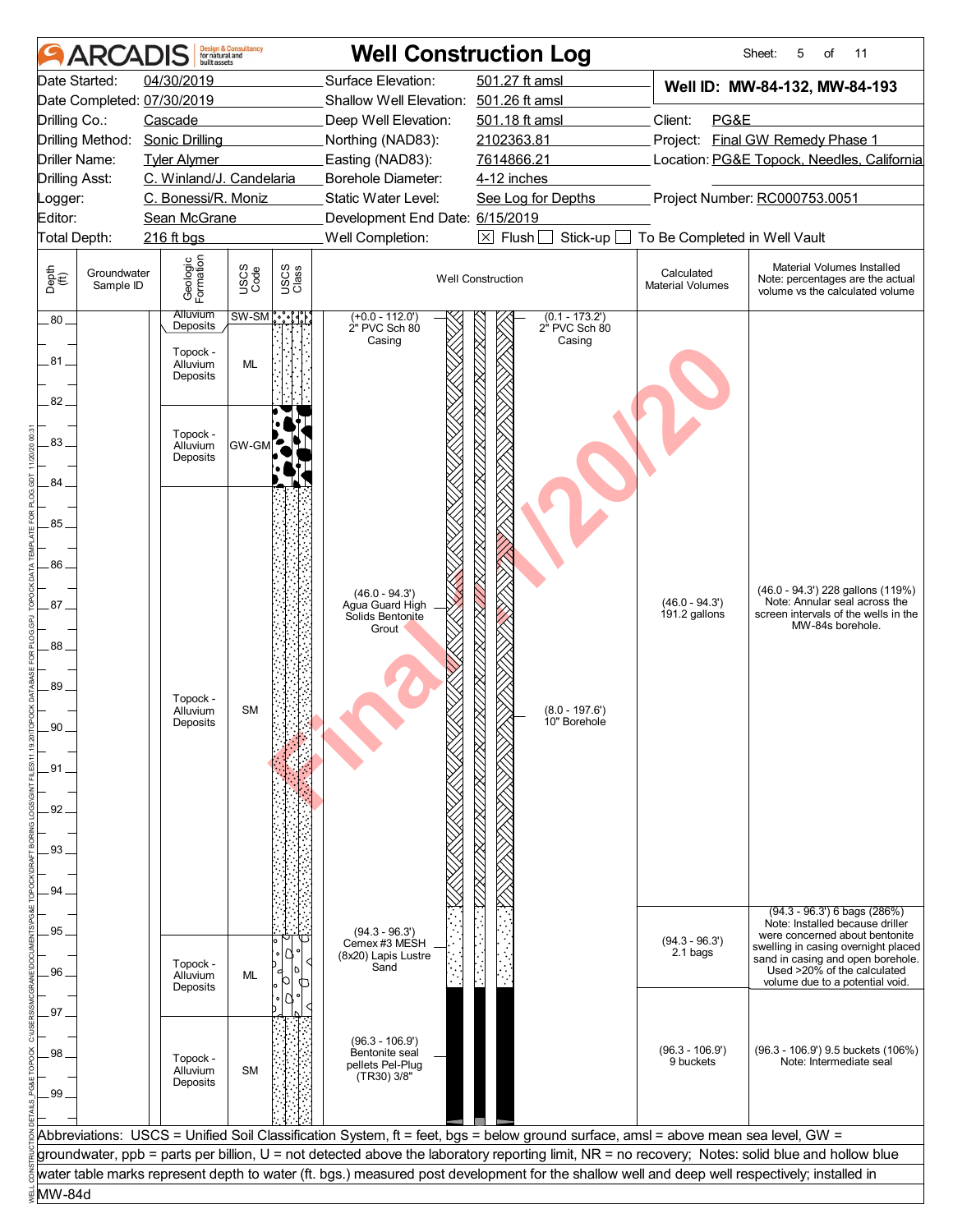|                       | <b>ARCAI</b>             | built assets               | <b>Design &amp; Consultancy</b><br>for natural and |               |                                        | <b>Well Construction Log</b>                                                                                                                     |                                       | Sheet:<br>6<br>of<br>11                                                                           |
|-----------------------|--------------------------|----------------------------|----------------------------------------------------|---------------|----------------------------------------|--------------------------------------------------------------------------------------------------------------------------------------------------|---------------------------------------|---------------------------------------------------------------------------------------------------|
|                       | Date Started:            | 04/30/2019                 |                                                    |               | Surface Elevation:                     | 501.27 ft amsl                                                                                                                                   |                                       | Well ID: MW-84-132, MW-84-193                                                                     |
|                       |                          | Date Completed: 07/30/2019 |                                                    |               | Shallow Well Elevation: 501.26 ft amsl |                                                                                                                                                  |                                       |                                                                                                   |
| Drilling Co.:         |                          | Cascade                    |                                                    |               | Deep Well Elevation:                   | 501.18 ft amsl                                                                                                                                   | Client:<br>PG&E                       |                                                                                                   |
|                       | Drilling Method:         | <b>Sonic Drilling</b>      |                                                    |               | Northing (NAD83):                      | 2102363.81                                                                                                                                       | Project:                              | <b>Final GW Remedy Phase 1</b>                                                                    |
| Driller Name:         |                          | <b>Tyler Alymer</b>        |                                                    |               | Easting (NAD83):                       | 7614866.21                                                                                                                                       |                                       | Location: PG&E Topock, Needles, California                                                        |
| <b>Drilling Asst:</b> |                          | C. Winland/J. Candelaria   |                                                    |               | Borehole Diameter:                     | 4-12 inches                                                                                                                                      |                                       |                                                                                                   |
| Logger:               |                          | C. Bonessi/R. Moniz        |                                                    |               | Static Water Level:                    | See Log for Depths                                                                                                                               |                                       | Project Number: RC000753.0051                                                                     |
| Editor:               |                          | Sean McGrane               |                                                    |               | Development End Date: 6/15/2019        |                                                                                                                                                  |                                       |                                                                                                   |
| Total Depth:          |                          | 216 ft bgs                 |                                                    |               | Well Completion:                       | $\boxtimes$ Flush [<br>Stick-up                                                                                                                  | To Be Completed in Well Vault         |                                                                                                   |
| Depth<br>(ff)         | Groundwater<br>Sample ID | Geologic<br>Formation      | USCS<br>Code                                       | USCS<br>Class |                                        | <b>Well Construction</b>                                                                                                                         | Calculated<br><b>Material Volumes</b> | Material Volumes Installed<br>Note: percentages are the actual<br>volume vs the calculated volume |
| $-100$                |                          |                            | SM                                                 | ान            | $(99.5 - 100.5')$<br>Centralizer       | $(0.1 - 173.2)$<br>2" PVC Sch 80                                                                                                                 |                                       |                                                                                                   |
|                       |                          |                            |                                                    | $^{\prime}$   |                                        | Casing                                                                                                                                           |                                       |                                                                                                   |
| _101_                 |                          |                            |                                                    | ⋂             | $(+0.0 - 112.0')$<br>2" PVC Sch 80     |                                                                                                                                                  |                                       |                                                                                                   |
|                       |                          | Topock -                   |                                                    |               | Casing                                 |                                                                                                                                                  |                                       |                                                                                                   |
| 102                   |                          | Alluvium<br>Deposits       | ML                                                 |               |                                        |                                                                                                                                                  |                                       |                                                                                                   |
|                       |                          |                            |                                                    | ∩             |                                        |                                                                                                                                                  |                                       |                                                                                                   |
| $-103$                |                          |                            |                                                    |               | $(96.3 - 106.9')$                      |                                                                                                                                                  | $(96.3 - 106.9')$                     |                                                                                                   |
|                       |                          |                            |                                                    | OI<br>∩       | Bentonite seal<br>pellets Pel-Plug     |                                                                                                                                                  | 9 buckets                             | (96.3 - 106.9') 9.5 buckets (106%)<br>Note: Intermediate seal                                     |
| $-104$                |                          | Topock -                   |                                                    |               | (TR30) 3/8"                            |                                                                                                                                                  |                                       |                                                                                                   |
|                       |                          | Alluvium<br>Deposits       | <b>SM</b>                                          |               |                                        |                                                                                                                                                  |                                       |                                                                                                   |
| $-105$                |                          |                            |                                                    |               |                                        |                                                                                                                                                  |                                       |                                                                                                   |
|                       |                          |                            |                                                    |               |                                        |                                                                                                                                                  |                                       |                                                                                                   |
| $-106$                |                          |                            |                                                    |               |                                        |                                                                                                                                                  |                                       |                                                                                                   |
|                       |                          |                            |                                                    |               |                                        |                                                                                                                                                  |                                       |                                                                                                   |
| _107_                 |                          |                            |                                                    |               |                                        |                                                                                                                                                  |                                       |                                                                                                   |
|                       |                          |                            |                                                    |               |                                        |                                                                                                                                                  |                                       |                                                                                                   |
| $-108$                |                          |                            |                                                    |               |                                        |                                                                                                                                                  |                                       |                                                                                                   |
|                       |                          |                            |                                                    |               |                                        |                                                                                                                                                  |                                       |                                                                                                   |
| $-109$                | MW-M-VAS-                |                            |                                                    |               |                                        |                                                                                                                                                  |                                       |                                                                                                   |
|                       | 107-112<br>$(0.033 \cup$ | Topock -                   |                                                    |               |                                        |                                                                                                                                                  |                                       |                                                                                                   |
| .110.                 | ppb)<br>3/30/2019        | Alluvium                   | <b>SM</b>                                          |               |                                        | $(8.0 - 197.6')$<br>10" Borehole                                                                                                                 |                                       |                                                                                                   |
|                       | 13:59                    | Deposits                   |                                                    |               |                                        |                                                                                                                                                  |                                       |                                                                                                   |
| $-111-$               |                          |                            |                                                    |               |                                        |                                                                                                                                                  |                                       |                                                                                                   |
|                       |                          |                            |                                                    |               |                                        |                                                                                                                                                  |                                       |                                                                                                   |
|                       |                          |                            |                                                    |               |                                        |                                                                                                                                                  |                                       |                                                                                                   |
| _112_                 |                          |                            |                                                    |               | $(112.0 - 132.0)$<br>2" Sch 80 PVC     |                                                                                                                                                  |                                       |                                                                                                   |
|                       |                          |                            |                                                    |               | (20-slot) Screen                       |                                                                                                                                                  |                                       |                                                                                                   |
| _113_                 |                          |                            |                                                    |               | $(106.9 - 136.0')$<br>Cemex #3 MESH    |                                                                                                                                                  | $(106.9 - 136.0')$                    | (106.9 - 136.0') 35 bags (116%)                                                                   |
|                       |                          |                            |                                                    |               | (8x20) Lapis Lustre<br>Sand            |                                                                                                                                                  | $30.2$ bags                           | Note: Filter pack                                                                                 |
| _114_                 |                          |                            |                                                    |               |                                        |                                                                                                                                                  |                                       |                                                                                                   |
|                       |                          |                            |                                                    |               |                                        |                                                                                                                                                  |                                       |                                                                                                   |
| _115_                 |                          |                            |                                                    |               |                                        |                                                                                                                                                  |                                       |                                                                                                   |
|                       |                          |                            |                                                    |               |                                        |                                                                                                                                                  |                                       |                                                                                                   |
| _116_                 |                          |                            |                                                    |               |                                        |                                                                                                                                                  |                                       |                                                                                                   |
|                       |                          |                            |                                                    |               |                                        |                                                                                                                                                  |                                       |                                                                                                   |
| _117_                 |                          | Topock -<br>Alluvium       | <b>GM</b>                                          |               |                                        |                                                                                                                                                  |                                       |                                                                                                   |
|                       |                          | Deposits                   |                                                    |               |                                        |                                                                                                                                                  |                                       |                                                                                                   |
| _118_                 |                          |                            |                                                    |               |                                        |                                                                                                                                                  |                                       |                                                                                                   |
|                       |                          |                            |                                                    |               |                                        |                                                                                                                                                  |                                       |                                                                                                   |
| _119_                 |                          |                            |                                                    |               |                                        |                                                                                                                                                  |                                       |                                                                                                   |
|                       |                          |                            |                                                    |               |                                        |                                                                                                                                                  |                                       |                                                                                                   |
|                       |                          |                            |                                                    |               |                                        | Abbreviations: USCS = Unified Soil Classification System, ft = feet, bgs = below ground surface, amsl = above mean sea level, GW =               |                                       |                                                                                                   |
|                       |                          |                            |                                                    |               |                                        | groundwater, ppb = parts per billion, U = not detected above the laboratory reporting limit, NR = no recovery; Notes: solid blue and hollow blue |                                       |                                                                                                   |
|                       |                          |                            |                                                    |               |                                        | water table marks represent depth to water (ft. bgs.) measured post development for the shallow well and deep well respectively; installed in    |                                       |                                                                                                   |
| MW-84d                |                          |                            |                                                    |               |                                        |                                                                                                                                                  |                                       |                                                                                                   |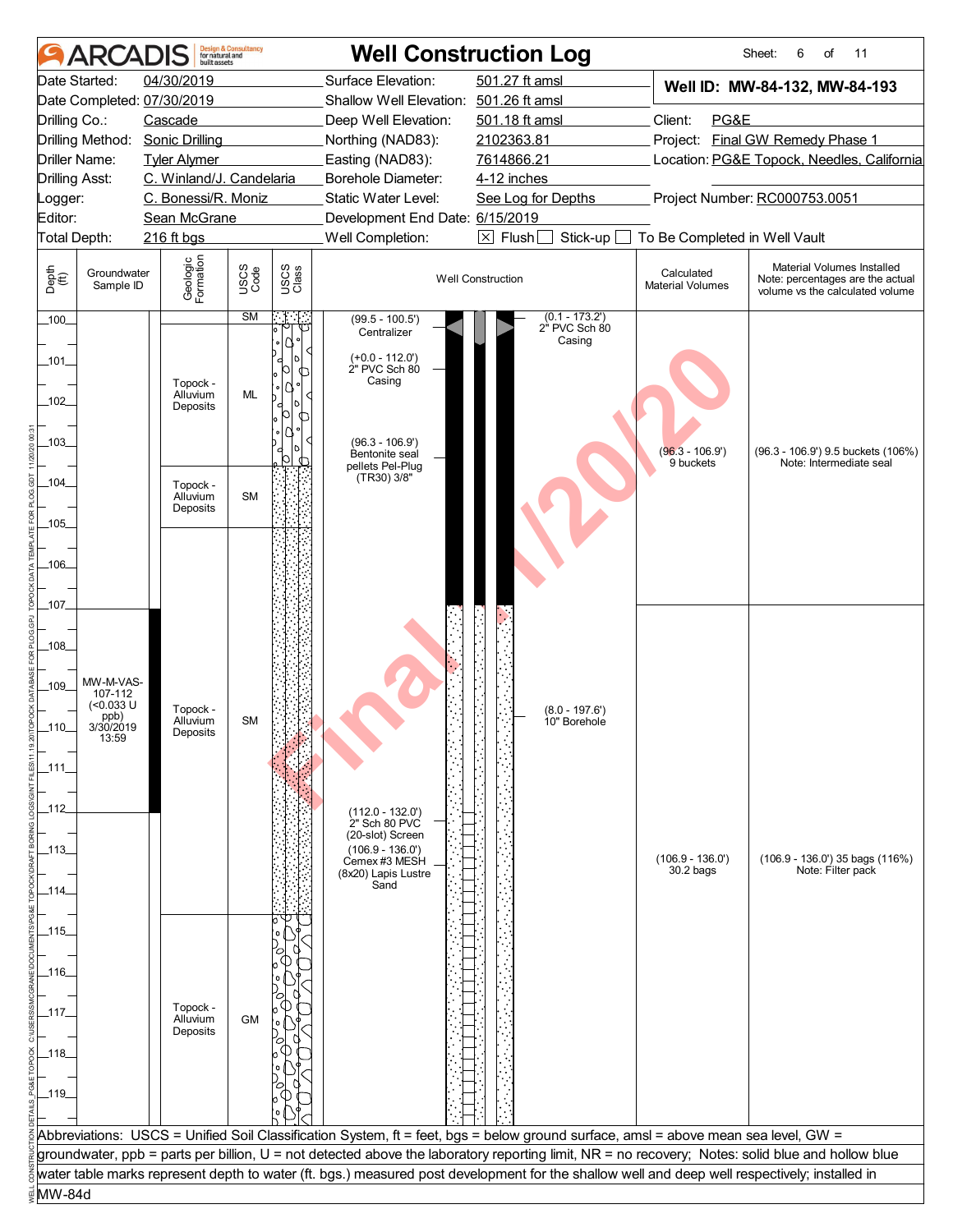|                        | <b>ARCADIS</b>           | built assets                     | <b>Design &amp; Consultancy</b><br>for natural and |               |                                                        | <b>Well Construction Log</b>                                                                                                                     |                                       | 7<br>Sheet:<br>of<br>11                                                                           |
|------------------------|--------------------------|----------------------------------|----------------------------------------------------|---------------|--------------------------------------------------------|--------------------------------------------------------------------------------------------------------------------------------------------------|---------------------------------------|---------------------------------------------------------------------------------------------------|
|                        | Date Started:            | 04/30/2019                       |                                                    |               | Surface Elevation:                                     | 501.27 ft amsl                                                                                                                                   |                                       | Well ID: MW-84-132, MW-84-193                                                                     |
|                        |                          | Date Completed: 07/30/2019       |                                                    |               | Shallow Well Elevation: 501.26 ft amsl                 |                                                                                                                                                  |                                       |                                                                                                   |
| Drilling Co.:          |                          | Cascade                          |                                                    |               | Deep Well Elevation:                                   | 501.18 ft amsl                                                                                                                                   | Client:<br>PG&E                       |                                                                                                   |
|                        | Drilling Method:         | <b>Sonic Drilling</b>            |                                                    |               | Northing (NAD83):                                      | 2102363.81                                                                                                                                       |                                       | Project: Final GW Remedy Phase 1                                                                  |
| Driller Name:          |                          | <b>Tyler Alymer</b>              |                                                    |               | Easting (NAD83):                                       | 7614866.21                                                                                                                                       |                                       | Location: PG&E Topock, Needles, California                                                        |
| <b>Drilling Asst:</b>  |                          | C. Winland/J. Candelaria         |                                                    |               | <b>Borehole Diameter:</b>                              | 4-12 inches                                                                                                                                      |                                       |                                                                                                   |
| Logger:                |                          | C. Bonessi/R. Moniz              |                                                    |               | Static Water Level:                                    | See Log for Depths                                                                                                                               |                                       | Project Number: RC000753.0051                                                                     |
| Editor:                |                          | Sean McGrane                     |                                                    |               | Development End Date: 6/15/2019                        |                                                                                                                                                  |                                       |                                                                                                   |
| Total Depth:           |                          | 216 ft bgs                       |                                                    |               | Well Completion:                                       | $\boxtimes$ Flush [<br>Stick-up                                                                                                                  | To Be Completed in Well Vault         |                                                                                                   |
| Depth<br>(ff)          | Groundwater<br>Sample ID | Geologic<br>Formation            | USCS<br>Code                                       | USCS<br>Class |                                                        | <b>Well Construction</b>                                                                                                                         | Calculated<br><b>Material Volumes</b> | Material Volumes Installed<br>Note: percentages are the actual<br>volume vs the calculated volume |
| $-120$<br>_121_<br>122 |                          | Topock -<br>Alluvium<br>Deposits | <b>GM</b>                                          | Ο             | $(112.0 - 132.0)$<br>2" Sch 80 PVC<br>(20-slot) Screen | $(0.1 - 173.2)$<br>2" PVC Sch 80<br>Casing                                                                                                       |                                       |                                                                                                   |
| $-123$                 |                          | Topock -<br>Alluvium<br>Deposits | <b>SM</b>                                          |               |                                                        |                                                                                                                                                  |                                       |                                                                                                   |
| $-124$                 |                          |                                  |                                                    |               |                                                        |                                                                                                                                                  |                                       |                                                                                                   |
|                        |                          |                                  |                                                    |               |                                                        |                                                                                                                                                  |                                       |                                                                                                   |
| .125                   |                          |                                  |                                                    |               |                                                        |                                                                                                                                                  |                                       |                                                                                                   |
|                        |                          | Topock -                         |                                                    |               |                                                        |                                                                                                                                                  |                                       |                                                                                                   |
| $-126$                 |                          | Alluvium<br>Deposits             | <b>GW-GM</b>                                       | ъ             |                                                        |                                                                                                                                                  |                                       |                                                                                                   |
|                        |                          |                                  |                                                    |               |                                                        |                                                                                                                                                  |                                       |                                                                                                   |
| $-127$                 |                          |                                  |                                                    |               |                                                        |                                                                                                                                                  |                                       |                                                                                                   |
|                        |                          |                                  |                                                    |               | $(106.9 - 136.0')$                                     |                                                                                                                                                  | $(106.9 - 136.0')$                    | $(106.9 - 136.0')$ 35 bags $(116%)$                                                               |
| _128_                  |                          |                                  |                                                    |               | Cemex #3 MESH<br>(8x20) Lapis Lustre                   |                                                                                                                                                  | $30.2$ bags                           | Note: Filter pack                                                                                 |
|                        |                          |                                  |                                                    |               | Sand                                                   |                                                                                                                                                  |                                       |                                                                                                   |
| 129                    |                          |                                  |                                                    |               |                                                        |                                                                                                                                                  |                                       |                                                                                                   |
|                        |                          |                                  |                                                    |               |                                                        | $(8.0 - 197.6')$                                                                                                                                 |                                       |                                                                                                   |
| 130                    |                          |                                  |                                                    |               |                                                        | 10" Borehole                                                                                                                                     |                                       |                                                                                                   |
|                        |                          |                                  |                                                    |               |                                                        |                                                                                                                                                  |                                       |                                                                                                   |
| _131_                  |                          |                                  |                                                    |               |                                                        |                                                                                                                                                  |                                       |                                                                                                   |
|                        |                          |                                  |                                                    |               |                                                        |                                                                                                                                                  |                                       |                                                                                                   |
| _132_                  |                          |                                  |                                                    |               |                                                        |                                                                                                                                                  |                                       |                                                                                                   |
|                        |                          |                                  |                                                    |               |                                                        |                                                                                                                                                  |                                       |                                                                                                   |
| -133.                  |                          |                                  |                                                    |               | $(132.5 - 133.5)$                                      |                                                                                                                                                  |                                       |                                                                                                   |
|                        |                          |                                  |                                                    |               | Centralizer                                            |                                                                                                                                                  |                                       |                                                                                                   |
| .134.                  |                          | Topock -<br>Alluvium             | <b>GM</b>                                          |               |                                                        |                                                                                                                                                  |                                       |                                                                                                   |
|                        |                          | Deposits                         |                                                    |               | $(132.0 - 134.4')$                                     |                                                                                                                                                  |                                       |                                                                                                   |
| _135_                  |                          |                                  |                                                    |               | Sump and PVC End<br>Cap                                |                                                                                                                                                  |                                       |                                                                                                   |
|                        |                          |                                  |                                                    |               |                                                        |                                                                                                                                                  |                                       |                                                                                                   |
|                        |                          |                                  |                                                    |               |                                                        |                                                                                                                                                  |                                       |                                                                                                   |
| _136_                  |                          |                                  |                                                    |               |                                                        |                                                                                                                                                  |                                       |                                                                                                   |
|                        |                          |                                  |                                                    |               |                                                        |                                                                                                                                                  |                                       |                                                                                                   |
| _137_                  |                          |                                  |                                                    |               |                                                        |                                                                                                                                                  |                                       |                                                                                                   |
|                        |                          |                                  |                                                    |               | $(136.0 - 163.0)$<br>Bentonite seal                    |                                                                                                                                                  | $(136.0 - 163.0)$                     | (136.0 - 163.0') 25 buckets (105%)                                                                |
| _138_                  |                          |                                  |                                                    |               | pellets Pel-Plug                                       |                                                                                                                                                  | 23.8 buckets                          | Note: Intermediate seal                                                                           |
|                        |                          |                                  |                                                    |               | (TR30) 3/8"                                            |                                                                                                                                                  |                                       |                                                                                                   |
| _139_                  |                          |                                  |                                                    |               |                                                        |                                                                                                                                                  |                                       |                                                                                                   |
|                        |                          |                                  |                                                    |               |                                                        |                                                                                                                                                  |                                       |                                                                                                   |
|                        |                          |                                  |                                                    |               |                                                        | Abbreviations: USCS = Unified Soil Classification System, ft = feet, bgs = below ground surface, amsl = above mean sea level, GW =               |                                       |                                                                                                   |
|                        |                          |                                  |                                                    |               |                                                        | groundwater, ppb = parts per billion, U = not detected above the laboratory reporting limit, NR = no recovery; Notes: solid blue and hollow blue |                                       |                                                                                                   |
|                        |                          |                                  |                                                    |               |                                                        | water table marks represent depth to water (ft. bgs.) measured post development for the shallow well and deep well respectively; installed in    |                                       |                                                                                                   |
| MW-84d                 |                          |                                  |                                                    |               |                                                        |                                                                                                                                                  |                                       |                                                                                                   |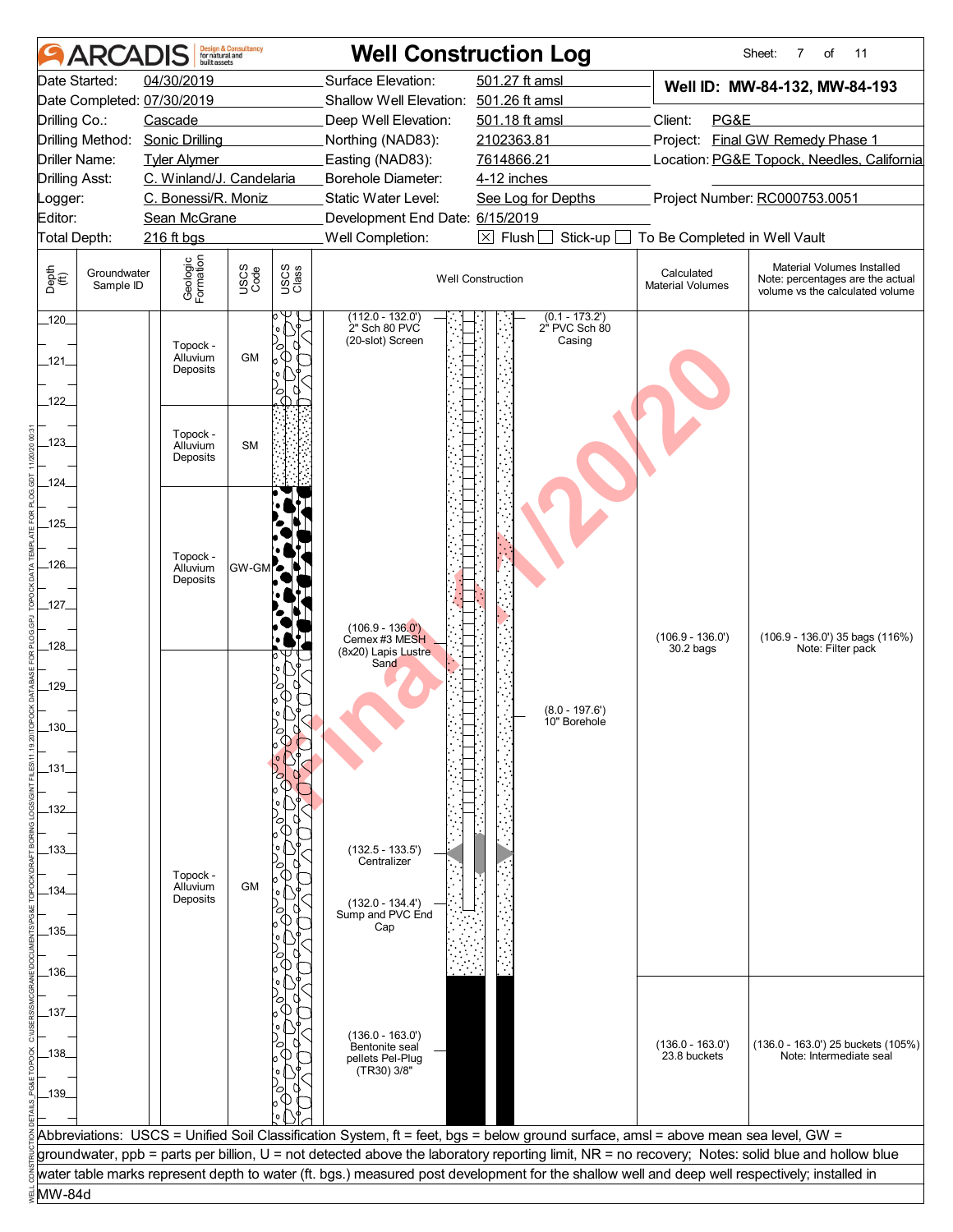| 501.27 ft amsl<br>04/30/2019<br>Surface Elevation:<br>Date Started:<br>Well ID: MW-84-132, MW-84-193<br>Date Completed: 07/30/2019<br>Shallow Well Elevation: 501.26 ft amsl<br>501.18 ft amsl<br>Client:<br>PG&E<br>Drilling Co.:<br>Cascade<br>Deep Well Elevation:<br>Project: Final GW Remedy Phase 1<br>Drilling Method:<br><b>Sonic Drilling</b><br>2102363.81<br>Northing (NAD83):<br>7614866.21<br>Location: PG&E Topock, Needles, California<br>Driller Name:<br><b>Tyler Alymer</b><br>Easting (NAD83):<br>C. Winland/J. Candelaria<br><b>Drilling Asst:</b><br><b>Borehole Diameter:</b><br>4-12 inches<br>C. Bonessi/R. Moniz<br>Project Number: RC000753.0051<br>Static Water Level:<br>See Log for Depths<br>Logger:<br>Editor:<br>Development End Date: 6/15/2019<br>Sean McGrane<br>Well Completion:<br>$\boxed{\times}$ Flush<br>Stick-up<br>To Be Completed in Well Vault<br>Total Depth:<br>216 ft bgs<br>Geologic<br>Formation<br>Material Volumes Installed<br>USCS<br>Code<br>USCS<br>Class<br>Depth<br>$\bigoplus_{i=1}^{n}$<br>Groundwater<br>Calculated<br><b>Well Construction</b><br>Note: percentages are the actual<br><b>Material Volumes</b><br>Sample ID<br>volume vs the calculated volume<br>$(0.1 - 173.2)$<br>$-140$<br>2" PVC Sch 80<br>Casing<br>$-141$<br>Topock -<br>Alluvium<br><b>GM</b><br>_142_<br>Deposits<br>_143_<br>_144_<br>Topock -<br>ML<br>Alluvium<br>Deposits<br>$-145$<br>-146-<br>_147_<br>$-148$<br>$-149$<br>MW-M-VAS-<br>Topock -<br>147-152<br>$(136.0 - 163.0)$<br><b>SM</b><br>Alluvium<br>$($ <0.17 U ppb)<br>$(8.0 - 197.6')$<br>$(136.0 - 163.0')$<br>(136.0 - 163.0') 25 buckets (105%)<br><b>Bentonite</b> seal<br>Deposits<br>3/31/2019<br>10" Borehole<br>23.8 buckets<br>Note: Intermediate seal<br>pellets Pel-Plug<br>15:21<br>$(TR30)$ 3/8"<br>_151_<br>_152_<br>_153_<br>_154_<br>_155_<br>_156_<br>Topock -<br>_157_<br><b>GM</b><br>Alluvium<br>Deposits<br>_158_<br>159<br>Abbreviations: USCS = Unified Soil Classification System, ft = feet, bgs = below ground surface, amsl = above mean sea level, GW =<br>groundwater, ppb = parts per billion, U = not detected above the laboratory reporting limit, NR = no recovery; Notes: solid blue and hollow blue<br>water table marks represent depth to water (ft. bgs.) measured post development for the shallow well and deep well respectively; installed in<br>MW-84d | ARCADIS | built assets | <b>Design &amp; Consultancy</b><br>for natural and | <b>Well Construction Log</b> |  |  | Sheet:<br>11<br>8<br>of |
|-----------------------------------------------------------------------------------------------------------------------------------------------------------------------------------------------------------------------------------------------------------------------------------------------------------------------------------------------------------------------------------------------------------------------------------------------------------------------------------------------------------------------------------------------------------------------------------------------------------------------------------------------------------------------------------------------------------------------------------------------------------------------------------------------------------------------------------------------------------------------------------------------------------------------------------------------------------------------------------------------------------------------------------------------------------------------------------------------------------------------------------------------------------------------------------------------------------------------------------------------------------------------------------------------------------------------------------------------------------------------------------------------------------------------------------------------------------------------------------------------------------------------------------------------------------------------------------------------------------------------------------------------------------------------------------------------------------------------------------------------------------------------------------------------------------------------------------------------------------------------------------------------------------------------------------------------------------------------------------------------------------------------------------------------------------------------------------------------------------------------------------------------------------------------------------------------------------------------------------------------------------------------------------------------------------------------------------------------------------------------------------------------------------|---------|--------------|----------------------------------------------------|------------------------------|--|--|-------------------------|
|                                                                                                                                                                                                                                                                                                                                                                                                                                                                                                                                                                                                                                                                                                                                                                                                                                                                                                                                                                                                                                                                                                                                                                                                                                                                                                                                                                                                                                                                                                                                                                                                                                                                                                                                                                                                                                                                                                                                                                                                                                                                                                                                                                                                                                                                                                                                                                                                           |         |              |                                                    |                              |  |  |                         |
|                                                                                                                                                                                                                                                                                                                                                                                                                                                                                                                                                                                                                                                                                                                                                                                                                                                                                                                                                                                                                                                                                                                                                                                                                                                                                                                                                                                                                                                                                                                                                                                                                                                                                                                                                                                                                                                                                                                                                                                                                                                                                                                                                                                                                                                                                                                                                                                                           |         |              |                                                    |                              |  |  |                         |
|                                                                                                                                                                                                                                                                                                                                                                                                                                                                                                                                                                                                                                                                                                                                                                                                                                                                                                                                                                                                                                                                                                                                                                                                                                                                                                                                                                                                                                                                                                                                                                                                                                                                                                                                                                                                                                                                                                                                                                                                                                                                                                                                                                                                                                                                                                                                                                                                           |         |              |                                                    |                              |  |  |                         |
|                                                                                                                                                                                                                                                                                                                                                                                                                                                                                                                                                                                                                                                                                                                                                                                                                                                                                                                                                                                                                                                                                                                                                                                                                                                                                                                                                                                                                                                                                                                                                                                                                                                                                                                                                                                                                                                                                                                                                                                                                                                                                                                                                                                                                                                                                                                                                                                                           |         |              |                                                    |                              |  |  |                         |
|                                                                                                                                                                                                                                                                                                                                                                                                                                                                                                                                                                                                                                                                                                                                                                                                                                                                                                                                                                                                                                                                                                                                                                                                                                                                                                                                                                                                                                                                                                                                                                                                                                                                                                                                                                                                                                                                                                                                                                                                                                                                                                                                                                                                                                                                                                                                                                                                           |         |              |                                                    |                              |  |  |                         |
|                                                                                                                                                                                                                                                                                                                                                                                                                                                                                                                                                                                                                                                                                                                                                                                                                                                                                                                                                                                                                                                                                                                                                                                                                                                                                                                                                                                                                                                                                                                                                                                                                                                                                                                                                                                                                                                                                                                                                                                                                                                                                                                                                                                                                                                                                                                                                                                                           |         |              |                                                    |                              |  |  |                         |
|                                                                                                                                                                                                                                                                                                                                                                                                                                                                                                                                                                                                                                                                                                                                                                                                                                                                                                                                                                                                                                                                                                                                                                                                                                                                                                                                                                                                                                                                                                                                                                                                                                                                                                                                                                                                                                                                                                                                                                                                                                                                                                                                                                                                                                                                                                                                                                                                           |         |              |                                                    |                              |  |  |                         |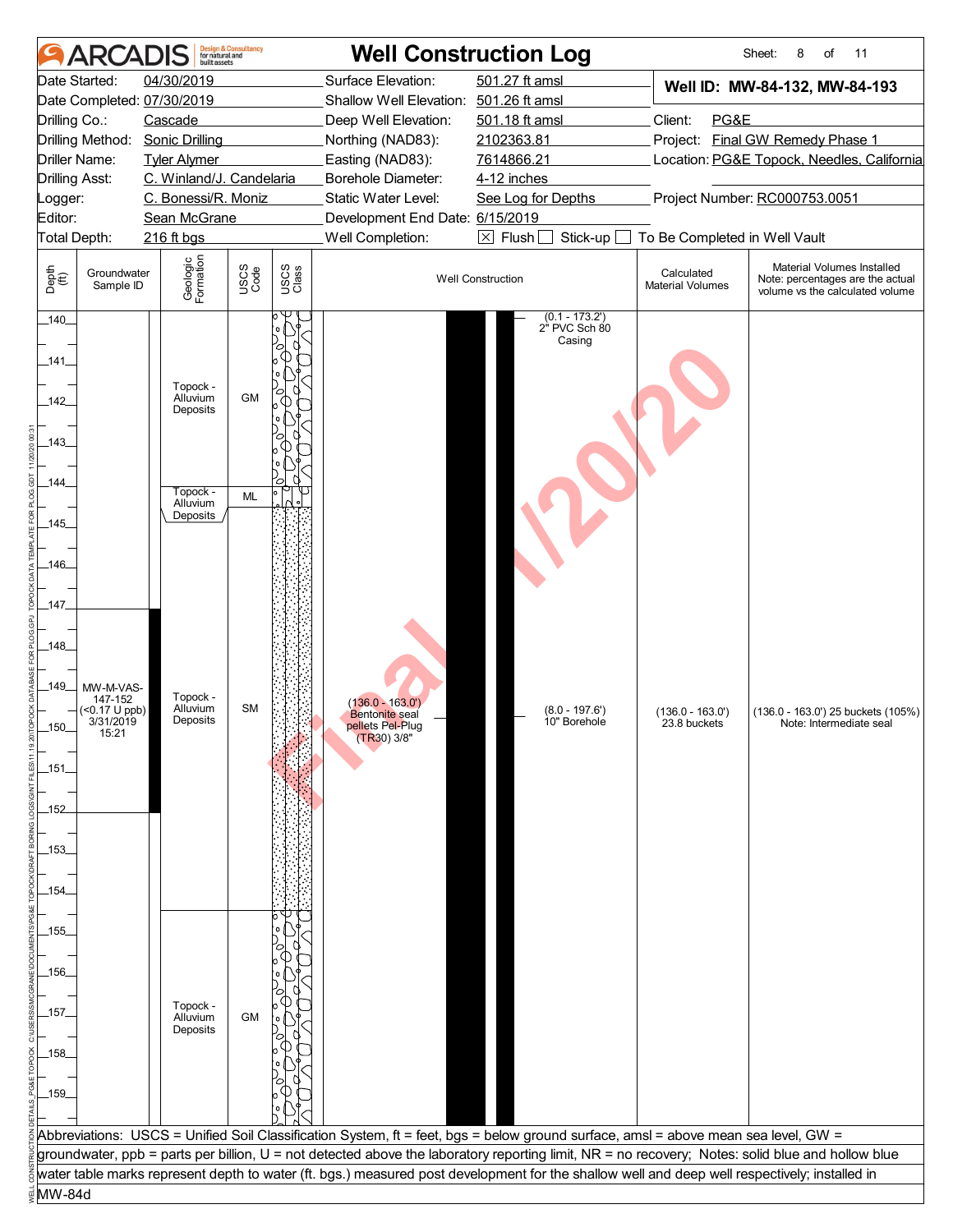| Date Started:<br>04/30/2019<br>Surface Elevation:<br>501.27 ft amsl<br>Well ID: MW-84-132, MW-84-193<br>Date Completed: 07/30/2019<br>Shallow Well Elevation: 501.26 ft amsl<br>Client:<br>PG&E<br>Drilling Co.:<br>Cascade<br>Deep Well Elevation:<br>501.18 ft amsl<br>Drilling Method:<br>2102363.81<br>Project: Final GW Remedy Phase 1<br><b>Sonic Drilling</b><br>Northing (NAD83):<br>Easting (NAD83):<br>Location: PG&E Topock, Needles, California<br>Driller Name:<br><b>Tyler Alymer</b><br>7614866.21<br>C. Winland/J. Candelaria<br>Borehole Diameter:<br><b>Drilling Asst:</b><br>4-12 inches<br>C. Bonessi/R. Moniz<br>Project Number: RC000753.0051<br>Static Water Level:<br>See Log for Depths<br>Logger:<br>Editor:<br>Sean McGrane<br>Development End Date: 6/15/2019<br>$\boxtimes$ Flush [<br>Well Completion:<br>Stick-up<br>To Be Completed in Well Vault<br>Total Depth:<br>216 ft bgs<br>Geologic<br>Formation<br>Material Volumes Installed<br>USCS<br>Code<br>USCS<br>Class<br>Depth<br>(ff)<br>Groundwater<br>Calculated<br><b>Well Construction</b><br>Note: percentages are the actual<br>Sample ID<br><b>Material Volumes</b><br>volume vs the calculated volume<br>$(0.1 - 173.2)$<br>160<br>2" PVC Sch 80<br>Casing<br>_161_<br>$(136.0 - 163.0)$<br>$(136.0 - 163.0)$<br>(136.0 - 163.0') 25 buckets (105%)<br>Bentonite seal<br>23.8 buckets<br>Note: Intermediate seal<br>pellets Pel-Plug<br>(TR30) 3/8"<br>162<br>Topock -<br>-163<br>Alluvium<br><b>GM</b><br>Deposits<br>_164_<br>_165_<br>-166<br>_167_<br>_168_<br>Topock -<br><b>SM</b><br>Alluvium<br>Deposits<br>_169_<br>$(8.0 - 197.6')$<br>10" Borehole<br>170<br>$-171-$<br>$(163.0 - 197.6)$<br>$(163.0 - 197.6')$<br>(163.0 - 197.6') 42 bags (110%)<br>Cemex #3 MESH<br>Note: Filter pack<br>38.2 bags<br>(8x20) Lapis Lustre<br>Sand<br>_172_<br>_173_<br>Topock -<br>Alluvium<br>GM<br>$(173.2 - 193.2)$<br>Deposits<br>2" Sch 80 PVC<br>MW-M-VAS-<br>.174.<br>(20-slot) Screen<br>172-177<br>$(<0.033$ U<br>ppb)<br>4/2/2019<br>_175_<br>14:57<br>_176_<br>_177_<br>Topock -<br>_178_<br>Alluvium<br>GM<br>Deposits<br>_179_<br>Abbreviations: USCS = Unified Soil Classification System, ft = feet, bgs = below ground surface, amsl = above mean sea level, GW =<br>groundwater, ppb = parts per billion, U = not detected above the laboratory reporting limit, NR = no recovery; Notes: solid blue and hollow blue<br>water table marks represent depth to water (ft. bgs.) measured post development for the shallow well and deep well respectively; installed in |        | <b>ARCADIS</b> | built assets | <b>Design &amp; Consultancy</b><br>for natural and |  | <b>Well Construction Log</b> | Sheet:<br>9<br>of<br>11 |
|---------------------------------------------------------------------------------------------------------------------------------------------------------------------------------------------------------------------------------------------------------------------------------------------------------------------------------------------------------------------------------------------------------------------------------------------------------------------------------------------------------------------------------------------------------------------------------------------------------------------------------------------------------------------------------------------------------------------------------------------------------------------------------------------------------------------------------------------------------------------------------------------------------------------------------------------------------------------------------------------------------------------------------------------------------------------------------------------------------------------------------------------------------------------------------------------------------------------------------------------------------------------------------------------------------------------------------------------------------------------------------------------------------------------------------------------------------------------------------------------------------------------------------------------------------------------------------------------------------------------------------------------------------------------------------------------------------------------------------------------------------------------------------------------------------------------------------------------------------------------------------------------------------------------------------------------------------------------------------------------------------------------------------------------------------------------------------------------------------------------------------------------------------------------------------------------------------------------------------------------------------------------------------------------------------------------------------------------------------------------------------------------------------------------------------------------------------------------------------------------------------------------------------------------------------------------------------|--------|----------------|--------------|----------------------------------------------------|--|------------------------------|-------------------------|
|                                                                                                                                                                                                                                                                                                                                                                                                                                                                                                                                                                                                                                                                                                                                                                                                                                                                                                                                                                                                                                                                                                                                                                                                                                                                                                                                                                                                                                                                                                                                                                                                                                                                                                                                                                                                                                                                                                                                                                                                                                                                                                                                                                                                                                                                                                                                                                                                                                                                                                                                                                                 |        |                |              |                                                    |  |                              |                         |
|                                                                                                                                                                                                                                                                                                                                                                                                                                                                                                                                                                                                                                                                                                                                                                                                                                                                                                                                                                                                                                                                                                                                                                                                                                                                                                                                                                                                                                                                                                                                                                                                                                                                                                                                                                                                                                                                                                                                                                                                                                                                                                                                                                                                                                                                                                                                                                                                                                                                                                                                                                                 |        |                |              |                                                    |  |                              |                         |
|                                                                                                                                                                                                                                                                                                                                                                                                                                                                                                                                                                                                                                                                                                                                                                                                                                                                                                                                                                                                                                                                                                                                                                                                                                                                                                                                                                                                                                                                                                                                                                                                                                                                                                                                                                                                                                                                                                                                                                                                                                                                                                                                                                                                                                                                                                                                                                                                                                                                                                                                                                                 |        |                |              |                                                    |  |                              |                         |
|                                                                                                                                                                                                                                                                                                                                                                                                                                                                                                                                                                                                                                                                                                                                                                                                                                                                                                                                                                                                                                                                                                                                                                                                                                                                                                                                                                                                                                                                                                                                                                                                                                                                                                                                                                                                                                                                                                                                                                                                                                                                                                                                                                                                                                                                                                                                                                                                                                                                                                                                                                                 |        |                |              |                                                    |  |                              |                         |
|                                                                                                                                                                                                                                                                                                                                                                                                                                                                                                                                                                                                                                                                                                                                                                                                                                                                                                                                                                                                                                                                                                                                                                                                                                                                                                                                                                                                                                                                                                                                                                                                                                                                                                                                                                                                                                                                                                                                                                                                                                                                                                                                                                                                                                                                                                                                                                                                                                                                                                                                                                                 |        |                |              |                                                    |  |                              |                         |
|                                                                                                                                                                                                                                                                                                                                                                                                                                                                                                                                                                                                                                                                                                                                                                                                                                                                                                                                                                                                                                                                                                                                                                                                                                                                                                                                                                                                                                                                                                                                                                                                                                                                                                                                                                                                                                                                                                                                                                                                                                                                                                                                                                                                                                                                                                                                                                                                                                                                                                                                                                                 |        |                |              |                                                    |  |                              |                         |
|                                                                                                                                                                                                                                                                                                                                                                                                                                                                                                                                                                                                                                                                                                                                                                                                                                                                                                                                                                                                                                                                                                                                                                                                                                                                                                                                                                                                                                                                                                                                                                                                                                                                                                                                                                                                                                                                                                                                                                                                                                                                                                                                                                                                                                                                                                                                                                                                                                                                                                                                                                                 |        |                |              |                                                    |  |                              |                         |
|                                                                                                                                                                                                                                                                                                                                                                                                                                                                                                                                                                                                                                                                                                                                                                                                                                                                                                                                                                                                                                                                                                                                                                                                                                                                                                                                                                                                                                                                                                                                                                                                                                                                                                                                                                                                                                                                                                                                                                                                                                                                                                                                                                                                                                                                                                                                                                                                                                                                                                                                                                                 |        |                |              |                                                    |  |                              |                         |
|                                                                                                                                                                                                                                                                                                                                                                                                                                                                                                                                                                                                                                                                                                                                                                                                                                                                                                                                                                                                                                                                                                                                                                                                                                                                                                                                                                                                                                                                                                                                                                                                                                                                                                                                                                                                                                                                                                                                                                                                                                                                                                                                                                                                                                                                                                                                                                                                                                                                                                                                                                                 |        |                |              |                                                    |  |                              |                         |
|                                                                                                                                                                                                                                                                                                                                                                                                                                                                                                                                                                                                                                                                                                                                                                                                                                                                                                                                                                                                                                                                                                                                                                                                                                                                                                                                                                                                                                                                                                                                                                                                                                                                                                                                                                                                                                                                                                                                                                                                                                                                                                                                                                                                                                                                                                                                                                                                                                                                                                                                                                                 |        |                |              |                                                    |  |                              |                         |
|                                                                                                                                                                                                                                                                                                                                                                                                                                                                                                                                                                                                                                                                                                                                                                                                                                                                                                                                                                                                                                                                                                                                                                                                                                                                                                                                                                                                                                                                                                                                                                                                                                                                                                                                                                                                                                                                                                                                                                                                                                                                                                                                                                                                                                                                                                                                                                                                                                                                                                                                                                                 |        |                |              |                                                    |  |                              |                         |
|                                                                                                                                                                                                                                                                                                                                                                                                                                                                                                                                                                                                                                                                                                                                                                                                                                                                                                                                                                                                                                                                                                                                                                                                                                                                                                                                                                                                                                                                                                                                                                                                                                                                                                                                                                                                                                                                                                                                                                                                                                                                                                                                                                                                                                                                                                                                                                                                                                                                                                                                                                                 |        |                |              |                                                    |  |                              |                         |
|                                                                                                                                                                                                                                                                                                                                                                                                                                                                                                                                                                                                                                                                                                                                                                                                                                                                                                                                                                                                                                                                                                                                                                                                                                                                                                                                                                                                                                                                                                                                                                                                                                                                                                                                                                                                                                                                                                                                                                                                                                                                                                                                                                                                                                                                                                                                                                                                                                                                                                                                                                                 |        |                |              |                                                    |  |                              |                         |
|                                                                                                                                                                                                                                                                                                                                                                                                                                                                                                                                                                                                                                                                                                                                                                                                                                                                                                                                                                                                                                                                                                                                                                                                                                                                                                                                                                                                                                                                                                                                                                                                                                                                                                                                                                                                                                                                                                                                                                                                                                                                                                                                                                                                                                                                                                                                                                                                                                                                                                                                                                                 |        |                |              |                                                    |  |                              |                         |
|                                                                                                                                                                                                                                                                                                                                                                                                                                                                                                                                                                                                                                                                                                                                                                                                                                                                                                                                                                                                                                                                                                                                                                                                                                                                                                                                                                                                                                                                                                                                                                                                                                                                                                                                                                                                                                                                                                                                                                                                                                                                                                                                                                                                                                                                                                                                                                                                                                                                                                                                                                                 |        |                |              |                                                    |  |                              |                         |
|                                                                                                                                                                                                                                                                                                                                                                                                                                                                                                                                                                                                                                                                                                                                                                                                                                                                                                                                                                                                                                                                                                                                                                                                                                                                                                                                                                                                                                                                                                                                                                                                                                                                                                                                                                                                                                                                                                                                                                                                                                                                                                                                                                                                                                                                                                                                                                                                                                                                                                                                                                                 |        |                |              |                                                    |  |                              |                         |
|                                                                                                                                                                                                                                                                                                                                                                                                                                                                                                                                                                                                                                                                                                                                                                                                                                                                                                                                                                                                                                                                                                                                                                                                                                                                                                                                                                                                                                                                                                                                                                                                                                                                                                                                                                                                                                                                                                                                                                                                                                                                                                                                                                                                                                                                                                                                                                                                                                                                                                                                                                                 |        |                |              |                                                    |  |                              |                         |
|                                                                                                                                                                                                                                                                                                                                                                                                                                                                                                                                                                                                                                                                                                                                                                                                                                                                                                                                                                                                                                                                                                                                                                                                                                                                                                                                                                                                                                                                                                                                                                                                                                                                                                                                                                                                                                                                                                                                                                                                                                                                                                                                                                                                                                                                                                                                                                                                                                                                                                                                                                                 |        |                |              |                                                    |  |                              |                         |
|                                                                                                                                                                                                                                                                                                                                                                                                                                                                                                                                                                                                                                                                                                                                                                                                                                                                                                                                                                                                                                                                                                                                                                                                                                                                                                                                                                                                                                                                                                                                                                                                                                                                                                                                                                                                                                                                                                                                                                                                                                                                                                                                                                                                                                                                                                                                                                                                                                                                                                                                                                                 |        |                |              |                                                    |  |                              |                         |
|                                                                                                                                                                                                                                                                                                                                                                                                                                                                                                                                                                                                                                                                                                                                                                                                                                                                                                                                                                                                                                                                                                                                                                                                                                                                                                                                                                                                                                                                                                                                                                                                                                                                                                                                                                                                                                                                                                                                                                                                                                                                                                                                                                                                                                                                                                                                                                                                                                                                                                                                                                                 |        |                |              |                                                    |  |                              |                         |
|                                                                                                                                                                                                                                                                                                                                                                                                                                                                                                                                                                                                                                                                                                                                                                                                                                                                                                                                                                                                                                                                                                                                                                                                                                                                                                                                                                                                                                                                                                                                                                                                                                                                                                                                                                                                                                                                                                                                                                                                                                                                                                                                                                                                                                                                                                                                                                                                                                                                                                                                                                                 |        |                |              |                                                    |  |                              |                         |
|                                                                                                                                                                                                                                                                                                                                                                                                                                                                                                                                                                                                                                                                                                                                                                                                                                                                                                                                                                                                                                                                                                                                                                                                                                                                                                                                                                                                                                                                                                                                                                                                                                                                                                                                                                                                                                                                                                                                                                                                                                                                                                                                                                                                                                                                                                                                                                                                                                                                                                                                                                                 |        |                |              |                                                    |  |                              |                         |
|                                                                                                                                                                                                                                                                                                                                                                                                                                                                                                                                                                                                                                                                                                                                                                                                                                                                                                                                                                                                                                                                                                                                                                                                                                                                                                                                                                                                                                                                                                                                                                                                                                                                                                                                                                                                                                                                                                                                                                                                                                                                                                                                                                                                                                                                                                                                                                                                                                                                                                                                                                                 |        |                |              |                                                    |  |                              |                         |
|                                                                                                                                                                                                                                                                                                                                                                                                                                                                                                                                                                                                                                                                                                                                                                                                                                                                                                                                                                                                                                                                                                                                                                                                                                                                                                                                                                                                                                                                                                                                                                                                                                                                                                                                                                                                                                                                                                                                                                                                                                                                                                                                                                                                                                                                                                                                                                                                                                                                                                                                                                                 |        |                |              |                                                    |  |                              |                         |
|                                                                                                                                                                                                                                                                                                                                                                                                                                                                                                                                                                                                                                                                                                                                                                                                                                                                                                                                                                                                                                                                                                                                                                                                                                                                                                                                                                                                                                                                                                                                                                                                                                                                                                                                                                                                                                                                                                                                                                                                                                                                                                                                                                                                                                                                                                                                                                                                                                                                                                                                                                                 |        |                |              |                                                    |  |                              |                         |
|                                                                                                                                                                                                                                                                                                                                                                                                                                                                                                                                                                                                                                                                                                                                                                                                                                                                                                                                                                                                                                                                                                                                                                                                                                                                                                                                                                                                                                                                                                                                                                                                                                                                                                                                                                                                                                                                                                                                                                                                                                                                                                                                                                                                                                                                                                                                                                                                                                                                                                                                                                                 |        |                |              |                                                    |  |                              |                         |
|                                                                                                                                                                                                                                                                                                                                                                                                                                                                                                                                                                                                                                                                                                                                                                                                                                                                                                                                                                                                                                                                                                                                                                                                                                                                                                                                                                                                                                                                                                                                                                                                                                                                                                                                                                                                                                                                                                                                                                                                                                                                                                                                                                                                                                                                                                                                                                                                                                                                                                                                                                                 |        |                |              |                                                    |  |                              |                         |
|                                                                                                                                                                                                                                                                                                                                                                                                                                                                                                                                                                                                                                                                                                                                                                                                                                                                                                                                                                                                                                                                                                                                                                                                                                                                                                                                                                                                                                                                                                                                                                                                                                                                                                                                                                                                                                                                                                                                                                                                                                                                                                                                                                                                                                                                                                                                                                                                                                                                                                                                                                                 |        |                |              |                                                    |  |                              |                         |
|                                                                                                                                                                                                                                                                                                                                                                                                                                                                                                                                                                                                                                                                                                                                                                                                                                                                                                                                                                                                                                                                                                                                                                                                                                                                                                                                                                                                                                                                                                                                                                                                                                                                                                                                                                                                                                                                                                                                                                                                                                                                                                                                                                                                                                                                                                                                                                                                                                                                                                                                                                                 |        |                |              |                                                    |  |                              |                         |
|                                                                                                                                                                                                                                                                                                                                                                                                                                                                                                                                                                                                                                                                                                                                                                                                                                                                                                                                                                                                                                                                                                                                                                                                                                                                                                                                                                                                                                                                                                                                                                                                                                                                                                                                                                                                                                                                                                                                                                                                                                                                                                                                                                                                                                                                                                                                                                                                                                                                                                                                                                                 |        |                |              |                                                    |  |                              |                         |
|                                                                                                                                                                                                                                                                                                                                                                                                                                                                                                                                                                                                                                                                                                                                                                                                                                                                                                                                                                                                                                                                                                                                                                                                                                                                                                                                                                                                                                                                                                                                                                                                                                                                                                                                                                                                                                                                                                                                                                                                                                                                                                                                                                                                                                                                                                                                                                                                                                                                                                                                                                                 |        |                |              |                                                    |  |                              |                         |
|                                                                                                                                                                                                                                                                                                                                                                                                                                                                                                                                                                                                                                                                                                                                                                                                                                                                                                                                                                                                                                                                                                                                                                                                                                                                                                                                                                                                                                                                                                                                                                                                                                                                                                                                                                                                                                                                                                                                                                                                                                                                                                                                                                                                                                                                                                                                                                                                                                                                                                                                                                                 |        |                |              |                                                    |  |                              |                         |
|                                                                                                                                                                                                                                                                                                                                                                                                                                                                                                                                                                                                                                                                                                                                                                                                                                                                                                                                                                                                                                                                                                                                                                                                                                                                                                                                                                                                                                                                                                                                                                                                                                                                                                                                                                                                                                                                                                                                                                                                                                                                                                                                                                                                                                                                                                                                                                                                                                                                                                                                                                                 |        |                |              |                                                    |  |                              |                         |
|                                                                                                                                                                                                                                                                                                                                                                                                                                                                                                                                                                                                                                                                                                                                                                                                                                                                                                                                                                                                                                                                                                                                                                                                                                                                                                                                                                                                                                                                                                                                                                                                                                                                                                                                                                                                                                                                                                                                                                                                                                                                                                                                                                                                                                                                                                                                                                                                                                                                                                                                                                                 |        |                |              |                                                    |  |                              |                         |
|                                                                                                                                                                                                                                                                                                                                                                                                                                                                                                                                                                                                                                                                                                                                                                                                                                                                                                                                                                                                                                                                                                                                                                                                                                                                                                                                                                                                                                                                                                                                                                                                                                                                                                                                                                                                                                                                                                                                                                                                                                                                                                                                                                                                                                                                                                                                                                                                                                                                                                                                                                                 |        |                |              |                                                    |  |                              |                         |
|                                                                                                                                                                                                                                                                                                                                                                                                                                                                                                                                                                                                                                                                                                                                                                                                                                                                                                                                                                                                                                                                                                                                                                                                                                                                                                                                                                                                                                                                                                                                                                                                                                                                                                                                                                                                                                                                                                                                                                                                                                                                                                                                                                                                                                                                                                                                                                                                                                                                                                                                                                                 |        |                |              |                                                    |  |                              |                         |
|                                                                                                                                                                                                                                                                                                                                                                                                                                                                                                                                                                                                                                                                                                                                                                                                                                                                                                                                                                                                                                                                                                                                                                                                                                                                                                                                                                                                                                                                                                                                                                                                                                                                                                                                                                                                                                                                                                                                                                                                                                                                                                                                                                                                                                                                                                                                                                                                                                                                                                                                                                                 |        |                |              |                                                    |  |                              |                         |
|                                                                                                                                                                                                                                                                                                                                                                                                                                                                                                                                                                                                                                                                                                                                                                                                                                                                                                                                                                                                                                                                                                                                                                                                                                                                                                                                                                                                                                                                                                                                                                                                                                                                                                                                                                                                                                                                                                                                                                                                                                                                                                                                                                                                                                                                                                                                                                                                                                                                                                                                                                                 |        |                |              |                                                    |  |                              |                         |
|                                                                                                                                                                                                                                                                                                                                                                                                                                                                                                                                                                                                                                                                                                                                                                                                                                                                                                                                                                                                                                                                                                                                                                                                                                                                                                                                                                                                                                                                                                                                                                                                                                                                                                                                                                                                                                                                                                                                                                                                                                                                                                                                                                                                                                                                                                                                                                                                                                                                                                                                                                                 |        |                |              |                                                    |  |                              |                         |
|                                                                                                                                                                                                                                                                                                                                                                                                                                                                                                                                                                                                                                                                                                                                                                                                                                                                                                                                                                                                                                                                                                                                                                                                                                                                                                                                                                                                                                                                                                                                                                                                                                                                                                                                                                                                                                                                                                                                                                                                                                                                                                                                                                                                                                                                                                                                                                                                                                                                                                                                                                                 |        |                |              |                                                    |  |                              |                         |
|                                                                                                                                                                                                                                                                                                                                                                                                                                                                                                                                                                                                                                                                                                                                                                                                                                                                                                                                                                                                                                                                                                                                                                                                                                                                                                                                                                                                                                                                                                                                                                                                                                                                                                                                                                                                                                                                                                                                                                                                                                                                                                                                                                                                                                                                                                                                                                                                                                                                                                                                                                                 |        |                |              |                                                    |  |                              |                         |
|                                                                                                                                                                                                                                                                                                                                                                                                                                                                                                                                                                                                                                                                                                                                                                                                                                                                                                                                                                                                                                                                                                                                                                                                                                                                                                                                                                                                                                                                                                                                                                                                                                                                                                                                                                                                                                                                                                                                                                                                                                                                                                                                                                                                                                                                                                                                                                                                                                                                                                                                                                                 |        |                |              |                                                    |  |                              |                         |
|                                                                                                                                                                                                                                                                                                                                                                                                                                                                                                                                                                                                                                                                                                                                                                                                                                                                                                                                                                                                                                                                                                                                                                                                                                                                                                                                                                                                                                                                                                                                                                                                                                                                                                                                                                                                                                                                                                                                                                                                                                                                                                                                                                                                                                                                                                                                                                                                                                                                                                                                                                                 |        |                |              |                                                    |  |                              |                         |
|                                                                                                                                                                                                                                                                                                                                                                                                                                                                                                                                                                                                                                                                                                                                                                                                                                                                                                                                                                                                                                                                                                                                                                                                                                                                                                                                                                                                                                                                                                                                                                                                                                                                                                                                                                                                                                                                                                                                                                                                                                                                                                                                                                                                                                                                                                                                                                                                                                                                                                                                                                                 |        |                |              |                                                    |  |                              |                         |
|                                                                                                                                                                                                                                                                                                                                                                                                                                                                                                                                                                                                                                                                                                                                                                                                                                                                                                                                                                                                                                                                                                                                                                                                                                                                                                                                                                                                                                                                                                                                                                                                                                                                                                                                                                                                                                                                                                                                                                                                                                                                                                                                                                                                                                                                                                                                                                                                                                                                                                                                                                                 |        |                |              |                                                    |  |                              |                         |
|                                                                                                                                                                                                                                                                                                                                                                                                                                                                                                                                                                                                                                                                                                                                                                                                                                                                                                                                                                                                                                                                                                                                                                                                                                                                                                                                                                                                                                                                                                                                                                                                                                                                                                                                                                                                                                                                                                                                                                                                                                                                                                                                                                                                                                                                                                                                                                                                                                                                                                                                                                                 |        |                |              |                                                    |  |                              |                         |
|                                                                                                                                                                                                                                                                                                                                                                                                                                                                                                                                                                                                                                                                                                                                                                                                                                                                                                                                                                                                                                                                                                                                                                                                                                                                                                                                                                                                                                                                                                                                                                                                                                                                                                                                                                                                                                                                                                                                                                                                                                                                                                                                                                                                                                                                                                                                                                                                                                                                                                                                                                                 |        |                |              |                                                    |  |                              |                         |
|                                                                                                                                                                                                                                                                                                                                                                                                                                                                                                                                                                                                                                                                                                                                                                                                                                                                                                                                                                                                                                                                                                                                                                                                                                                                                                                                                                                                                                                                                                                                                                                                                                                                                                                                                                                                                                                                                                                                                                                                                                                                                                                                                                                                                                                                                                                                                                                                                                                                                                                                                                                 |        |                |              |                                                    |  |                              |                         |
|                                                                                                                                                                                                                                                                                                                                                                                                                                                                                                                                                                                                                                                                                                                                                                                                                                                                                                                                                                                                                                                                                                                                                                                                                                                                                                                                                                                                                                                                                                                                                                                                                                                                                                                                                                                                                                                                                                                                                                                                                                                                                                                                                                                                                                                                                                                                                                                                                                                                                                                                                                                 |        |                |              |                                                    |  |                              |                         |
|                                                                                                                                                                                                                                                                                                                                                                                                                                                                                                                                                                                                                                                                                                                                                                                                                                                                                                                                                                                                                                                                                                                                                                                                                                                                                                                                                                                                                                                                                                                                                                                                                                                                                                                                                                                                                                                                                                                                                                                                                                                                                                                                                                                                                                                                                                                                                                                                                                                                                                                                                                                 |        |                |              |                                                    |  |                              |                         |
|                                                                                                                                                                                                                                                                                                                                                                                                                                                                                                                                                                                                                                                                                                                                                                                                                                                                                                                                                                                                                                                                                                                                                                                                                                                                                                                                                                                                                                                                                                                                                                                                                                                                                                                                                                                                                                                                                                                                                                                                                                                                                                                                                                                                                                                                                                                                                                                                                                                                                                                                                                                 | MW-84d |                |              |                                                    |  |                              |                         |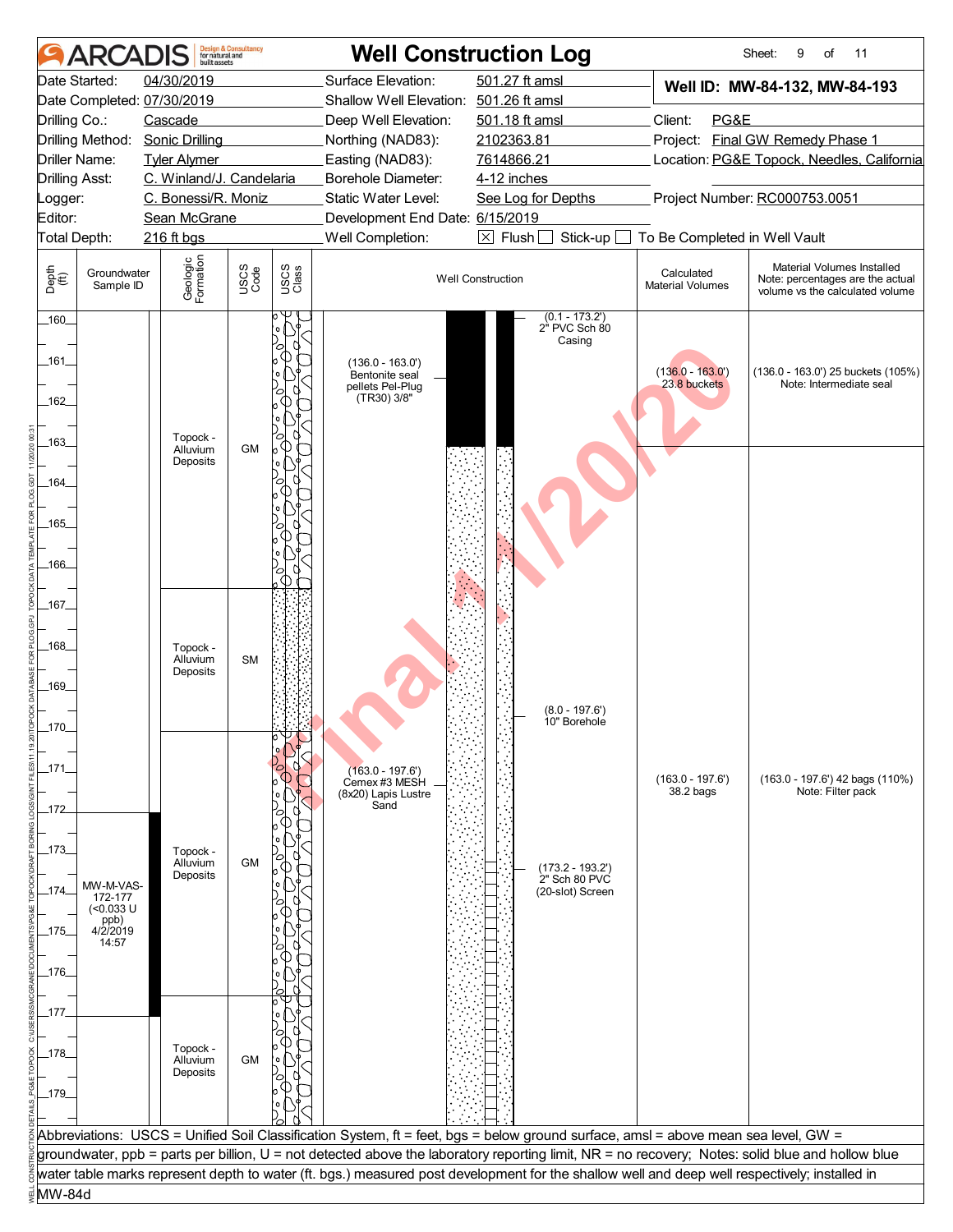|                       | <b>ARCADIS</b>               |                            | <b>Design &amp; Consultancy</b><br>for natural and |               |                                               | <b>Well Construction Log</b>                                                                                                                     |                                       | Sheet:<br>10<br>of<br>11                                                                          |
|-----------------------|------------------------------|----------------------------|----------------------------------------------------|---------------|-----------------------------------------------|--------------------------------------------------------------------------------------------------------------------------------------------------|---------------------------------------|---------------------------------------------------------------------------------------------------|
|                       | Date Started:                | 04/30/2019                 |                                                    |               | Surface Elevation:                            | 501.27 ft amsl                                                                                                                                   |                                       | Well ID: MW-84-132, MW-84-193                                                                     |
|                       |                              | Date Completed: 07/30/2019 |                                                    |               | Shallow Well Elevation: 501.26 ft amsl        |                                                                                                                                                  |                                       |                                                                                                   |
| Drilling Co.:         |                              | Cascade                    |                                                    |               | Deep Well Elevation:                          | 501.18 ft amsl                                                                                                                                   | Client:<br>PG&E                       |                                                                                                   |
|                       | Drilling Method:             | <b>Sonic Drilling</b>      |                                                    |               | Northing (NAD83):                             | 2102363.81                                                                                                                                       | Project:                              | <b>Final GW Remedy Phase 1</b>                                                                    |
|                       | Driller Name:                | <b>Tyler Alymer</b>        |                                                    |               | Easting (NAD83):                              | 7614866.21                                                                                                                                       |                                       | Location: PG&E Topock, Needles, California                                                        |
| <b>Drilling Asst:</b> |                              | C. Winland/J. Candelaria   |                                                    |               | Borehole Diameter:                            | 4-12 inches                                                                                                                                      |                                       |                                                                                                   |
| _ogger:               |                              | C. Bonessi/R. Moniz        |                                                    |               | Static Water Level:                           | See Log for Depths                                                                                                                               |                                       | Project Number: RC000753.0051                                                                     |
| Editor:               |                              | Sean McGrane               |                                                    |               | Development End Date: 6/15/2019               |                                                                                                                                                  |                                       |                                                                                                   |
| Total Depth:          |                              | 216 ft bgs                 |                                                    |               | Well Completion:                              | $\boxtimes$ Flush [<br>Stick-up                                                                                                                  | To Be Completed in Well Vault         |                                                                                                   |
|                       |                              |                            |                                                    |               |                                               |                                                                                                                                                  |                                       |                                                                                                   |
| Depth<br>(ff)         | Groundwater<br>Sample ID     | Geologic<br>Formation      | USCS<br>Code                                       | USCS<br>Class |                                               | <b>Well Construction</b>                                                                                                                         | Calculated<br><b>Material Volumes</b> | Material Volumes Installed<br>Note: percentages are the actual<br>volume vs the calculated volume |
| $-180$                |                              |                            |                                                    |               |                                               | $(173.2 - 193.2')$<br>2" Sch 80 PVC                                                                                                              |                                       |                                                                                                   |
|                       |                              |                            |                                                    |               |                                               | (20-slot) Screen                                                                                                                                 |                                       |                                                                                                   |
| _181_                 |                              |                            |                                                    |               |                                               |                                                                                                                                                  |                                       |                                                                                                   |
|                       |                              |                            |                                                    |               |                                               |                                                                                                                                                  |                                       |                                                                                                   |
| $-182$                |                              |                            |                                                    |               |                                               |                                                                                                                                                  |                                       |                                                                                                   |
|                       |                              |                            |                                                    |               |                                               |                                                                                                                                                  |                                       |                                                                                                   |
| _183_                 |                              |                            |                                                    |               |                                               |                                                                                                                                                  |                                       |                                                                                                   |
|                       |                              |                            |                                                    |               |                                               |                                                                                                                                                  |                                       |                                                                                                   |
| _184_                 |                              |                            |                                                    |               |                                               |                                                                                                                                                  |                                       |                                                                                                   |
|                       |                              |                            |                                                    |               |                                               |                                                                                                                                                  |                                       |                                                                                                   |
|                       |                              |                            |                                                    |               |                                               |                                                                                                                                                  |                                       |                                                                                                   |
| $-185$                |                              |                            |                                                    |               |                                               |                                                                                                                                                  |                                       |                                                                                                   |
|                       |                              | Topock -                   |                                                    |               |                                               |                                                                                                                                                  |                                       |                                                                                                   |
| $-186$                |                              | Alluvium<br>Deposits       | <b>GM</b>                                          |               |                                               |                                                                                                                                                  |                                       |                                                                                                   |
|                       |                              |                            |                                                    |               |                                               |                                                                                                                                                  |                                       |                                                                                                   |
| _187_                 |                              |                            |                                                    |               |                                               |                                                                                                                                                  |                                       |                                                                                                   |
|                       |                              |                            |                                                    |               |                                               |                                                                                                                                                  |                                       |                                                                                                   |
| $-188$                |                              |                            |                                                    |               |                                               |                                                                                                                                                  |                                       |                                                                                                   |
|                       |                              |                            |                                                    |               | $(163.0 - 197.6)$                             | $(8.0 - 197.6')$                                                                                                                                 |                                       |                                                                                                   |
| $-189$                |                              |                            |                                                    |               | Cemex #3 MESH<br>(8x20) Lapis Lustre          | 10" Borehole                                                                                                                                     | $(163.0 - 197.6)$<br>38.2 bags        | (163.0 - 197.6') 42 bags (110%)<br>Note: Filter pack                                              |
|                       |                              |                            |                                                    |               | Sand                                          |                                                                                                                                                  |                                       |                                                                                                   |
|                       |                              |                            |                                                    |               |                                               |                                                                                                                                                  |                                       |                                                                                                   |
| 190                   |                              |                            |                                                    |               |                                               |                                                                                                                                                  |                                       |                                                                                                   |
|                       |                              |                            |                                                    |               |                                               |                                                                                                                                                  |                                       |                                                                                                   |
| _191_                 |                              |                            |                                                    |               |                                               |                                                                                                                                                  |                                       |                                                                                                   |
|                       |                              |                            |                                                    |               |                                               |                                                                                                                                                  |                                       |                                                                                                   |
| _192_                 | MW-M-VAS-                    |                            |                                                    |               |                                               |                                                                                                                                                  |                                       |                                                                                                   |
|                       | 190-195<br>$($ < 0.17 U ppb) |                            |                                                    |               |                                               |                                                                                                                                                  |                                       |                                                                                                   |
| -193-                 | 4/10/2019                    |                            |                                                    |               |                                               |                                                                                                                                                  |                                       |                                                                                                   |
|                       | 16:35                        | Topock -<br>Alluvium       |                                                    |               |                                               |                                                                                                                                                  |                                       |                                                                                                   |
| _194_                 |                              | Deposits                   | <b>GM</b>                                          |               |                                               |                                                                                                                                                  |                                       |                                                                                                   |
|                       |                              |                            |                                                    |               | $(193.7 - 194.7')$                            |                                                                                                                                                  |                                       |                                                                                                   |
|                       |                              |                            |                                                    |               | Centralizer                                   |                                                                                                                                                  |                                       |                                                                                                   |
| _195_                 |                              | Topock -                   |                                                    |               |                                               |                                                                                                                                                  |                                       |                                                                                                   |
|                       |                              | Alluvium                   | <b>SM</b>                                          |               |                                               | $(193.2 - 195.5')$<br>Sump and PVC End                                                                                                           |                                       |                                                                                                   |
| _196_                 |                              | Deposits                   |                                                    |               |                                               | Cap                                                                                                                                              |                                       |                                                                                                   |
|                       |                              |                            |                                                    |               |                                               |                                                                                                                                                  |                                       |                                                                                                   |
| _197_                 |                              |                            |                                                    |               |                                               |                                                                                                                                                  |                                       |                                                                                                   |
|                       |                              | Topock -                   |                                                    |               |                                               |                                                                                                                                                  |                                       |                                                                                                   |
| _198_                 |                              | Alluvium                   | GM                                                 |               |                                               |                                                                                                                                                  |                                       |                                                                                                   |
|                       |                              | Deposits                   |                                                    |               | $(197.6 - 209.5)$                             |                                                                                                                                                  |                                       | (197.6 - 209.5') 3 bags (88%)                                                                     |
| _199_                 |                              |                            |                                                    |               | Bentonite seal chips_<br>Halliburton Holeplug | $(197.6 - 211.0)$<br>6" Borehole                                                                                                                 | $(197.6 - 209.5')$<br>3.4 bags        | Note: Decommissioned rathole,<br>during reaming drilled out 0.6 ft of                             |
|                       |                              |                            |                                                    |               | 3/8" chips                                    |                                                                                                                                                  |                                       | seal.                                                                                             |
|                       |                              |                            |                                                    |               |                                               |                                                                                                                                                  |                                       |                                                                                                   |
|                       |                              |                            |                                                    |               |                                               | Abbreviations: USCS = Unified Soil Classification System, ft = feet, bgs = below ground surface, amsl = above mean sea level, GW =               |                                       |                                                                                                   |
|                       |                              |                            |                                                    |               |                                               | groundwater, ppb = parts per billion, U = not detected above the laboratory reporting limit, NR = no recovery; Notes: solid blue and hollow blue |                                       |                                                                                                   |
|                       |                              |                            |                                                    |               |                                               | water table marks represent depth to water (ft. bgs.) measured post development for the shallow well and deep well respectively; installed in    |                                       |                                                                                                   |
| MW-84d                |                              |                            |                                                    |               |                                               |                                                                                                                                                  |                                       |                                                                                                   |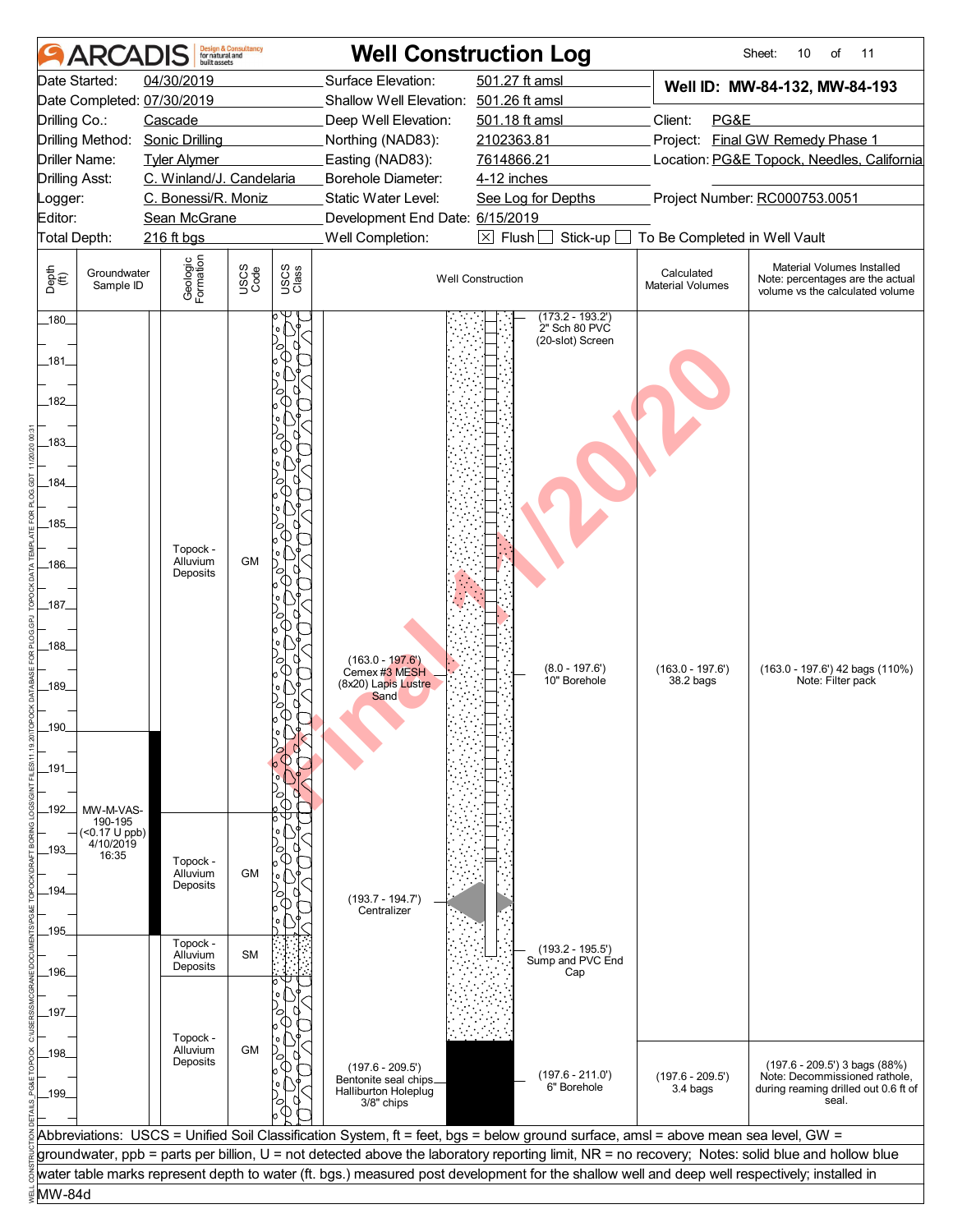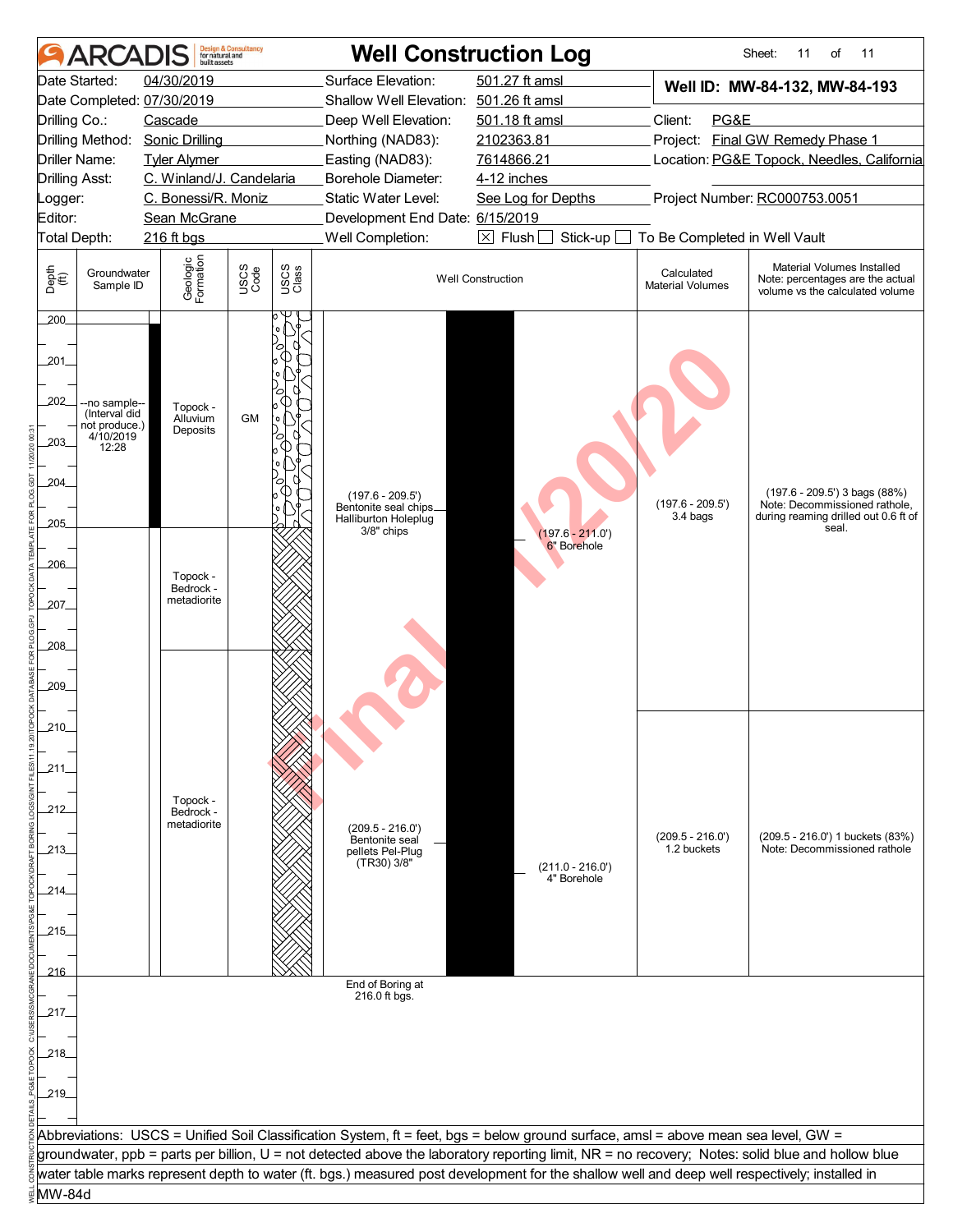|                                   |                      | <b>ARCADI</b>                    | <b>Design &amp; Consultancy</b><br>for natural and<br>huilt assets |                                 |                     | <b>Boring Log</b>  |                                                                                                                                                                                                                                                                                                                                                                                     | Sheet:                          | of                                                                                           | 11                               |
|-----------------------------------|----------------------|----------------------------------|--------------------------------------------------------------------|---------------------------------|---------------------|--------------------|-------------------------------------------------------------------------------------------------------------------------------------------------------------------------------------------------------------------------------------------------------------------------------------------------------------------------------------------------------------------------------------|---------------------------------|----------------------------------------------------------------------------------------------|----------------------------------|
|                                   | Date Started:        | 03/20/2019                       |                                                                    |                                 |                     | Surface Elevation: | 501.27 ft amsl                                                                                                                                                                                                                                                                                                                                                                      | Boring No.: MW-84d              |                                                                                              |                                  |
|                                   | Date Completed:      | 04/30/2019                       |                                                                    |                                 |                     | Northing (NAD83):  | 2102363.81                                                                                                                                                                                                                                                                                                                                                                          |                                 |                                                                                              |                                  |
| Drilling Co.:                     |                      | Cascade                          |                                                                    |                                 |                     | Easting (NAD83):   | 7614866.21                                                                                                                                                                                                                                                                                                                                                                          | Client:<br>PG&E                 |                                                                                              |                                  |
|                                   | Drilling Method:     | <b>Sonic Drilling</b>            |                                                                    |                                 | <b>Total Depth:</b> |                    | 216 ft bgs                                                                                                                                                                                                                                                                                                                                                                          | Project:                        | Final GW Remedy Phase 1                                                                      |                                  |
|                                   | Drill Rig Type:      |                                  | <b>Boart Longyear Track</b>                                        |                                 |                     | Borehole Diameter: | 4-12 inches                                                                                                                                                                                                                                                                                                                                                                         | Location: PG&E Topock, Needles, |                                                                                              |                                  |
|                                   | <b>Driller Name:</b> | <b>Tyler Alymer</b>              |                                                                    |                                 |                     |                    | Depth to First Water: 46.4 ft bgs                                                                                                                                                                                                                                                                                                                                                   | California                      |                                                                                              |                                  |
| <b>Drilling Asst:</b>             |                      |                                  | C. Winland/J. Candelaria                                           |                                 |                     | Sampling Method:   | 4-8 inch x 10 ft. Core Barrel Project Number: RC000753.0051                                                                                                                                                                                                                                                                                                                         |                                 |                                                                                              |                                  |
| Logger:                           |                      |                                  | C. Bonessi/R. Moniz                                                |                                 |                     | Sampling Interval: | Continuous                                                                                                                                                                                                                                                                                                                                                                          |                                 |                                                                                              |                                  |
| Editor:                           |                      |                                  | Sean McGrane                                                       |                                 |                     | Converted to Well: | $\boxtimes$ Yes<br>No                                                                                                                                                                                                                                                                                                                                                               |                                 |                                                                                              |                                  |
| Depth<br>(ft)                     | Recovery<br>(in)     | Sieve<br>Sample ID               | Groundwater<br>Sample ID                                           | Geologic<br>Formation           | USCS<br>Code        | USCS<br>Class      | Soil Description                                                                                                                                                                                                                                                                                                                                                                    |                                 | <b>Drilling Notes</b>                                                                        | <b>Drilling Fluid</b>            |
| $1-$<br>2<br>3<br>5<br>6<br>$7$ . | 0<br>0               |                                  |                                                                    |                                 | <b>NR</b>           |                    | (0.0 - 8.0') No recovery (NR); and cleared for utility clearance to 1<br>foot bgs, ~2 foot boulder encountered had to used rig to break<br>boulder loose, drilled to 8 ft. bgs with no core collected.                                                                                                                                                                              |                                 | $(0.0 - 8.0)$<br>Added 10<br>gallons of<br>water to<br>hydrate<br>bentonite mud<br>tub seal. | $(0.0 - 37.0')$<br>No water used |
| 8<br>9<br>.10.                    |                      | No Sieve<br>Samples<br>Collected |                                                                    | Topock -<br>Fluvial<br>Deposits | SW-SM               |                    | (8.0 - 10.5') Topock - Fluvial Deposits; Well graded sand with silt<br>and gravel (SW-SM); light olive brown (2.5Y 5/4); very fine grained<br>to very coarse grained, subangular to subround; some granules to<br>very large pebbles, subangular to subround; trace subangular to<br>subround; trace silt; trace clay; dry; some moisture present due to<br>hydration of bentonite  |                                 | $(8.0 - 32.0')$<br>Soft drilling,<br>formation<br>collapsing<br>after every run.             |                                  |
|                                   |                      |                                  |                                                                    |                                 |                     |                    | $(10.5 - 17.0)$ No recovery (NR)                                                                                                                                                                                                                                                                                                                                                    |                                 |                                                                                              |                                  |
| .12.<br>13.                       | 24                   |                                  |                                                                    |                                 |                     |                    |                                                                                                                                                                                                                                                                                                                                                                                     |                                 |                                                                                              |                                  |
|                                   |                      |                                  |                                                                    |                                 |                     |                    |                                                                                                                                                                                                                                                                                                                                                                                     |                                 |                                                                                              |                                  |
| 14                                |                      |                                  |                                                                    |                                 | <b>NR</b>           |                    |                                                                                                                                                                                                                                                                                                                                                                                     |                                 |                                                                                              |                                  |
|                                   |                      |                                  |                                                                    |                                 |                     |                    |                                                                                                                                                                                                                                                                                                                                                                                     |                                 |                                                                                              |                                  |
| .15.                              |                      |                                  |                                                                    |                                 |                     |                    |                                                                                                                                                                                                                                                                                                                                                                                     |                                 |                                                                                              |                                  |
|                                   |                      |                                  |                                                                    |                                 |                     |                    |                                                                                                                                                                                                                                                                                                                                                                                     |                                 |                                                                                              |                                  |
| .16.                              |                      |                                  |                                                                    |                                 |                     |                    |                                                                                                                                                                                                                                                                                                                                                                                     |                                 |                                                                                              |                                  |
|                                   |                      |                                  |                                                                    |                                 |                     |                    |                                                                                                                                                                                                                                                                                                                                                                                     |                                 |                                                                                              |                                  |
| .17                               |                      |                                  |                                                                    |                                 |                     |                    |                                                                                                                                                                                                                                                                                                                                                                                     |                                 |                                                                                              |                                  |
| .18.<br>$-19$                     | 120                  |                                  |                                                                    | Topock -<br>Fluvial<br>Deposits | SW-SM               |                    | (17.0 - 19.5') Topock - Fluvial Deposits; Well graded sand with silt<br>and gravel (SW-SM); light olive brown (2.5Y 5/4); very fine grained<br>to very coarse grained, subangular to subround; some granules to<br>very large pebbles, subangular to subround; trace subangular to<br>subround; trace silt; trace clay; dry; some moisture present due to<br>hydration of bentonite |                                 |                                                                                              |                                  |
|                                   |                      |                                  |                                                                    |                                 |                     |                    | (19.5 - 27.0') Topock - Fluvial Deposits; Well graded gravel with                                                                                                                                                                                                                                                                                                                   |                                 |                                                                                              |                                  |
|                                   |                      |                                  |                                                                    |                                 | GW-GM               |                    |                                                                                                                                                                                                                                                                                                                                                                                     |                                 |                                                                                              |                                  |
|                                   |                      |                                  |                                                                    |                                 |                     |                    | Abbreviations: USCS = Unified Soil Classification System, ft = feet, bgs = below ground surface, amsl = above mean sea level, GW =                                                                                                                                                                                                                                                  |                                 |                                                                                              |                                  |
|                                   |                      |                                  |                                                                    |                                 |                     |                    | groundwater, ppb = parts per billion, U = not detected above the laboratory reporting limit, NR = no recovery; Notes: depth to water measured                                                                                                                                                                                                                                       |                                 |                                                                                              |                                  |
|                                   |                      |                                  |                                                                    |                                 |                     |                    | during the first VAS interval; apparent partial recoveries can be the result of potential compaction of sediments in the core bag; wells MW-84-132,                                                                                                                                                                                                                                 |                                 |                                                                                              |                                  |
|                                   |                      | MW-84-193 installed in borehole  |                                                                    |                                 |                     |                    |                                                                                                                                                                                                                                                                                                                                                                                     |                                 |                                                                                              |                                  |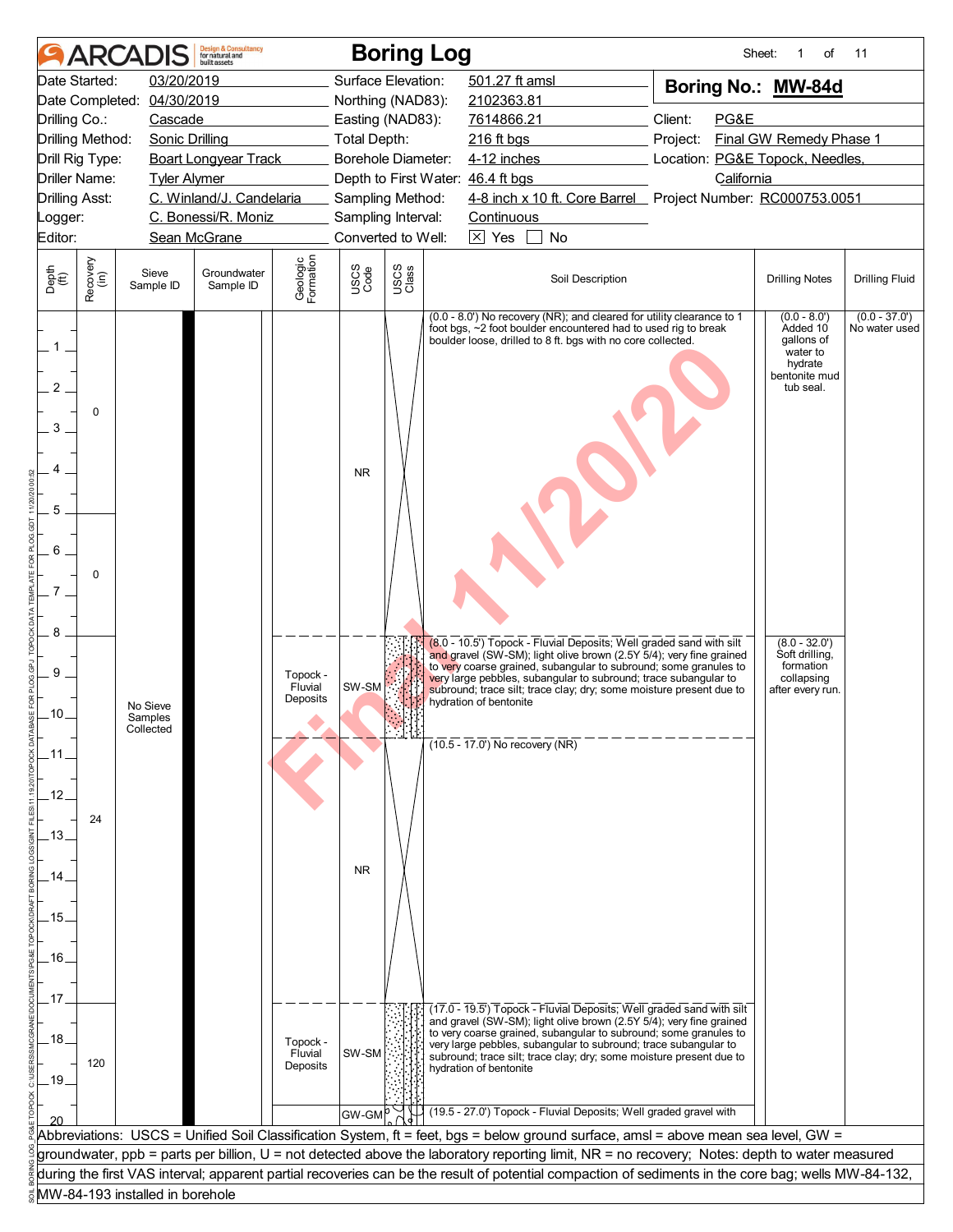|                                               |                  | <b>ARCADIS</b>                   | <b>Design &amp; Consultancy</b><br>for natural and<br>huilt assets |                                 |                           |                                    | <b>Boring Log</b>                                                                                                                                                                                                                                                                                                                                                     | Sheet:                          | 2<br>of                                                                                                                                                                         | 11                                                                                                                                          |
|-----------------------------------------------|------------------|----------------------------------|--------------------------------------------------------------------|---------------------------------|---------------------------|------------------------------------|-----------------------------------------------------------------------------------------------------------------------------------------------------------------------------------------------------------------------------------------------------------------------------------------------------------------------------------------------------------------------|---------------------------------|---------------------------------------------------------------------------------------------------------------------------------------------------------------------------------|---------------------------------------------------------------------------------------------------------------------------------------------|
|                                               | Date Started:    | 03/20/2019                       |                                                                    |                                 | Surface Elevation:        |                                    | 501.27 ft amsl                                                                                                                                                                                                                                                                                                                                                        | Boring No.: MW-84d              |                                                                                                                                                                                 |                                                                                                                                             |
|                                               | Date Completed:  | 04/30/2019                       |                                                                    |                                 | Northing (NAD83):         |                                    | 2102363.81                                                                                                                                                                                                                                                                                                                                                            |                                 |                                                                                                                                                                                 |                                                                                                                                             |
| Drilling Co.:                                 |                  | Cascade                          |                                                                    |                                 | Easting (NAD83):          |                                    | 7614866.21                                                                                                                                                                                                                                                                                                                                                            | Client:<br>PG&E                 |                                                                                                                                                                                 |                                                                                                                                             |
|                                               | Drilling Method: | <b>Sonic Drilling</b>            |                                                                    |                                 | <b>Total Depth:</b>       |                                    | 216 ft bgs                                                                                                                                                                                                                                                                                                                                                            | Project:                        | Final GW Remedy Phase 1                                                                                                                                                         |                                                                                                                                             |
|                                               | Drill Rig Type:  |                                  | <b>Boart Longyear Track</b>                                        |                                 | <b>Borehole Diameter:</b> |                                    | 4-12 inches                                                                                                                                                                                                                                                                                                                                                           | Location: PG&E Topock, Needles, |                                                                                                                                                                                 |                                                                                                                                             |
|                                               | Driller Name:    | <b>Tyler Alymer</b>              |                                                                    |                                 |                           |                                    | Depth to First Water: 46.4 ft bgs                                                                                                                                                                                                                                                                                                                                     | California                      |                                                                                                                                                                                 |                                                                                                                                             |
| <b>Drilling Asst:</b>                         |                  |                                  | C. Winland/J. Candelaria                                           |                                 | Sampling Method:          |                                    | 4-8 inch x 10 ft. Core Barrel Project Number: RC000753.0051                                                                                                                                                                                                                                                                                                           |                                 |                                                                                                                                                                                 |                                                                                                                                             |
| _ogger:                                       |                  |                                  | C. Bonessi/R. Moniz                                                |                                 | Sampling Interval:        |                                    | Continuous                                                                                                                                                                                                                                                                                                                                                            |                                 |                                                                                                                                                                                 |                                                                                                                                             |
| Editor:                                       |                  |                                  | Sean McGrane                                                       |                                 | Converted to Well:        |                                    | $\boxtimes$ Yes<br><b>No</b>                                                                                                                                                                                                                                                                                                                                          |                                 |                                                                                                                                                                                 |                                                                                                                                             |
| Depth<br>(ft)                                 | Recovery<br>(in) | Sieve<br>Sample ID               | Groundwater<br>Sample ID                                           | Geologic<br>Formation           | USCS<br>Code              | USCS<br>Class                      | Soil Description                                                                                                                                                                                                                                                                                                                                                      |                                 | <b>Drilling Notes</b>                                                                                                                                                           | <b>Drilling Fluid</b>                                                                                                                       |
| 21.<br>22.<br>.23.<br>24.<br>25.<br>26<br>.27 | 120              |                                  |                                                                    | Topock -<br>Fluvial<br>Deposits | GW-GMP                    | $\circ$<br>O<br>О<br>o  <br>О<br>○ | silt and sand (GW-GM); light olive brown (2.5Y 5/4); granules to<br>very large pebbles, subangular to subround; some very fine to very<br>coarse grained sand, subangular to subround; trace subangular to<br>subround; trace silt; trace clay; dry<br>(27.0 - 38.0") Topock - Fluvial Deposits; Well graded sand with silt                                           |                                 |                                                                                                                                                                                 |                                                                                                                                             |
| .28.<br>.29.<br>.30.<br>.31<br>32.            | 60               | No Sieve<br>Samples<br>Collected |                                                                    |                                 |                           |                                    | and gravel (SW-SM); light olive brown (2.5Y 5/4); very fine grained<br>to very coarse grained, subangular to subround; some granules to<br>very large pebbles, subangular to subround; little silt; trace<br>subangular to subround; dry                                                                                                                              |                                 |                                                                                                                                                                                 |                                                                                                                                             |
| .33.<br>.34.<br>.35<br>.36.                   | 60               |                                  |                                                                    | Topock -<br>Fluvial<br>Deposits | SW-SM                     |                                    | (32'); iron oxide staining; ~2 ft. diameter boulder                                                                                                                                                                                                                                                                                                                   |                                 | $(32.0 - 37.0')$<br>Hard drilling<br>due to boulder.<br><b>Borehole</b><br>collapsing<br>after each<br>clean out run.<br>Rod broke<br>while doing<br>clean out at 35<br>ft bgs. |                                                                                                                                             |
| 37 <sub>2</sub>                               |                  |                                  |                                                                    |                                 |                           |                                    |                                                                                                                                                                                                                                                                                                                                                                       |                                 |                                                                                                                                                                                 |                                                                                                                                             |
| .38.<br>.39                                   | 60               |                                  |                                                                    | Topock -<br>Fluvial<br>Deposits | <b>SM</b>                 |                                    | (38.0 - 42.0') Topock - Fluvial Deposits; Silty sand with gravel<br>(SM); strong brown (7.5YR 5/6); very fine grained to very coarse<br>grained, angular to subangular; some granules to very large<br>pebbles, angular to subangular; some silt; little subangular; dry to<br>moist; weak cementation; iron oxide staining; cobbles composed<br>of sandstone/breccia |                                 | $(37.0 - 42.0')$<br>Drill rods<br>chattering.<br>change<br>geologist from<br>CB to RM.<br>(37.1')<br>Change in<br>geologist from<br>CB to RM.                                   | (37.0')<br>5 gallons of<br>water used; 5<br>gallons of<br>water<br>recovered; 0<br>qallons of<br>water lost<br>$(37.0 - 205.0')$<br>No used |
|                                               |                  |                                  |                                                                    |                                 |                           |                                    | Abbreviations: USCS = Unified Soil Classification System, ft = feet, bgs = below ground surface, amsl = above mean sea level, GW =                                                                                                                                                                                                                                    |                                 |                                                                                                                                                                                 |                                                                                                                                             |
|                                               |                  |                                  |                                                                    |                                 |                           |                                    | groundwater, ppb = parts per billion, U = not detected above the laboratory reporting limit, NR = no recovery; Notes: depth to water measured                                                                                                                                                                                                                         |                                 |                                                                                                                                                                                 |                                                                                                                                             |
|                                               |                  |                                  |                                                                    |                                 |                           |                                    | during the first VAS interval; apparent partial recoveries can be the result of potential compaction of sediments in the core bag; wells MW-84-132,                                                                                                                                                                                                                   |                                 |                                                                                                                                                                                 |                                                                                                                                             |
|                                               |                  | MW-84-193 installed in borehole  |                                                                    |                                 |                           |                                    |                                                                                                                                                                                                                                                                                                                                                                       |                                 |                                                                                                                                                                                 |                                                                                                                                             |
|                                               |                  |                                  |                                                                    |                                 |                           |                                    |                                                                                                                                                                                                                                                                                                                                                                       |                                 |                                                                                                                                                                                 |                                                                                                                                             |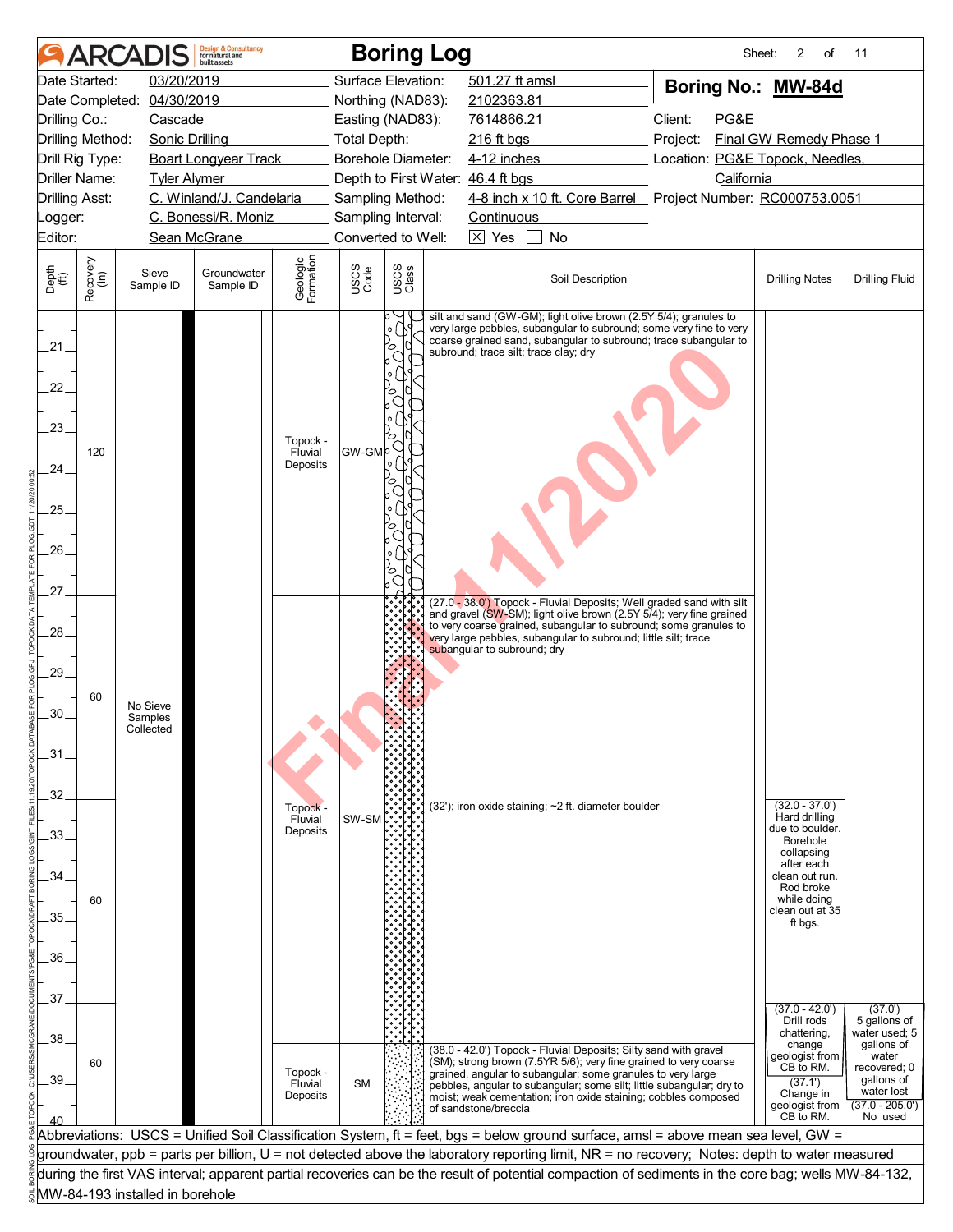|                       |                  |                                 | <b>Design &amp; Consultancy</b><br>for natural and<br>huilt assets |                                  |                     |               | <b>Boring Log</b> |                                                |                                                                                                                                                                                                                                                                                                                                           |  |                                                                                                                                                                                                                                                                                                      | Sheet: | 3<br>of                                                     | 11                    |
|-----------------------|------------------|---------------------------------|--------------------------------------------------------------------|----------------------------------|---------------------|---------------|-------------------|------------------------------------------------|-------------------------------------------------------------------------------------------------------------------------------------------------------------------------------------------------------------------------------------------------------------------------------------------------------------------------------------------|--|------------------------------------------------------------------------------------------------------------------------------------------------------------------------------------------------------------------------------------------------------------------------------------------------------|--------|-------------------------------------------------------------|-----------------------|
|                       | Date Started:    | 03/20/2019                      |                                                                    |                                  | Surface Elevation:  |               |                   | 501.27 ft amsl                                 |                                                                                                                                                                                                                                                                                                                                           |  | Boring No.: MW-84d                                                                                                                                                                                                                                                                                   |        |                                                             |                       |
| Date Completed:       |                  | 04/30/2019                      |                                                                    |                                  | Northing (NAD83):   |               |                   | 2102363.81                                     |                                                                                                                                                                                                                                                                                                                                           |  |                                                                                                                                                                                                                                                                                                      |        |                                                             |                       |
| Drilling Co.:         |                  | Cascade                         |                                                                    |                                  | Easting (NAD83):    |               |                   | 7614866.21                                     |                                                                                                                                                                                                                                                                                                                                           |  | Client:<br>PG&E                                                                                                                                                                                                                                                                                      |        |                                                             |                       |
| Drilling Method:      |                  | Sonic Drilling                  |                                                                    |                                  | <b>Total Depth:</b> |               |                   | 216 ft bgs                                     |                                                                                                                                                                                                                                                                                                                                           |  | Project:                                                                                                                                                                                                                                                                                             |        | Final GW Remedy Phase 1                                     |                       |
| Drill Rig Type:       |                  |                                 | <b>Boart Longyear Track</b>                                        |                                  | Borehole Diameter:  |               |                   | 4-12 inches<br>Location: PG&E Topock, Needles, |                                                                                                                                                                                                                                                                                                                                           |  |                                                                                                                                                                                                                                                                                                      |        |                                                             |                       |
| <b>Driller Name:</b>  |                  | <b>Tyler Alymer</b>             |                                                                    |                                  |                     |               |                   | Depth to First Water: 46.4 ft bgs              |                                                                                                                                                                                                                                                                                                                                           |  | California                                                                                                                                                                                                                                                                                           |        |                                                             |                       |
| <b>Drilling Asst:</b> |                  |                                 | C. Winland/J. Candelaria                                           |                                  | Sampling Method:    |               |                   |                                                |                                                                                                                                                                                                                                                                                                                                           |  | 4-8 inch x 10 ft. Core Barrel Project Number: RC000753.0051                                                                                                                                                                                                                                          |        |                                                             |                       |
| Logger:               |                  |                                 | C. Bonessi/R. Moniz                                                |                                  | Sampling Interval:  |               |                   | Continuous                                     |                                                                                                                                                                                                                                                                                                                                           |  |                                                                                                                                                                                                                                                                                                      |        |                                                             |                       |
| Editor:               |                  |                                 | Sean McGrane                                                       |                                  | Converted to Well:  |               |                   | $\boxtimes$ Yes                                | No                                                                                                                                                                                                                                                                                                                                        |  |                                                                                                                                                                                                                                                                                                      |        |                                                             |                       |
| Depth<br>(ft)         | Recovery<br>(in) | Sieve<br>Sample ID              | Groundwater<br>Sample ID                                           | Geologic<br>Formation            | USCS<br>Code        | USCS<br>Class |                   |                                                | Soil Description                                                                                                                                                                                                                                                                                                                          |  |                                                                                                                                                                                                                                                                                                      |        | <b>Drilling Notes</b>                                       | <b>Drilling Fluid</b> |
| .41.<br>42.           | 60               |                                 |                                                                    | Topock -<br>Fluvial<br>Deposits  | <b>SM</b>           |               |                   |                                                |                                                                                                                                                                                                                                                                                                                                           |  |                                                                                                                                                                                                                                                                                                      |        |                                                             |                       |
| 43.<br>44             |                  |                                 |                                                                    |                                  |                     | ۰o<br>0<br>О  |                   | composed of sandstone/breccia                  | (42.0 - 47.0') Topock - Alluvium Deposits; Silty gravel with sand<br>(GM); strong brown (7.5YR 5/6); granules to very large pebbles,<br>angular to subangular; some very fine to very coarse grained<br>sand, angular to subround: little: little silt: moist: weak<br>cementation; iron oxide staining; Interbedded silty units, cobbles |  |                                                                                                                                                                                                                                                                                                      |        |                                                             |                       |
| .45.                  |                  |                                 |                                                                    | Topock -<br>Alluvium<br>Deposits | <b>GM</b>           |               |                   |                                                |                                                                                                                                                                                                                                                                                                                                           |  |                                                                                                                                                                                                                                                                                                      |        | $(44.0 - 47.0')$<br>Drill rods<br>chattering                |                       |
| 46.                   |                  |                                 |                                                                    |                                  |                     |               |                   |                                                |                                                                                                                                                                                                                                                                                                                                           |  |                                                                                                                                                                                                                                                                                                      |        |                                                             |                       |
| 47.                   |                  |                                 |                                                                    |                                  |                     |               |                   |                                                |                                                                                                                                                                                                                                                                                                                                           |  |                                                                                                                                                                                                                                                                                                      |        |                                                             |                       |
| 48                    |                  |                                 |                                                                    |                                  |                     | b<br>o,       |                   |                                                | (47.0 - 52.0') Topock - Alluvium Deposits; Silty gravel with sand<br>(GM); dark yellowish brown (10YR 4/4); granules to very large<br>pebbles, angular to subround; some silt; little; little very fine to                                                                                                                                |  | medium grained sand, angular to subround; little clay; moist to wet                                                                                                                                                                                                                                  |        |                                                             |                       |
| 49.                   |                  |                                 |                                                                    |                                  |                     |               |                   |                                                |                                                                                                                                                                                                                                                                                                                                           |  |                                                                                                                                                                                                                                                                                                      |        | (48.0')<br>Approximate<br>depth to water<br>table.          |                       |
| 50.                   |                  | No Sieve<br>Samples             |                                                                    | Topock -<br>Alluvium<br>Deposits | <b>GM</b>           |               |                   |                                                |                                                                                                                                                                                                                                                                                                                                           |  |                                                                                                                                                                                                                                                                                                      |        |                                                             |                       |
|                       |                  | Collected                       |                                                                    |                                  |                     | Ο             |                   |                                                |                                                                                                                                                                                                                                                                                                                                           |  |                                                                                                                                                                                                                                                                                                      |        |                                                             |                       |
| .51                   |                  |                                 |                                                                    |                                  |                     |               |                   |                                                | (51') brown (7.5YR 5/4); little silt; trace clay; moist; weak                                                                                                                                                                                                                                                                             |  |                                                                                                                                                                                                                                                                                                      |        |                                                             |                       |
|                       |                  |                                 |                                                                    |                                  |                     |               |                   |                                                | cementation; iron oxide staining; increase in granules and                                                                                                                                                                                                                                                                                |  |                                                                                                                                                                                                                                                                                                      |        |                                                             |                       |
| 52.                   | 120              |                                 |                                                                    |                                  |                     |               |                   | pebbles, decrease in sand                      |                                                                                                                                                                                                                                                                                                                                           |  | (52.0 - 59.0') Topock - Alluvium Deposits; Well graded gravel with                                                                                                                                                                                                                                   |        | $(52.0 - 57.0')$                                            |                       |
| .53.                  |                  |                                 |                                                                    |                                  |                     |               |                   | cementation; iron oxide staining               | sand (GW); strong brown (7.5YR 5/6); granules to very large<br>pebbles, angular to subround; some very fine to very coarse<br>grained sand, angular to subround; little; trace silt; wet; weak                                                                                                                                            |  |                                                                                                                                                                                                                                                                                                      |        | Drill rods<br>chattering,<br>driller suggest<br>water table |                       |
| 54                    |                  |                                 | MW-M-VAS-<br>52-57                                                 |                                  |                     |               |                   |                                                |                                                                                                                                                                                                                                                                                                                                           |  |                                                                                                                                                                                                                                                                                                      |        | has been<br>encountered.                                    |                       |
| 55.                   |                  |                                 | (28 ppb)<br>3/28/2019                                              |                                  |                     |               |                   |                                                |                                                                                                                                                                                                                                                                                                                                           |  |                                                                                                                                                                                                                                                                                                      |        |                                                             |                       |
|                       |                  |                                 | 11:10                                                              | Topock -<br>Alluvium             | GW                  |               |                   |                                                |                                                                                                                                                                                                                                                                                                                                           |  |                                                                                                                                                                                                                                                                                                      |        |                                                             |                       |
| .56.                  |                  |                                 |                                                                    | Deposits                         |                     |               |                   |                                                |                                                                                                                                                                                                                                                                                                                                           |  |                                                                                                                                                                                                                                                                                                      |        |                                                             |                       |
|                       |                  |                                 |                                                                    |                                  |                     |               |                   |                                                |                                                                                                                                                                                                                                                                                                                                           |  |                                                                                                                                                                                                                                                                                                      |        |                                                             |                       |
| .57                   |                  |                                 |                                                                    |                                  |                     |               |                   |                                                |                                                                                                                                                                                                                                                                                                                                           |  |                                                                                                                                                                                                                                                                                                      |        |                                                             |                       |
|                       |                  |                                 |                                                                    |                                  |                     |               |                   |                                                |                                                                                                                                                                                                                                                                                                                                           |  |                                                                                                                                                                                                                                                                                                      |        | $(57.0 - 67.0')$<br>Hard drilling                           |                       |
| .58.                  |                  |                                 |                                                                    |                                  |                     |               |                   |                                                |                                                                                                                                                                                                                                                                                                                                           |  |                                                                                                                                                                                                                                                                                                      |        | and became<br>harder at 61 ft.                              |                       |
|                       | 114              |                                 |                                                                    |                                  |                     |               | (58'); moist      |                                                |                                                                                                                                                                                                                                                                                                                                           |  |                                                                                                                                                                                                                                                                                                      |        |                                                             |                       |
| .59.                  |                  |                                 |                                                                    |                                  |                     |               |                   |                                                |                                                                                                                                                                                                                                                                                                                                           |  |                                                                                                                                                                                                                                                                                                      |        |                                                             |                       |
|                       |                  |                                 |                                                                    | Topock -<br>Alluvium             | <b>SM</b>           |               |                   |                                                | (59.0 - 61.0') Topock - Alluvium Deposits; Silty sand with gravel<br>(SM); grayish brown (10YR 5/2); very fine grained to medium                                                                                                                                                                                                          |  |                                                                                                                                                                                                                                                                                                      |        |                                                             |                       |
| 60                    |                  |                                 |                                                                    | Deposits                         |                     |               |                   |                                                |                                                                                                                                                                                                                                                                                                                                           |  | grained; some silt; little granules to very large pebbles, angular to                                                                                                                                                                                                                                |        |                                                             |                       |
|                       |                  |                                 |                                                                    |                                  |                     |               |                   |                                                |                                                                                                                                                                                                                                                                                                                                           |  | Abbreviations: USCS = Unified Soil Classification System, ft = feet, bgs = below ground surface, amsl = above mean sea level, GW =                                                                                                                                                                   |        |                                                             |                       |
|                       |                  |                                 |                                                                    |                                  |                     |               |                   |                                                |                                                                                                                                                                                                                                                                                                                                           |  | groundwater, ppb = parts per billion, U = not detected above the laboratory reporting limit, NR = no recovery; Notes: depth to water measured<br>during the first VAS interval; apparent partial recoveries can be the result of potential compaction of sediments in the core bag; wells MW-84-132, |        |                                                             |                       |
|                       |                  | MW-84-193 installed in borehole |                                                                    |                                  |                     |               |                   |                                                |                                                                                                                                                                                                                                                                                                                                           |  |                                                                                                                                                                                                                                                                                                      |        |                                                             |                       |
|                       |                  |                                 |                                                                    |                                  |                     |               |                   |                                                |                                                                                                                                                                                                                                                                                                                                           |  |                                                                                                                                                                                                                                                                                                      |        |                                                             |                       |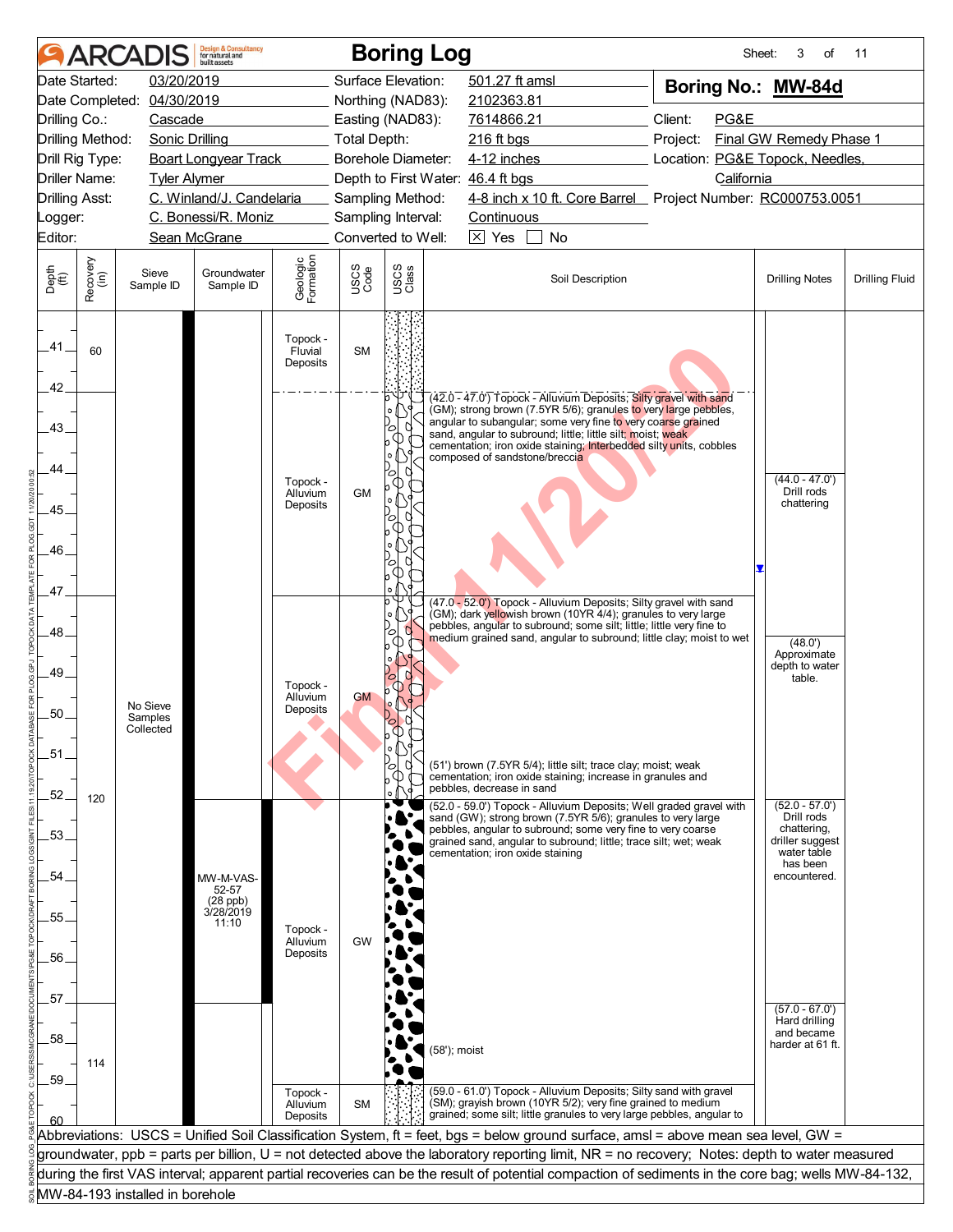|                       |                      |                                  | <b>Design &amp; Consultancy</b><br>for natural and<br>huilt assets |                                  |                                          |               | <b>Boring Log</b>                                                                                                                                                                                                                                                                                | Sheet:                                                                    | of<br>4                             | 11                    |
|-----------------------|----------------------|----------------------------------|--------------------------------------------------------------------|----------------------------------|------------------------------------------|---------------|--------------------------------------------------------------------------------------------------------------------------------------------------------------------------------------------------------------------------------------------------------------------------------------------------|---------------------------------------------------------------------------|-------------------------------------|-----------------------|
|                       | Date Started:        | 03/20/2019                       |                                                                    |                                  | Surface Elevation:                       |               | 501.27 ft amsl                                                                                                                                                                                                                                                                                   | Boring No.: MW-84d                                                        |                                     |                       |
|                       |                      | Date Completed: 04/30/2019       |                                                                    |                                  | Northing (NAD83):                        |               | 2102363.81                                                                                                                                                                                                                                                                                       |                                                                           |                                     |                       |
| Drilling Co.:         |                      | Cascade                          |                                                                    |                                  | Easting (NAD83):                         |               | 7614866.21                                                                                                                                                                                                                                                                                       | Client:<br>PG&E                                                           |                                     |                       |
|                       | Drilling Method:     | Sonic Drilling                   |                                                                    |                                  | Total Depth:                             |               | 216 ft bgs                                                                                                                                                                                                                                                                                       | Project:                                                                  | Final GW Remedy Phase 1             |                       |
|                       | Drill Rig Type:      |                                  | <b>Boart Longyear Track</b>                                        |                                  | Borehole Diameter:                       |               | 4-12 inches                                                                                                                                                                                                                                                                                      | Location: PG&E Topock, Needles,                                           |                                     |                       |
|                       | <b>Driller Name:</b> | <b>Tyler Alymer</b>              |                                                                    |                                  |                                          |               | Depth to First Water: 46.4 ft bgs                                                                                                                                                                                                                                                                | California<br>4-8 inch x 10 ft. Core Barrel Project Number: RC000753.0051 |                                     |                       |
| <b>Drilling Asst:</b> |                      |                                  | C. Winland/J. Candelaria<br>C. Bonessi/R. Moniz                    |                                  | Sampling Method:                         |               |                                                                                                                                                                                                                                                                                                  |                                                                           |                                     |                       |
| Logger:<br>Editor:    |                      |                                  | Sean McGrane                                                       |                                  | Sampling Interval:<br>Converted to Well: |               | Continuous<br>$\boxtimes$ Yes<br>No                                                                                                                                                                                                                                                              |                                                                           |                                     |                       |
|                       |                      |                                  |                                                                    |                                  |                                          |               |                                                                                                                                                                                                                                                                                                  |                                                                           |                                     |                       |
| Depth<br>(ft)         | Recovery<br>(in)     | Sieve<br>Sample ID               | Groundwater<br>Sample ID                                           | Geologic<br>Formation            | USCS<br>Code                             | USCS<br>Class | Soil Description                                                                                                                                                                                                                                                                                 |                                                                           | <b>Drilling Notes</b>               | <b>Drilling Fluid</b> |
| .61.                  |                      |                                  |                                                                    | Topock -<br>Alluvium<br>Deposits | <b>SM</b>                                |               | subround; little clay; trace angular to subround; moist                                                                                                                                                                                                                                          |                                                                           |                                     |                       |
| 62.<br>.63.           |                      |                                  |                                                                    | Topock -<br>Alluvium<br>Deposits | <b>GM</b>                                | °             | (61.0 - 63.0") Topock - Alluvium Deposits; Silty gravel with sand<br>(GM); light brownish gray / pale yellowish brown (10YR 6/2);<br>granules to very large pebbles, subangular to subround; little very<br>fine to medium grained sand, subangular to subround; little silt;<br>trace clay; dry |                                                                           |                                     |                       |
| 64.                   | 114                  |                                  |                                                                    |                                  |                                          |               | (63.0 - 67.0') Topock - Alluvium Deposits; Silty sand (SM); brown<br>(7.5YR 4/3); very fine grained to medium grained, angular to<br>subround; little granules to very large pebbles, angular to<br>subround; little silt; trace angular to subround; trace clay; dry;                           |                                                                           |                                     |                       |
| 65.                   |                      |                                  |                                                                    | Topock -<br>Alluvium             | <b>SM</b>                                |               | weak cementation; iron oxide staining                                                                                                                                                                                                                                                            |                                                                           |                                     |                       |
| 66.                   |                      |                                  |                                                                    | Deposits                         |                                          |               | (65'); potential caliche deposits in sediments                                                                                                                                                                                                                                                   |                                                                           |                                     |                       |
|                       |                      |                                  |                                                                    |                                  |                                          |               |                                                                                                                                                                                                                                                                                                  |                                                                           |                                     |                       |
| .67.                  |                      |                                  |                                                                    |                                  |                                          | o,            | (67.0 - 75.0') Topock - Alluvium Deposits; Silty gravel with sand<br>(GM); brown (7.5YR 4/3); granules to very large pebbles, angular                                                                                                                                                            |                                                                           | $(67.0 - 77.0')$<br>Softer drilling |                       |
| .68.                  |                      |                                  |                                                                    |                                  |                                          | ъ             | to subround; some angular to subround; some very fine to very<br>coarse grained sand, angular to subround; little silt; moist                                                                                                                                                                    |                                                                           |                                     |                       |
| 69.                   |                      |                                  |                                                                    |                                  |                                          |               |                                                                                                                                                                                                                                                                                                  |                                                                           |                                     |                       |
| .70.                  |                      | No Sieve<br>Samples<br>Collected |                                                                    |                                  |                                          | J.<br>6       | (69.5') brown (10YR 5/3); some silt; little angular to subround; little<br>clay; moist; weak cementation                                                                                                                                                                                         |                                                                           |                                     |                       |
|                       |                      |                                  |                                                                    | Topock -<br>Alluvium             | <b>GM</b>                                | b<br>o<br>0   | (70.5'); dry; potential caliche deposits in sediments<br>(71'); moist                                                                                                                                                                                                                            |                                                                           |                                     |                       |
| .72.                  | 120                  |                                  |                                                                    | <b>Deposits</b>                  |                                          |               |                                                                                                                                                                                                                                                                                                  |                                                                           |                                     |                       |
| 73.                   |                      |                                  |                                                                    |                                  |                                          | $\circ$       | (72'); wet; lens of green staining                                                                                                                                                                                                                                                               |                                                                           |                                     |                       |
|                       |                      |                                  |                                                                    |                                  |                                          |               |                                                                                                                                                                                                                                                                                                  |                                                                           |                                     |                       |
| 74                    |                      |                                  | MW-M-VAS-<br>72-77                                                 |                                  |                                          |               |                                                                                                                                                                                                                                                                                                  |                                                                           |                                     |                       |
|                       |                      |                                  | (<0.033 U                                                          |                                  |                                          | ∞             |                                                                                                                                                                                                                                                                                                  |                                                                           |                                     |                       |
| 75.                   |                      |                                  | ppb)<br>3/29/2019<br>14:01                                         |                                  |                                          |               | (75.0 - 78.0') Topock - Alluvium Deposits; Well graded sand with                                                                                                                                                                                                                                 |                                                                           |                                     |                       |
|                       |                      |                                  |                                                                    |                                  |                                          |               | gravel (SW-SM); weak red (2.5YR 5/2); very fine grained to coarse<br>grained, angular to subround; little granules to very large pebbles,                                                                                                                                                        |                                                                           |                                     |                       |
| .76.                  |                      |                                  |                                                                    | Topock -                         |                                          |               | angular to subround; little silt; trace angular to subangular; wet                                                                                                                                                                                                                               |                                                                           |                                     |                       |
| 77                    |                      |                                  |                                                                    | Alluvium<br>Deposits             | SW-SM                                    |               |                                                                                                                                                                                                                                                                                                  |                                                                           |                                     |                       |
|                       |                      |                                  |                                                                    |                                  |                                          |               |                                                                                                                                                                                                                                                                                                  |                                                                           | $(77.0 - 87.0')$<br>Soft drilling,  |                       |
| 78.                   |                      |                                  |                                                                    |                                  |                                          |               |                                                                                                                                                                                                                                                                                                  |                                                                           | lost core 82 to<br>87 ft            |                       |
|                       | 120                  |                                  |                                                                    | Topock -<br>Alluvium             | <b>GM</b>                                |               | (78.0 - 79.0') Topock - Alluvium Deposits; Silty gravel with sand<br>(GM); weak red (2.5YR 4/2); granules to very large pebbles,                                                                                                                                                                 |                                                                           | downhole.                           |                       |
| 79.                   |                      |                                  |                                                                    | Deposits                         |                                          |               | angular to subround; little angular to subround; little very fine to<br>very coarse grained sand, angular to subround; little silt; little clay;                                                                                                                                                 |                                                                           |                                     |                       |
|                       |                      |                                  |                                                                    | Topock -<br>Alluvium<br>Deposits | SW-SM                                    |               | wet<br>(79.0 - 80.0') Topock - Alluvium Deposits; Poorly graded sand with                                                                                                                                                                                                                        |                                                                           |                                     |                       |
|                       |                      |                                  |                                                                    |                                  |                                          |               | Abbreviations: USCS = Unified Soil Classification System, ft = feet, bgs = below ground surface, amsl = above mean sea level, GW =                                                                                                                                                               |                                                                           |                                     |                       |
|                       |                      |                                  |                                                                    |                                  |                                          |               | groundwater, ppb = parts per billion, U = not detected above the laboratory reporting limit, NR = no recovery; Notes: depth to water measured                                                                                                                                                    |                                                                           |                                     |                       |
|                       |                      |                                  |                                                                    |                                  |                                          |               | during the first VAS interval; apparent partial recoveries can be the result of potential compaction of sediments in the core bag; wells MW-84-132,                                                                                                                                              |                                                                           |                                     |                       |
|                       |                      | MW-84-193 installed in borehole  |                                                                    |                                  |                                          |               |                                                                                                                                                                                                                                                                                                  |                                                                           |                                     |                       |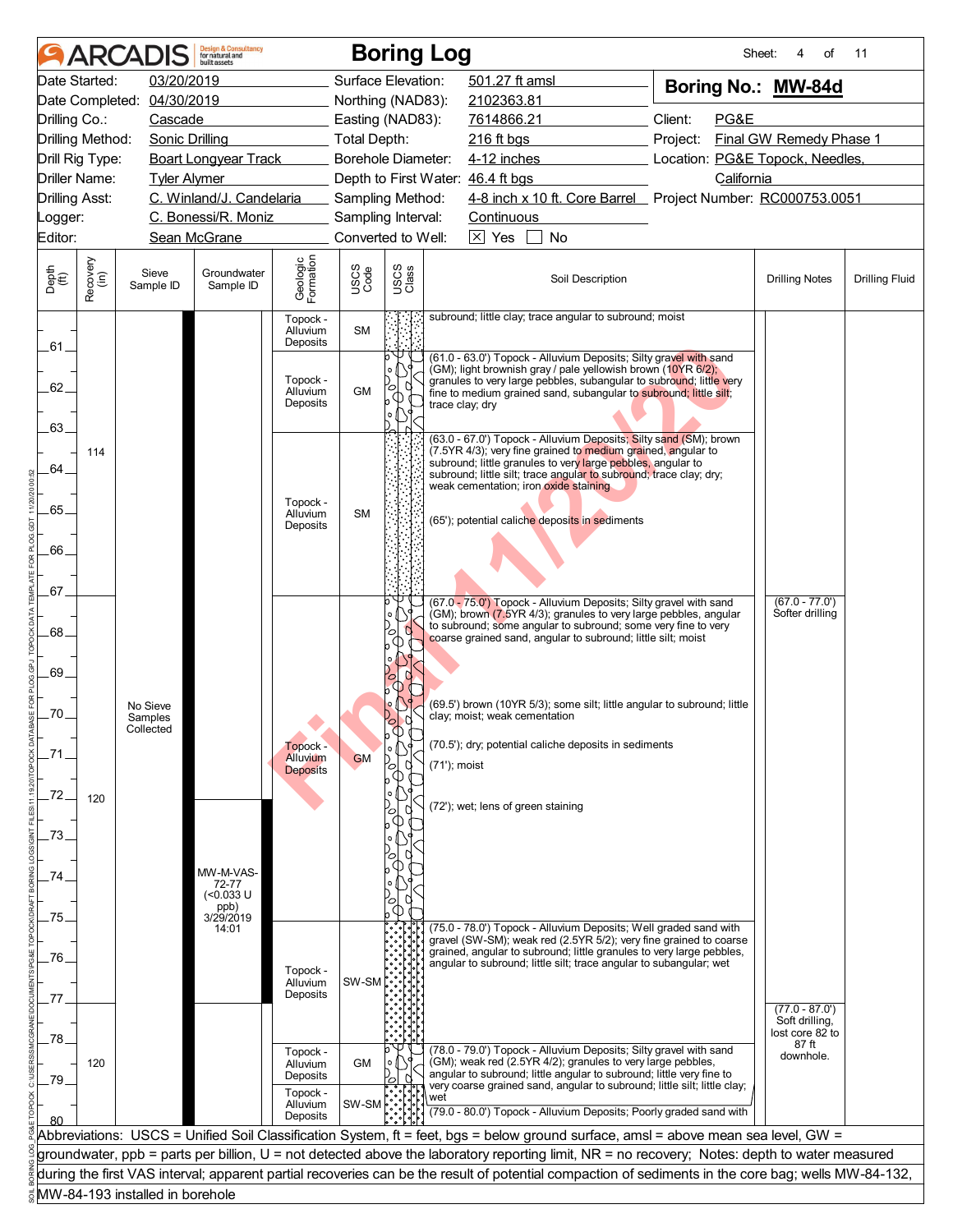|                             |                      |                                 | <b>Design &amp; Consultancy</b><br>for natural and<br>huilt assets |                       |                           |               | <b>Boring Log</b>                                                                                                                  |                                                                                                                                                     |                                     | Sheet:<br>5<br>of                | 11                    |
|-----------------------------|----------------------|---------------------------------|--------------------------------------------------------------------|-----------------------|---------------------------|---------------|------------------------------------------------------------------------------------------------------------------------------------|-----------------------------------------------------------------------------------------------------------------------------------------------------|-------------------------------------|----------------------------------|-----------------------|
|                             | Date Started:        | 03/20/2019                      |                                                                    |                       | Surface Elevation:        |               |                                                                                                                                    | 501.27 ft amsl                                                                                                                                      | Boring No.: MW-84d                  |                                  |                       |
|                             |                      | Date Completed: 04/30/2019      |                                                                    |                       | Northing (NAD83):         |               |                                                                                                                                    | 2102363.81                                                                                                                                          |                                     |                                  |                       |
| Drilling Co.:               |                      | Cascade                         |                                                                    |                       | Easting (NAD83):          |               |                                                                                                                                    | 7614866.21                                                                                                                                          | Client:<br>PG&E                     |                                  |                       |
|                             | Drilling Method:     | Sonic Drilling                  |                                                                    |                       | Total Depth:              |               |                                                                                                                                    | 216 ft bgs                                                                                                                                          | Final GW Remedy Phase 1<br>Project: |                                  |                       |
|                             | Drill Rig Type:      |                                 | <b>Boart Longyear Track</b>                                        |                       | <b>Borehole Diameter:</b> |               |                                                                                                                                    | 4-12 inches                                                                                                                                         | Location: PG&E Topock, Needles,     |                                  |                       |
|                             | <b>Driller Name:</b> | <b>Tyler Alymer</b>             |                                                                    |                       |                           |               |                                                                                                                                    | Depth to First Water: 46.4 ft bgs                                                                                                                   | California                          |                                  |                       |
| <b>Drilling Asst:</b>       |                      |                                 | C. Winland/J. Candelaria                                           |                       | Sampling Method:          |               |                                                                                                                                    | 4-8 inch x 10 ft. Core Barrel Project Number: RC000753.0051                                                                                         |                                     |                                  |                       |
| Logger:                     |                      |                                 | C. Bonessi/R. Moniz                                                |                       | Sampling Interval:        |               |                                                                                                                                    | Continuous                                                                                                                                          |                                     |                                  |                       |
| Editor:                     |                      |                                 | Sean McGrane                                                       |                       | Converted to Well:        |               |                                                                                                                                    | $\boxtimes$ Yes<br>No                                                                                                                               |                                     |                                  |                       |
|                             |                      |                                 |                                                                    |                       |                           |               |                                                                                                                                    |                                                                                                                                                     |                                     |                                  |                       |
| Depth<br>$\widetilde{f(t)}$ | Recovery<br>(in)     | Sieve<br>Sample ID              | Groundwater<br>Sample ID                                           | Geologic<br>Formation | USCS<br>Code              | USCS<br>Class |                                                                                                                                    | Soil Description                                                                                                                                    |                                     | <b>Drilling Notes</b>            | <b>Drilling Fluid</b> |
|                             |                      |                                 |                                                                    |                       |                           |               | silt and gravel (SW-SM); weak red (2.5YR 5/2); medium grained to<br>very coarse grained, angular to subround; and granules to very |                                                                                                                                                     |                                     |                                  |                       |
| .81                         |                      |                                 |                                                                    | Topock -<br>Alluvium  | ML                        |               |                                                                                                                                    | large pebbles, angular to subround; little silt; trace angular to<br>subangular; wet                                                                |                                     |                                  |                       |
|                             |                      |                                 |                                                                    | Deposits              |                           |               |                                                                                                                                    | (80.0 - 82.0') Topock - Alluvium Deposits; Sandy silt with gravel                                                                                   |                                     |                                  |                       |
| 82.                         |                      |                                 |                                                                    |                       |                           |               |                                                                                                                                    | (ML); brown (7.5YR 4/3); low plasticity; some very fine to medium<br>grained sand, angular to subround; little granules to very large               |                                     |                                  |                       |
|                             |                      |                                 |                                                                    |                       |                           |               |                                                                                                                                    | pebbles, angular to subangular; little clay; moist to wet; medium                                                                                   |                                     |                                  |                       |
| .83.                        |                      |                                 |                                                                    | Topock -              |                           |               | stiff                                                                                                                              | (82.0 - 84.0') Topock - Alluvium Deposits; Well graded gravel with                                                                                  |                                     |                                  |                       |
|                             |                      |                                 |                                                                    | Alluvium<br>Deposits  | GW-GM                     |               |                                                                                                                                    | silt and sand (GW-GM); weak red (2.5YR 5/2); granules to very                                                                                       |                                     |                                  |                       |
| 84.                         | 120                  |                                 |                                                                    |                       |                           |               |                                                                                                                                    | large pebbles, angular to subround; some medium to very coarse<br>grained sand, angular to subround; little angular to subangular;                  |                                     |                                  |                       |
|                             |                      |                                 |                                                                    |                       |                           |               | little silt; wet                                                                                                                   |                                                                                                                                                     |                                     |                                  |                       |
|                             |                      |                                 |                                                                    |                       |                           |               |                                                                                                                                    | (84.0 - 95.0') Topock - Alluvium Deposits; Silty sand with gravel<br>(SM); brown (7.5YR 4/3); medium grained to very coarse grained,                |                                     |                                  |                       |
| 85.                         |                      |                                 |                                                                    |                       |                           |               |                                                                                                                                    | angular to subround; some granules to very large pebbles, angular<br>to subround; some silt; little angular to subround; trace clay;                |                                     |                                  |                       |
|                             |                      |                                 |                                                                    |                       |                           |               |                                                                                                                                    | moist; interbedded with layers of silty gravel, with sand and                                                                                       |                                     |                                  |                       |
| 86.                         |                      |                                 |                                                                    |                       |                           |               |                                                                                                                                    | gravelly silt with sand                                                                                                                             |                                     |                                  |                       |
|                             |                      |                                 |                                                                    |                       |                           |               |                                                                                                                                    |                                                                                                                                                     |                                     |                                  |                       |
| .87.                        |                      |                                 |                                                                    |                       |                           |               |                                                                                                                                    |                                                                                                                                                     |                                     | $(87.0 - 97.0')$                 |                       |
|                             |                      |                                 |                                                                    |                       |                           |               |                                                                                                                                    |                                                                                                                                                     |                                     | Soft drilling,<br>recovered 82   |                       |
| .88                         |                      |                                 |                                                                    |                       |                           |               |                                                                                                                                    |                                                                                                                                                     |                                     | to 87 ft core.                   |                       |
|                             |                      |                                 |                                                                    |                       |                           |               |                                                                                                                                    |                                                                                                                                                     |                                     |                                  |                       |
| 89.                         |                      |                                 |                                                                    |                       |                           |               |                                                                                                                                    |                                                                                                                                                     |                                     |                                  |                       |
|                             |                      |                                 |                                                                    | Topock -<br>Alluvium  | <b>SM</b>                 |               |                                                                                                                                    |                                                                                                                                                     |                                     |                                  |                       |
| 90.                         |                      | No Sieve<br>Samples             |                                                                    | Deposits              |                           |               |                                                                                                                                    |                                                                                                                                                     |                                     |                                  |                       |
|                             |                      | Collected                       |                                                                    |                       |                           |               |                                                                                                                                    |                                                                                                                                                     |                                     |                                  |                       |
| _91                         |                      |                                 |                                                                    |                       |                           |               |                                                                                                                                    |                                                                                                                                                     |                                     |                                  |                       |
|                             |                      |                                 |                                                                    |                       |                           |               |                                                                                                                                    |                                                                                                                                                     |                                     |                                  |                       |
| .92.                        | 120                  |                                 |                                                                    |                       |                           |               |                                                                                                                                    | (91.7'); dry; with lenses of potential caliche in sediments and weak                                                                                |                                     |                                  |                       |
|                             |                      |                                 |                                                                    |                       |                           |               | cementation                                                                                                                        |                                                                                                                                                     |                                     |                                  |                       |
| .93.                        |                      |                                 |                                                                    |                       |                           |               |                                                                                                                                    |                                                                                                                                                     |                                     |                                  |                       |
|                             |                      |                                 |                                                                    |                       |                           |               |                                                                                                                                    |                                                                                                                                                     |                                     |                                  |                       |
| .94                         |                      |                                 |                                                                    |                       |                           |               |                                                                                                                                    |                                                                                                                                                     |                                     |                                  |                       |
|                             |                      |                                 |                                                                    |                       |                           |               |                                                                                                                                    |                                                                                                                                                     |                                     |                                  |                       |
| 95.                         |                      |                                 |                                                                    |                       |                           |               |                                                                                                                                    |                                                                                                                                                     |                                     |                                  |                       |
|                             |                      |                                 |                                                                    |                       |                           |               |                                                                                                                                    | (95.0 - 97.0') Topock - Alluvium Deposits; Sandy silt with gravel                                                                                   |                                     |                                  |                       |
|                             |                      |                                 |                                                                    | Topock -              |                           |               |                                                                                                                                    | (ML); brown (7.5YR 4/3); low plasticity; some medium to very<br>coarse grained sand, angular to subround; little granules to very                   |                                     |                                  |                       |
| .96.                        |                      |                                 |                                                                    | Alluvium<br>Deposits  | ML                        |               |                                                                                                                                    | large pebbles, angular to subround; little angular to subround;<br>trace clay; moist                                                                |                                     |                                  |                       |
|                             |                      |                                 |                                                                    |                       |                           |               |                                                                                                                                    |                                                                                                                                                     |                                     |                                  |                       |
| 97                          |                      |                                 |                                                                    |                       |                           |               |                                                                                                                                    | (97.0 - 100.0') Topock - Alluvium Deposits; Silty sand with gravel                                                                                  |                                     | $(97.0 - 127.0')$                |                       |
|                             |                      |                                 |                                                                    |                       |                           |               |                                                                                                                                    | (SM); brown (7.5YR 4/3); medium grained to very coarse grained,<br>angular to subround; some granules to very large pebbles, angular                |                                     | Formation<br>collapse            |                       |
| .98                         |                      |                                 |                                                                    | Topock -              |                           |               |                                                                                                                                    | to subround; some silt; trace angular to subround; trace clay;                                                                                      |                                     | during clean                     |                       |
|                             | 120                  |                                 |                                                                    | Alluvium              | <b>SM</b>                 |               | silt with sand                                                                                                                     | moist; interbedded with layers of silty gravel with sand and gravelly                                                                               |                                     | out drilling with<br>10 inch     |                       |
| .99                         |                      |                                 |                                                                    | Deposits              |                           |               |                                                                                                                                    |                                                                                                                                                     |                                     | casing, soft<br>drilling (97' to |                       |
|                             |                      |                                 |                                                                    |                       |                           |               |                                                                                                                                    |                                                                                                                                                     |                                     | 107'), slightly                  |                       |
| 100                         |                      |                                 |                                                                    |                       |                           |               |                                                                                                                                    |                                                                                                                                                     |                                     | rough drilling                   |                       |
|                             |                      |                                 |                                                                    |                       |                           |               |                                                                                                                                    | Abbreviations: USCS = Unified Soil Classification System, ft = feet, bgs = below ground surface, amsl = above mean sea level, GW =                  |                                     |                                  |                       |
|                             |                      |                                 |                                                                    |                       |                           |               |                                                                                                                                    | groundwater, ppb = parts per billion, U = not detected above the laboratory reporting limit, NR = no recovery; Notes: depth to water measured       |                                     |                                  |                       |
|                             |                      |                                 |                                                                    |                       |                           |               |                                                                                                                                    | during the first VAS interval; apparent partial recoveries can be the result of potential compaction of sediments in the core bag; wells MW-84-132, |                                     |                                  |                       |
|                             |                      | MW-84-193 installed in borehole |                                                                    |                       |                           |               |                                                                                                                                    |                                                                                                                                                     |                                     |                                  |                       |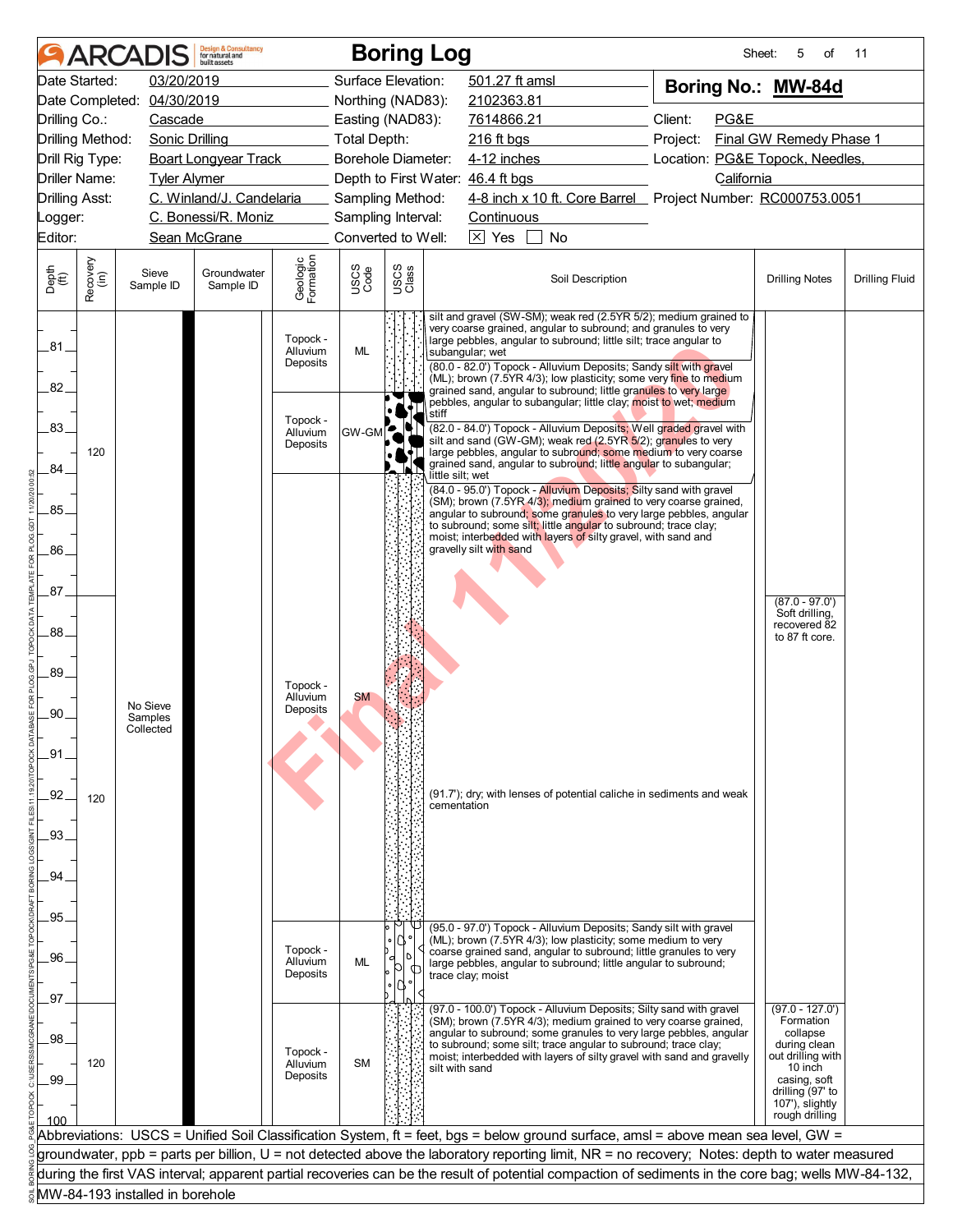|                       |                  | <b>ARCADIS</b>                  | <b>Design &amp; Consultancy</b><br>for natural and<br>huilt assets |                                  |                     |                       | <b>Boring Log</b>                                                                                                                                                                                                                                                                                                                                                                                                        | Sheet:                                                                    | 6<br>of                                                                                                                                                  | 11                    |
|-----------------------|------------------|---------------------------------|--------------------------------------------------------------------|----------------------------------|---------------------|-----------------------|--------------------------------------------------------------------------------------------------------------------------------------------------------------------------------------------------------------------------------------------------------------------------------------------------------------------------------------------------------------------------------------------------------------------------|---------------------------------------------------------------------------|----------------------------------------------------------------------------------------------------------------------------------------------------------|-----------------------|
|                       | Date Started:    | 03/20/2019                      |                                                                    |                                  | Surface Elevation:  |                       | 501.27 ft amsl                                                                                                                                                                                                                                                                                                                                                                                                           | Boring No.: MW-84d                                                        |                                                                                                                                                          |                       |
|                       | Date Completed:  | 04/30/2019                      |                                                                    |                                  | Northing (NAD83):   |                       | 2102363.81                                                                                                                                                                                                                                                                                                                                                                                                               |                                                                           |                                                                                                                                                          |                       |
| Drilling Co.:         |                  | Cascade                         |                                                                    |                                  | Easting (NAD83):    |                       | 7614866.21                                                                                                                                                                                                                                                                                                                                                                                                               | Client:<br>PG&E                                                           |                                                                                                                                                          |                       |
|                       | Drilling Method: | <b>Sonic Drilling</b>           |                                                                    |                                  | <b>Total Depth:</b> |                       | 216 ft bgs                                                                                                                                                                                                                                                                                                                                                                                                               | Project:                                                                  | Final GW Remedy Phase 1                                                                                                                                  |                       |
|                       | Drill Rig Type:  |                                 | <b>Boart Longyear Track</b>                                        |                                  | Borehole Diameter:  |                       | 4-12 inches                                                                                                                                                                                                                                                                                                                                                                                                              | Location: PG&E Topock, Needles,                                           |                                                                                                                                                          |                       |
| Driller Name:         |                  | <b>Tyler Alymer</b>             |                                                                    |                                  |                     |                       | Depth to First Water: 46.4 ft bgs                                                                                                                                                                                                                                                                                                                                                                                        | California<br>4-8 inch x 10 ft. Core Barrel Project Number: RC000753.0051 |                                                                                                                                                          |                       |
| <b>Drilling Asst:</b> |                  |                                 | C. Winland/J. Candelaria                                           |                                  | Sampling Method:    |                       |                                                                                                                                                                                                                                                                                                                                                                                                                          |                                                                           |                                                                                                                                                          |                       |
| Logger:               |                  |                                 | C. Bonessi/R. Moniz                                                |                                  | Sampling Interval:  |                       | Continuous                                                                                                                                                                                                                                                                                                                                                                                                               |                                                                           |                                                                                                                                                          |                       |
| Editor:               |                  |                                 | Sean McGrane                                                       |                                  | Converted to Well:  |                       | $\boxtimes$ Yes<br>No                                                                                                                                                                                                                                                                                                                                                                                                    |                                                                           |                                                                                                                                                          |                       |
| Depth<br>(ft)         | Recovery<br>(in) | Sieve<br>Sample ID              | Groundwater<br>Sample ID                                           | Geologic<br>Formation            | USCS<br>Code        | USCS<br>Class         | Soil Description                                                                                                                                                                                                                                                                                                                                                                                                         |                                                                           | <b>Drilling Notes</b>                                                                                                                                    | <b>Drilling Fluid</b> |
| 101<br>102<br>103     |                  |                                 |                                                                    | Topock -<br>Alluvium<br>Deposits | ML                  | N<br>O<br>d<br>d<br>b | (100.0 - 103.5') Topock - Alluvium Deposits; Sandy silt with gravel<br>(ML); brown (7.5YR 4/3); low plasticity; some very fine to medium<br>grained sand, angular to subround; little granules to very large<br>pebbles, angular to subround; trace angular to subround; trace<br>clay; moist; weak cementation; iron oxide staining<br>(101'); dry; with lens of potential caliche in sediments and weak<br>cementation |                                                                           | (107' to 109'),<br>soft drilling<br>(109' to 117'),<br>soft drilling<br>lost 5 feet of<br>sample<br>downhole<br>(117' to 127')<br>with 6 inch<br>casing. |                       |
| 104                   | 120              |                                 |                                                                    | Topock -<br>Alluvium             | <b>SM</b>           |                       | (103.5 - 105.0') Topock - Alluvium Deposits; Silty sand with gravel<br>(SM); grayish brown (2.5Y 5/2) and brown (7.5YR 4/3); medium<br>grained to very coarse grained; little granules to very large                                                                                                                                                                                                                     |                                                                           |                                                                                                                                                          |                       |
| $-105$                |                  |                                 |                                                                    | Deposits                         |                     |                       | pebbles, angular to subround; little silt; trace angular to subround;<br>trace clay; moist; interbedded color changes                                                                                                                                                                                                                                                                                                    |                                                                           |                                                                                                                                                          |                       |
|                       |                  |                                 |                                                                    |                                  |                     |                       | (104'); to 104.5', wet silty gravel lens<br>(105.0 - 114.5') Topock - Alluvium Deposits; Silty sand with gravel                                                                                                                                                                                                                                                                                                          |                                                                           |                                                                                                                                                          |                       |
| $-106$                |                  |                                 |                                                                    |                                  |                     |                       | (SM); brown (7.5YR 4/3); medium grained to very coarse grained,                                                                                                                                                                                                                                                                                                                                                          |                                                                           |                                                                                                                                                          |                       |
|                       |                  |                                 |                                                                    |                                  |                     |                       | angular to subround; some granules to very large pebbles, angular<br>to subround; some silt; trace angular to subround; trace clay;                                                                                                                                                                                                                                                                                      |                                                                           |                                                                                                                                                          |                       |
| 107                   |                  |                                 |                                                                    |                                  |                     |                       | moist; interbedded layers with poor to moderate gradation<br>(106'); to 107', dry with green staining                                                                                                                                                                                                                                                                                                                    |                                                                           |                                                                                                                                                          |                       |
|                       |                  |                                 |                                                                    |                                  |                     |                       | (107'); to 109.5', wet                                                                                                                                                                                                                                                                                                                                                                                                   |                                                                           | (107.0')<br>During                                                                                                                                       |                       |
| _108_                 |                  |                                 |                                                                    |                                  |                     |                       |                                                                                                                                                                                                                                                                                                                                                                                                                          |                                                                           | reaming with<br>10-inch casing                                                                                                                           |                       |
|                       |                  |                                 |                                                                    |                                  |                     |                       |                                                                                                                                                                                                                                                                                                                                                                                                                          |                                                                           | flapper bit                                                                                                                                              |                       |
| $-109$                |                  |                                 | MW-M-VAS-<br>107-112                                               |                                  |                     |                       |                                                                                                                                                                                                                                                                                                                                                                                                                          |                                                                           | broke, getting<br>poor recovery.                                                                                                                         |                       |
|                       |                  |                                 | (<0.033 U                                                          | Topock -                         |                     |                       |                                                                                                                                                                                                                                                                                                                                                                                                                          |                                                                           | Driller thinks<br>material is                                                                                                                            |                       |
| $-110$                |                  | No Sieve<br>Samples             | ppb)<br>3/30/2019                                                  | Alluvium<br><b>Deposits</b>      | <b>SM</b>           |                       |                                                                                                                                                                                                                                                                                                                                                                                                                          |                                                                           | getting pushed<br>into formation                                                                                                                         |                       |
|                       |                  | Collected                       | 13:59                                                              |                                  |                     |                       |                                                                                                                                                                                                                                                                                                                                                                                                                          |                                                                           | or falling down<br>6-inch rathole.                                                                                                                       |                       |
| $\_111$               |                  |                                 |                                                                    |                                  |                     |                       |                                                                                                                                                                                                                                                                                                                                                                                                                          |                                                                           |                                                                                                                                                          |                       |
|                       |                  |                                 |                                                                    |                                  |                     |                       |                                                                                                                                                                                                                                                                                                                                                                                                                          |                                                                           |                                                                                                                                                          |                       |
| 112                   | 108              |                                 |                                                                    |                                  |                     |                       |                                                                                                                                                                                                                                                                                                                                                                                                                          |                                                                           |                                                                                                                                                          |                       |
|                       |                  |                                 |                                                                    |                                  |                     |                       |                                                                                                                                                                                                                                                                                                                                                                                                                          |                                                                           |                                                                                                                                                          |                       |
| $-113$                |                  |                                 |                                                                    |                                  |                     |                       |                                                                                                                                                                                                                                                                                                                                                                                                                          |                                                                           |                                                                                                                                                          |                       |
|                       |                  |                                 |                                                                    |                                  |                     |                       |                                                                                                                                                                                                                                                                                                                                                                                                                          |                                                                           |                                                                                                                                                          |                       |
| $-114$                |                  |                                 |                                                                    |                                  |                     |                       |                                                                                                                                                                                                                                                                                                                                                                                                                          |                                                                           |                                                                                                                                                          |                       |
|                       |                  |                                 |                                                                    |                                  |                     |                       | (114.5 - 122.0') Topock - Alluvium Deposits; Silty gravel with sand                                                                                                                                                                                                                                                                                                                                                      |                                                                           |                                                                                                                                                          |                       |
| $-115$                |                  |                                 |                                                                    |                                  |                     |                       | (GM); brown (7.5YR 4/3); granules to very large pebbles, angular<br>to subround; some very fine to medium grained sand, angular to                                                                                                                                                                                                                                                                                       |                                                                           |                                                                                                                                                          |                       |
|                       |                  |                                 |                                                                    |                                  |                     |                       | subangular; some silt; little angular to subround; trace clay; moist;<br>green staining                                                                                                                                                                                                                                                                                                                                  |                                                                           |                                                                                                                                                          |                       |
| 116                   |                  |                                 |                                                                    |                                  |                     |                       |                                                                                                                                                                                                                                                                                                                                                                                                                          |                                                                           |                                                                                                                                                          |                       |
|                       |                  |                                 |                                                                    |                                  |                     |                       |                                                                                                                                                                                                                                                                                                                                                                                                                          |                                                                           |                                                                                                                                                          |                       |
| _117.                 |                  |                                 |                                                                    | Topock -<br>Alluvium             | <b>GM</b>           |                       |                                                                                                                                                                                                                                                                                                                                                                                                                          |                                                                           |                                                                                                                                                          |                       |
|                       |                  |                                 |                                                                    | Deposits                         |                     |                       |                                                                                                                                                                                                                                                                                                                                                                                                                          |                                                                           |                                                                                                                                                          |                       |
| 118                   |                  |                                 |                                                                    |                                  |                     |                       | (118.2'); sand lens at 118.2 ft                                                                                                                                                                                                                                                                                                                                                                                          |                                                                           |                                                                                                                                                          |                       |
| $-119$                | 120              |                                 |                                                                    |                                  |                     |                       |                                                                                                                                                                                                                                                                                                                                                                                                                          |                                                                           |                                                                                                                                                          |                       |
|                       |                  |                                 |                                                                    |                                  |                     |                       |                                                                                                                                                                                                                                                                                                                                                                                                                          |                                                                           |                                                                                                                                                          |                       |
| 120                   |                  |                                 |                                                                    |                                  |                     |                       |                                                                                                                                                                                                                                                                                                                                                                                                                          |                                                                           |                                                                                                                                                          |                       |
|                       |                  |                                 |                                                                    |                                  |                     |                       | Abbreviations: USCS = Unified Soil Classification System, ft = feet, bgs = below ground surface, amsl = above mean sea level, GW =                                                                                                                                                                                                                                                                                       |                                                                           |                                                                                                                                                          |                       |
|                       |                  |                                 |                                                                    |                                  |                     |                       | groundwater, ppb = parts per billion, U = not detected above the laboratory reporting limit, NR = no recovery; Notes: depth to water measured                                                                                                                                                                                                                                                                            |                                                                           |                                                                                                                                                          |                       |
|                       |                  |                                 |                                                                    |                                  |                     |                       | during the first VAS interval; apparent partial recoveries can be the result of potential compaction of sediments in the core bag; wells MW-84-132,                                                                                                                                                                                                                                                                      |                                                                           |                                                                                                                                                          |                       |
|                       |                  | MW-84-193 installed in borehole |                                                                    |                                  |                     |                       |                                                                                                                                                                                                                                                                                                                                                                                                                          |                                                                           |                                                                                                                                                          |                       |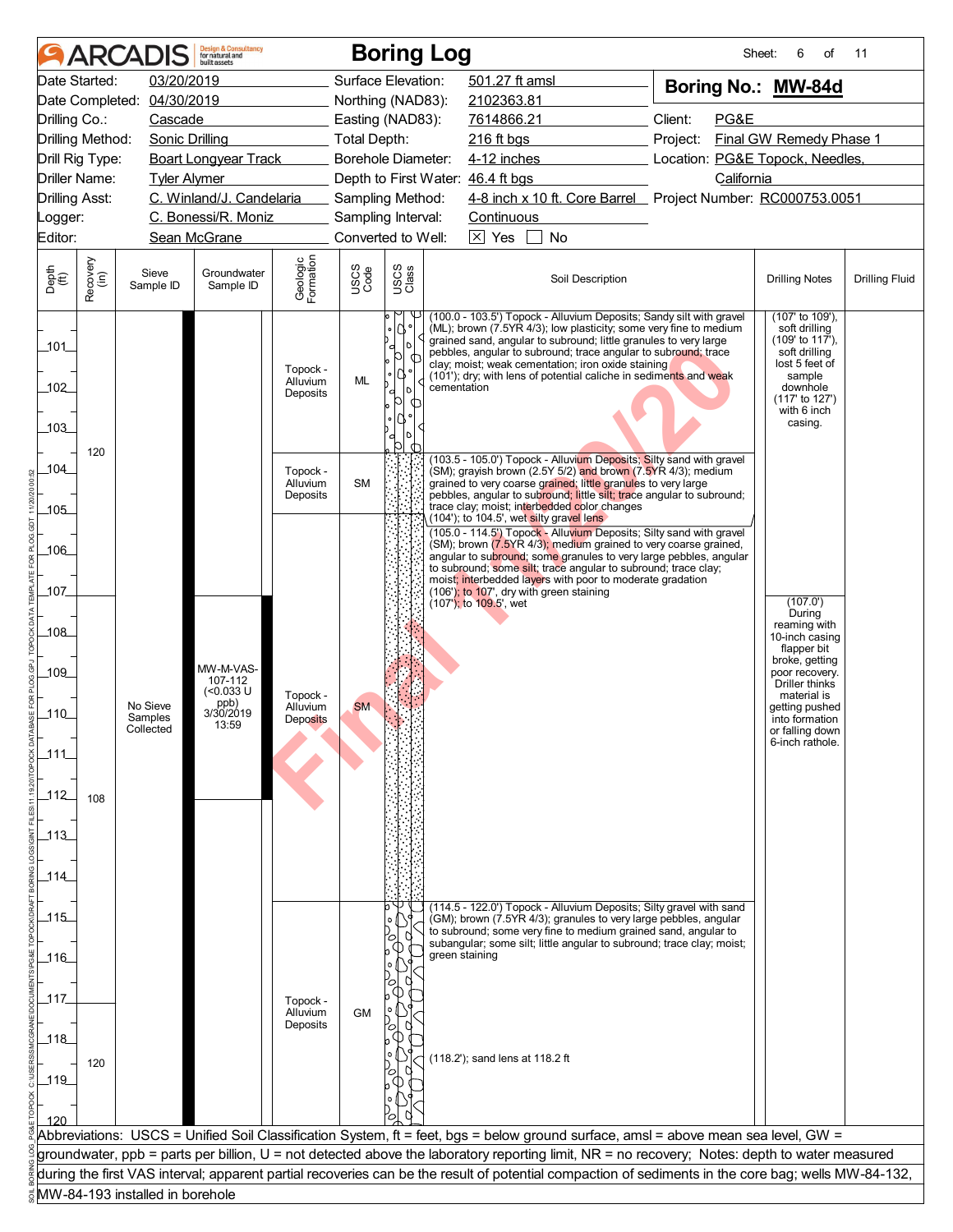| 501.27 ft amsl<br>Date Started:<br>03/20/2019<br>Surface Elevation:<br>Boring No.: MW-84d<br>Date Completed: 04/30/2019<br>Northing (NAD83):<br>2102363.81<br>Client:<br>PG&E<br>Drilling Co.:<br>Easting (NAD83):<br>7614866.21<br>Cascade<br>Final GW Remedy Phase 1<br>Drilling Method:<br>Sonic Drilling<br><b>Total Depth:</b><br>216 ft bgs<br>Project:<br>Location: PG&E Topock, Needles,<br>Drill Rig Type:<br><b>Boart Longyear Track</b><br>Borehole Diameter:<br>$4-12$ inches<br>California<br><b>Driller Name:</b><br>Depth to First Water: 46.4 ft bgs<br><b>Tyler Alymer</b><br>4-8 inch x 10 ft. Core Barrel Project Number: RC000753.0051<br>C. Winland/J. Candelaria<br><b>Drilling Asst:</b><br>Sampling Method:<br>C. Bonessi/R. Moniz<br>Sampling Interval:<br>Continuous<br>Logger:<br>$\overline{\times}$ Yes<br>No<br>Editor:<br>Sean McGrane<br>Converted to Well:<br>Geologic<br>Formation<br>Recovery<br>(in)<br>USCS<br>Code<br>USCS<br>Class<br>Depth<br>(ft)<br>Sieve<br>Groundwater<br>Soil Description<br><b>Drilling Fluid</b><br><b>Drilling Notes</b><br>Sample ID<br>Sample ID<br>(120.5'); weathered metamorphic cobble, black and green staining<br>Topock -<br>121<br>○<br>around cobble<br><b>GM</b><br>Alluvium<br>Deposits<br>122<br>(122.0 - 124.0') Topock - Alluvium Deposits; Silty sand with gravel<br>(SM); dark grayish brown / dark yellowish brown (10YR 4/2); very<br>Topock -<br>fine grained to very coarse grained, angular to subangular; little<br>123<br><b>SM</b><br>Alluvium<br>granules to very large pebbles, angular to subangular; little silt;<br>Deposits<br>trace clay; wet<br>120<br>124<br>(124.0 - 128.0') Topock - Alluvium Deposits; Well graded gravel<br>with silt and sand (GW-GM); light olive brown (2.5Y 5/6); granules<br>to very large pebbles, angular to subangular; some very fine to<br>$-125$<br>very coarse grained sand, angular to subangular; little silt; trace;<br>wet; iron oxide staining; occasional sandier and siltier lenses<br>Topock -<br>$-126$<br>GW-GM <sup>-</sup><br>Alluvium<br>(126') brown (7.5YR 4/3); orange staining<br>Deposits<br>_127_<br>$(127')$ ; moist<br>$(127.0 -$<br>132.0'<br>Soft drilling,<br>_128_<br>recovered lost<br>(128.0 - 144.0') Topock - Alluvium Deposits; Silty gravel with sand<br>b<br>5 feet of<br>(GM); light olive brown (2.5Y 5/6); granules to very large pebbles,<br>sample from<br>angular to subangular; little very fine to very coarse grained sand,<br>drilling run<br>129_<br>angular to subangular; little silt; little clay; trace; gravel lens; moist<br>(117' to 127').<br>60<br>No Sieve<br>$-130$<br>Samples<br>0<br>Collected<br>$131$<br>(131'); to 131.5' cobbles<br>$132$<br>$(132.0 -$<br>(132') brown (7.5YR 4/2)<br>142.0'<br>Rough drilling<br>$-133$<br>(133.5'); dry; with potential caliche in sediments and weak<br>Topock -<br>_134_<br>cementation<br><b>GM</b><br>Alluvium<br>Deposits<br>$-135$<br>_136_<br>90<br>$-137$<br>$138$<br>$139$<br>140<br>Abbreviations: USCS = Unified Soil Classification System, ft = feet, bgs = below ground surface, amsl = above mean sea level, GW =<br>groundwater, ppb = parts per billion, U = not detected above the laboratory reporting limit, NR = no recovery; Notes: depth to water measured<br>during the first VAS interval; apparent partial recoveries can be the result of potential compaction of sediments in the core bag; wells MW-84-132,<br>MW-84-193 installed in borehole |  |  | <b>Design &amp; Consultancy</b><br>for natural and<br>huilt assets |  |  | <b>Boring Log</b> |  |  |  | Sheet:<br>7<br>of | 11 |
|---------------------------------------------------------------------------------------------------------------------------------------------------------------------------------------------------------------------------------------------------------------------------------------------------------------------------------------------------------------------------------------------------------------------------------------------------------------------------------------------------------------------------------------------------------------------------------------------------------------------------------------------------------------------------------------------------------------------------------------------------------------------------------------------------------------------------------------------------------------------------------------------------------------------------------------------------------------------------------------------------------------------------------------------------------------------------------------------------------------------------------------------------------------------------------------------------------------------------------------------------------------------------------------------------------------------------------------------------------------------------------------------------------------------------------------------------------------------------------------------------------------------------------------------------------------------------------------------------------------------------------------------------------------------------------------------------------------------------------------------------------------------------------------------------------------------------------------------------------------------------------------------------------------------------------------------------------------------------------------------------------------------------------------------------------------------------------------------------------------------------------------------------------------------------------------------------------------------------------------------------------------------------------------------------------------------------------------------------------------------------------------------------------------------------------------------------------------------------------------------------------------------------------------------------------------------------------------------------------------------------------------------------------------------------------------------------------------------------------------------------------------------------------------------------------------------------------------------------------------------------------------------------------------------------------------------------------------------------------------------------------------------------------------------------------------------------------------------------------------------------------------------------------------------------------------------------------------------------------------------------------------------------------------------------------------------------------------------------------------------------------------------------------------------------------------------------------------------------------------------------------------|--|--|--------------------------------------------------------------------|--|--|-------------------|--|--|--|-------------------|----|
|                                                                                                                                                                                                                                                                                                                                                                                                                                                                                                                                                                                                                                                                                                                                                                                                                                                                                                                                                                                                                                                                                                                                                                                                                                                                                                                                                                                                                                                                                                                                                                                                                                                                                                                                                                                                                                                                                                                                                                                                                                                                                                                                                                                                                                                                                                                                                                                                                                                                                                                                                                                                                                                                                                                                                                                                                                                                                                                                                                                                                                                                                                                                                                                                                                                                                                                                                                                                                                                                                                               |  |  |                                                                    |  |  |                   |  |  |  |                   |    |
|                                                                                                                                                                                                                                                                                                                                                                                                                                                                                                                                                                                                                                                                                                                                                                                                                                                                                                                                                                                                                                                                                                                                                                                                                                                                                                                                                                                                                                                                                                                                                                                                                                                                                                                                                                                                                                                                                                                                                                                                                                                                                                                                                                                                                                                                                                                                                                                                                                                                                                                                                                                                                                                                                                                                                                                                                                                                                                                                                                                                                                                                                                                                                                                                                                                                                                                                                                                                                                                                                                               |  |  |                                                                    |  |  |                   |  |  |  |                   |    |
|                                                                                                                                                                                                                                                                                                                                                                                                                                                                                                                                                                                                                                                                                                                                                                                                                                                                                                                                                                                                                                                                                                                                                                                                                                                                                                                                                                                                                                                                                                                                                                                                                                                                                                                                                                                                                                                                                                                                                                                                                                                                                                                                                                                                                                                                                                                                                                                                                                                                                                                                                                                                                                                                                                                                                                                                                                                                                                                                                                                                                                                                                                                                                                                                                                                                                                                                                                                                                                                                                                               |  |  |                                                                    |  |  |                   |  |  |  |                   |    |
|                                                                                                                                                                                                                                                                                                                                                                                                                                                                                                                                                                                                                                                                                                                                                                                                                                                                                                                                                                                                                                                                                                                                                                                                                                                                                                                                                                                                                                                                                                                                                                                                                                                                                                                                                                                                                                                                                                                                                                                                                                                                                                                                                                                                                                                                                                                                                                                                                                                                                                                                                                                                                                                                                                                                                                                                                                                                                                                                                                                                                                                                                                                                                                                                                                                                                                                                                                                                                                                                                                               |  |  |                                                                    |  |  |                   |  |  |  |                   |    |
|                                                                                                                                                                                                                                                                                                                                                                                                                                                                                                                                                                                                                                                                                                                                                                                                                                                                                                                                                                                                                                                                                                                                                                                                                                                                                                                                                                                                                                                                                                                                                                                                                                                                                                                                                                                                                                                                                                                                                                                                                                                                                                                                                                                                                                                                                                                                                                                                                                                                                                                                                                                                                                                                                                                                                                                                                                                                                                                                                                                                                                                                                                                                                                                                                                                                                                                                                                                                                                                                                                               |  |  |                                                                    |  |  |                   |  |  |  |                   |    |
|                                                                                                                                                                                                                                                                                                                                                                                                                                                                                                                                                                                                                                                                                                                                                                                                                                                                                                                                                                                                                                                                                                                                                                                                                                                                                                                                                                                                                                                                                                                                                                                                                                                                                                                                                                                                                                                                                                                                                                                                                                                                                                                                                                                                                                                                                                                                                                                                                                                                                                                                                                                                                                                                                                                                                                                                                                                                                                                                                                                                                                                                                                                                                                                                                                                                                                                                                                                                                                                                                                               |  |  |                                                                    |  |  |                   |  |  |  |                   |    |
|                                                                                                                                                                                                                                                                                                                                                                                                                                                                                                                                                                                                                                                                                                                                                                                                                                                                                                                                                                                                                                                                                                                                                                                                                                                                                                                                                                                                                                                                                                                                                                                                                                                                                                                                                                                                                                                                                                                                                                                                                                                                                                                                                                                                                                                                                                                                                                                                                                                                                                                                                                                                                                                                                                                                                                                                                                                                                                                                                                                                                                                                                                                                                                                                                                                                                                                                                                                                                                                                                                               |  |  |                                                                    |  |  |                   |  |  |  |                   |    |
|                                                                                                                                                                                                                                                                                                                                                                                                                                                                                                                                                                                                                                                                                                                                                                                                                                                                                                                                                                                                                                                                                                                                                                                                                                                                                                                                                                                                                                                                                                                                                                                                                                                                                                                                                                                                                                                                                                                                                                                                                                                                                                                                                                                                                                                                                                                                                                                                                                                                                                                                                                                                                                                                                                                                                                                                                                                                                                                                                                                                                                                                                                                                                                                                                                                                                                                                                                                                                                                                                                               |  |  |                                                                    |  |  |                   |  |  |  |                   |    |
|                                                                                                                                                                                                                                                                                                                                                                                                                                                                                                                                                                                                                                                                                                                                                                                                                                                                                                                                                                                                                                                                                                                                                                                                                                                                                                                                                                                                                                                                                                                                                                                                                                                                                                                                                                                                                                                                                                                                                                                                                                                                                                                                                                                                                                                                                                                                                                                                                                                                                                                                                                                                                                                                                                                                                                                                                                                                                                                                                                                                                                                                                                                                                                                                                                                                                                                                                                                                                                                                                                               |  |  |                                                                    |  |  |                   |  |  |  |                   |    |
|                                                                                                                                                                                                                                                                                                                                                                                                                                                                                                                                                                                                                                                                                                                                                                                                                                                                                                                                                                                                                                                                                                                                                                                                                                                                                                                                                                                                                                                                                                                                                                                                                                                                                                                                                                                                                                                                                                                                                                                                                                                                                                                                                                                                                                                                                                                                                                                                                                                                                                                                                                                                                                                                                                                                                                                                                                                                                                                                                                                                                                                                                                                                                                                                                                                                                                                                                                                                                                                                                                               |  |  |                                                                    |  |  |                   |  |  |  |                   |    |
|                                                                                                                                                                                                                                                                                                                                                                                                                                                                                                                                                                                                                                                                                                                                                                                                                                                                                                                                                                                                                                                                                                                                                                                                                                                                                                                                                                                                                                                                                                                                                                                                                                                                                                                                                                                                                                                                                                                                                                                                                                                                                                                                                                                                                                                                                                                                                                                                                                                                                                                                                                                                                                                                                                                                                                                                                                                                                                                                                                                                                                                                                                                                                                                                                                                                                                                                                                                                                                                                                                               |  |  |                                                                    |  |  |                   |  |  |  |                   |    |
|                                                                                                                                                                                                                                                                                                                                                                                                                                                                                                                                                                                                                                                                                                                                                                                                                                                                                                                                                                                                                                                                                                                                                                                                                                                                                                                                                                                                                                                                                                                                                                                                                                                                                                                                                                                                                                                                                                                                                                                                                                                                                                                                                                                                                                                                                                                                                                                                                                                                                                                                                                                                                                                                                                                                                                                                                                                                                                                                                                                                                                                                                                                                                                                                                                                                                                                                                                                                                                                                                                               |  |  |                                                                    |  |  |                   |  |  |  |                   |    |
|                                                                                                                                                                                                                                                                                                                                                                                                                                                                                                                                                                                                                                                                                                                                                                                                                                                                                                                                                                                                                                                                                                                                                                                                                                                                                                                                                                                                                                                                                                                                                                                                                                                                                                                                                                                                                                                                                                                                                                                                                                                                                                                                                                                                                                                                                                                                                                                                                                                                                                                                                                                                                                                                                                                                                                                                                                                                                                                                                                                                                                                                                                                                                                                                                                                                                                                                                                                                                                                                                                               |  |  |                                                                    |  |  |                   |  |  |  |                   |    |
|                                                                                                                                                                                                                                                                                                                                                                                                                                                                                                                                                                                                                                                                                                                                                                                                                                                                                                                                                                                                                                                                                                                                                                                                                                                                                                                                                                                                                                                                                                                                                                                                                                                                                                                                                                                                                                                                                                                                                                                                                                                                                                                                                                                                                                                                                                                                                                                                                                                                                                                                                                                                                                                                                                                                                                                                                                                                                                                                                                                                                                                                                                                                                                                                                                                                                                                                                                                                                                                                                                               |  |  |                                                                    |  |  |                   |  |  |  |                   |    |
|                                                                                                                                                                                                                                                                                                                                                                                                                                                                                                                                                                                                                                                                                                                                                                                                                                                                                                                                                                                                                                                                                                                                                                                                                                                                                                                                                                                                                                                                                                                                                                                                                                                                                                                                                                                                                                                                                                                                                                                                                                                                                                                                                                                                                                                                                                                                                                                                                                                                                                                                                                                                                                                                                                                                                                                                                                                                                                                                                                                                                                                                                                                                                                                                                                                                                                                                                                                                                                                                                                               |  |  |                                                                    |  |  |                   |  |  |  |                   |    |
|                                                                                                                                                                                                                                                                                                                                                                                                                                                                                                                                                                                                                                                                                                                                                                                                                                                                                                                                                                                                                                                                                                                                                                                                                                                                                                                                                                                                                                                                                                                                                                                                                                                                                                                                                                                                                                                                                                                                                                                                                                                                                                                                                                                                                                                                                                                                                                                                                                                                                                                                                                                                                                                                                                                                                                                                                                                                                                                                                                                                                                                                                                                                                                                                                                                                                                                                                                                                                                                                                                               |  |  |                                                                    |  |  |                   |  |  |  |                   |    |
|                                                                                                                                                                                                                                                                                                                                                                                                                                                                                                                                                                                                                                                                                                                                                                                                                                                                                                                                                                                                                                                                                                                                                                                                                                                                                                                                                                                                                                                                                                                                                                                                                                                                                                                                                                                                                                                                                                                                                                                                                                                                                                                                                                                                                                                                                                                                                                                                                                                                                                                                                                                                                                                                                                                                                                                                                                                                                                                                                                                                                                                                                                                                                                                                                                                                                                                                                                                                                                                                                                               |  |  |                                                                    |  |  |                   |  |  |  |                   |    |
|                                                                                                                                                                                                                                                                                                                                                                                                                                                                                                                                                                                                                                                                                                                                                                                                                                                                                                                                                                                                                                                                                                                                                                                                                                                                                                                                                                                                                                                                                                                                                                                                                                                                                                                                                                                                                                                                                                                                                                                                                                                                                                                                                                                                                                                                                                                                                                                                                                                                                                                                                                                                                                                                                                                                                                                                                                                                                                                                                                                                                                                                                                                                                                                                                                                                                                                                                                                                                                                                                                               |  |  |                                                                    |  |  |                   |  |  |  |                   |    |
|                                                                                                                                                                                                                                                                                                                                                                                                                                                                                                                                                                                                                                                                                                                                                                                                                                                                                                                                                                                                                                                                                                                                                                                                                                                                                                                                                                                                                                                                                                                                                                                                                                                                                                                                                                                                                                                                                                                                                                                                                                                                                                                                                                                                                                                                                                                                                                                                                                                                                                                                                                                                                                                                                                                                                                                                                                                                                                                                                                                                                                                                                                                                                                                                                                                                                                                                                                                                                                                                                                               |  |  |                                                                    |  |  |                   |  |  |  |                   |    |
|                                                                                                                                                                                                                                                                                                                                                                                                                                                                                                                                                                                                                                                                                                                                                                                                                                                                                                                                                                                                                                                                                                                                                                                                                                                                                                                                                                                                                                                                                                                                                                                                                                                                                                                                                                                                                                                                                                                                                                                                                                                                                                                                                                                                                                                                                                                                                                                                                                                                                                                                                                                                                                                                                                                                                                                                                                                                                                                                                                                                                                                                                                                                                                                                                                                                                                                                                                                                                                                                                                               |  |  |                                                                    |  |  |                   |  |  |  |                   |    |
|                                                                                                                                                                                                                                                                                                                                                                                                                                                                                                                                                                                                                                                                                                                                                                                                                                                                                                                                                                                                                                                                                                                                                                                                                                                                                                                                                                                                                                                                                                                                                                                                                                                                                                                                                                                                                                                                                                                                                                                                                                                                                                                                                                                                                                                                                                                                                                                                                                                                                                                                                                                                                                                                                                                                                                                                                                                                                                                                                                                                                                                                                                                                                                                                                                                                                                                                                                                                                                                                                                               |  |  |                                                                    |  |  |                   |  |  |  |                   |    |
|                                                                                                                                                                                                                                                                                                                                                                                                                                                                                                                                                                                                                                                                                                                                                                                                                                                                                                                                                                                                                                                                                                                                                                                                                                                                                                                                                                                                                                                                                                                                                                                                                                                                                                                                                                                                                                                                                                                                                                                                                                                                                                                                                                                                                                                                                                                                                                                                                                                                                                                                                                                                                                                                                                                                                                                                                                                                                                                                                                                                                                                                                                                                                                                                                                                                                                                                                                                                                                                                                                               |  |  |                                                                    |  |  |                   |  |  |  |                   |    |
|                                                                                                                                                                                                                                                                                                                                                                                                                                                                                                                                                                                                                                                                                                                                                                                                                                                                                                                                                                                                                                                                                                                                                                                                                                                                                                                                                                                                                                                                                                                                                                                                                                                                                                                                                                                                                                                                                                                                                                                                                                                                                                                                                                                                                                                                                                                                                                                                                                                                                                                                                                                                                                                                                                                                                                                                                                                                                                                                                                                                                                                                                                                                                                                                                                                                                                                                                                                                                                                                                                               |  |  |                                                                    |  |  |                   |  |  |  |                   |    |
|                                                                                                                                                                                                                                                                                                                                                                                                                                                                                                                                                                                                                                                                                                                                                                                                                                                                                                                                                                                                                                                                                                                                                                                                                                                                                                                                                                                                                                                                                                                                                                                                                                                                                                                                                                                                                                                                                                                                                                                                                                                                                                                                                                                                                                                                                                                                                                                                                                                                                                                                                                                                                                                                                                                                                                                                                                                                                                                                                                                                                                                                                                                                                                                                                                                                                                                                                                                                                                                                                                               |  |  |                                                                    |  |  |                   |  |  |  |                   |    |
|                                                                                                                                                                                                                                                                                                                                                                                                                                                                                                                                                                                                                                                                                                                                                                                                                                                                                                                                                                                                                                                                                                                                                                                                                                                                                                                                                                                                                                                                                                                                                                                                                                                                                                                                                                                                                                                                                                                                                                                                                                                                                                                                                                                                                                                                                                                                                                                                                                                                                                                                                                                                                                                                                                                                                                                                                                                                                                                                                                                                                                                                                                                                                                                                                                                                                                                                                                                                                                                                                                               |  |  |                                                                    |  |  |                   |  |  |  |                   |    |
|                                                                                                                                                                                                                                                                                                                                                                                                                                                                                                                                                                                                                                                                                                                                                                                                                                                                                                                                                                                                                                                                                                                                                                                                                                                                                                                                                                                                                                                                                                                                                                                                                                                                                                                                                                                                                                                                                                                                                                                                                                                                                                                                                                                                                                                                                                                                                                                                                                                                                                                                                                                                                                                                                                                                                                                                                                                                                                                                                                                                                                                                                                                                                                                                                                                                                                                                                                                                                                                                                                               |  |  |                                                                    |  |  |                   |  |  |  |                   |    |
|                                                                                                                                                                                                                                                                                                                                                                                                                                                                                                                                                                                                                                                                                                                                                                                                                                                                                                                                                                                                                                                                                                                                                                                                                                                                                                                                                                                                                                                                                                                                                                                                                                                                                                                                                                                                                                                                                                                                                                                                                                                                                                                                                                                                                                                                                                                                                                                                                                                                                                                                                                                                                                                                                                                                                                                                                                                                                                                                                                                                                                                                                                                                                                                                                                                                                                                                                                                                                                                                                                               |  |  |                                                                    |  |  |                   |  |  |  |                   |    |
|                                                                                                                                                                                                                                                                                                                                                                                                                                                                                                                                                                                                                                                                                                                                                                                                                                                                                                                                                                                                                                                                                                                                                                                                                                                                                                                                                                                                                                                                                                                                                                                                                                                                                                                                                                                                                                                                                                                                                                                                                                                                                                                                                                                                                                                                                                                                                                                                                                                                                                                                                                                                                                                                                                                                                                                                                                                                                                                                                                                                                                                                                                                                                                                                                                                                                                                                                                                                                                                                                                               |  |  |                                                                    |  |  |                   |  |  |  |                   |    |
|                                                                                                                                                                                                                                                                                                                                                                                                                                                                                                                                                                                                                                                                                                                                                                                                                                                                                                                                                                                                                                                                                                                                                                                                                                                                                                                                                                                                                                                                                                                                                                                                                                                                                                                                                                                                                                                                                                                                                                                                                                                                                                                                                                                                                                                                                                                                                                                                                                                                                                                                                                                                                                                                                                                                                                                                                                                                                                                                                                                                                                                                                                                                                                                                                                                                                                                                                                                                                                                                                                               |  |  |                                                                    |  |  |                   |  |  |  |                   |    |
|                                                                                                                                                                                                                                                                                                                                                                                                                                                                                                                                                                                                                                                                                                                                                                                                                                                                                                                                                                                                                                                                                                                                                                                                                                                                                                                                                                                                                                                                                                                                                                                                                                                                                                                                                                                                                                                                                                                                                                                                                                                                                                                                                                                                                                                                                                                                                                                                                                                                                                                                                                                                                                                                                                                                                                                                                                                                                                                                                                                                                                                                                                                                                                                                                                                                                                                                                                                                                                                                                                               |  |  |                                                                    |  |  |                   |  |  |  |                   |    |
|                                                                                                                                                                                                                                                                                                                                                                                                                                                                                                                                                                                                                                                                                                                                                                                                                                                                                                                                                                                                                                                                                                                                                                                                                                                                                                                                                                                                                                                                                                                                                                                                                                                                                                                                                                                                                                                                                                                                                                                                                                                                                                                                                                                                                                                                                                                                                                                                                                                                                                                                                                                                                                                                                                                                                                                                                                                                                                                                                                                                                                                                                                                                                                                                                                                                                                                                                                                                                                                                                                               |  |  |                                                                    |  |  |                   |  |  |  |                   |    |
|                                                                                                                                                                                                                                                                                                                                                                                                                                                                                                                                                                                                                                                                                                                                                                                                                                                                                                                                                                                                                                                                                                                                                                                                                                                                                                                                                                                                                                                                                                                                                                                                                                                                                                                                                                                                                                                                                                                                                                                                                                                                                                                                                                                                                                                                                                                                                                                                                                                                                                                                                                                                                                                                                                                                                                                                                                                                                                                                                                                                                                                                                                                                                                                                                                                                                                                                                                                                                                                                                                               |  |  |                                                                    |  |  |                   |  |  |  |                   |    |
|                                                                                                                                                                                                                                                                                                                                                                                                                                                                                                                                                                                                                                                                                                                                                                                                                                                                                                                                                                                                                                                                                                                                                                                                                                                                                                                                                                                                                                                                                                                                                                                                                                                                                                                                                                                                                                                                                                                                                                                                                                                                                                                                                                                                                                                                                                                                                                                                                                                                                                                                                                                                                                                                                                                                                                                                                                                                                                                                                                                                                                                                                                                                                                                                                                                                                                                                                                                                                                                                                                               |  |  |                                                                    |  |  |                   |  |  |  |                   |    |
|                                                                                                                                                                                                                                                                                                                                                                                                                                                                                                                                                                                                                                                                                                                                                                                                                                                                                                                                                                                                                                                                                                                                                                                                                                                                                                                                                                                                                                                                                                                                                                                                                                                                                                                                                                                                                                                                                                                                                                                                                                                                                                                                                                                                                                                                                                                                                                                                                                                                                                                                                                                                                                                                                                                                                                                                                                                                                                                                                                                                                                                                                                                                                                                                                                                                                                                                                                                                                                                                                                               |  |  |                                                                    |  |  |                   |  |  |  |                   |    |
|                                                                                                                                                                                                                                                                                                                                                                                                                                                                                                                                                                                                                                                                                                                                                                                                                                                                                                                                                                                                                                                                                                                                                                                                                                                                                                                                                                                                                                                                                                                                                                                                                                                                                                                                                                                                                                                                                                                                                                                                                                                                                                                                                                                                                                                                                                                                                                                                                                                                                                                                                                                                                                                                                                                                                                                                                                                                                                                                                                                                                                                                                                                                                                                                                                                                                                                                                                                                                                                                                                               |  |  |                                                                    |  |  |                   |  |  |  |                   |    |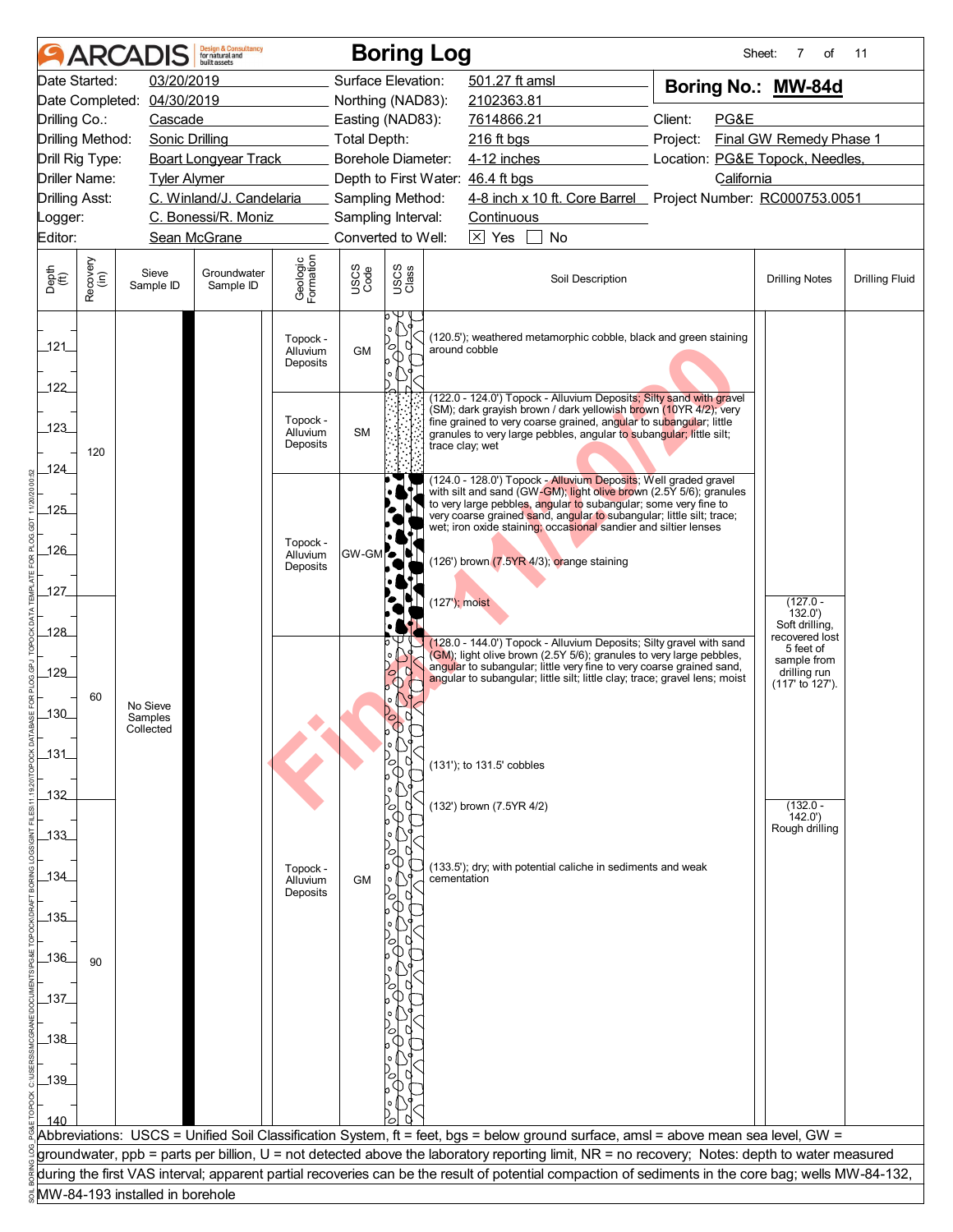|                       | <b>ARCA</b>      |                                 | <b>Design &amp; Consultancy</b><br>for natural and<br>built assets |                                  |                     | <b>Boring Log</b>                 |                               |                                                                                                                                                                                                                                                                                     | Sheet:             | 8<br>of                         | 11                    |  |
|-----------------------|------------------|---------------------------------|--------------------------------------------------------------------|----------------------------------|---------------------|-----------------------------------|-------------------------------|-------------------------------------------------------------------------------------------------------------------------------------------------------------------------------------------------------------------------------------------------------------------------------------|--------------------|---------------------------------|-----------------------|--|
|                       | Date Started:    | 03/20/2019                      |                                                                    |                                  |                     | Surface Elevation:                | 501.27 ft amsl                |                                                                                                                                                                                                                                                                                     | Boring No.: MW-84d |                                 |                       |  |
|                       | Date Completed:  | 04/30/2019                      |                                                                    |                                  |                     | Northing (NAD83):                 | 2102363.81                    |                                                                                                                                                                                                                                                                                     |                    |                                 |                       |  |
| Drilling Co.:         |                  | Cascade                         |                                                                    |                                  |                     | Easting (NAD83):                  | 7614866.21                    |                                                                                                                                                                                                                                                                                     | Client:<br>PG&E    |                                 |                       |  |
| Drilling Method:      |                  | Sonic Drilling                  |                                                                    |                                  | <b>Total Depth:</b> |                                   | 216 ft bgs                    |                                                                                                                                                                                                                                                                                     | Project:           | Final GW Remedy Phase 1         |                       |  |
| Drill Rig Type:       |                  |                                 | <b>Boart Longyear Track</b>                                        |                                  |                     | Borehole Diameter:                | 4-12 inches                   |                                                                                                                                                                                                                                                                                     |                    | Location: PG&E Topock, Needles, |                       |  |
| <b>Driller Name:</b>  |                  | <b>Tyler Alymer</b>             |                                                                    |                                  |                     | Depth to First Water: 46.4 ft bgs |                               |                                                                                                                                                                                                                                                                                     | California         |                                 |                       |  |
| <b>Drilling Asst:</b> |                  |                                 | C. Winland/J. Candelaria                                           |                                  |                     | Sampling Method:                  |                               | 4-8 inch x 10 ft. Core Barrel Project Number: RC000753.0051                                                                                                                                                                                                                         |                    |                                 |                       |  |
| Logger:               |                  |                                 | C. Bonessi/R. Moniz                                                |                                  |                     | Sampling Interval:                | Continuous                    |                                                                                                                                                                                                                                                                                     |                    |                                 |                       |  |
| Editor:               |                  |                                 | Sean McGrane                                                       |                                  |                     | Converted to Well:                | $\boxtimes$ Yes               | No                                                                                                                                                                                                                                                                                  |                    |                                 |                       |  |
| Depth<br>(ft)         | Recovery<br>(in) | Sieve<br>Sample ID              | Groundwater<br>Sample ID                                           | Geologic<br>Formation            | USCS<br>Code        | USCS<br>Class                     |                               | Soil Description                                                                                                                                                                                                                                                                    |                    | <b>Drilling Notes</b>           | <b>Drilling Fluid</b> |  |
| _141_                 | 90               |                                 |                                                                    |                                  |                     |                                   |                               |                                                                                                                                                                                                                                                                                     |                    |                                 |                       |  |
| 142                   |                  |                                 |                                                                    | Topock -<br>Alluvium<br>Deposits | <b>GM</b>           | О                                 |                               |                                                                                                                                                                                                                                                                                     |                    |                                 |                       |  |
| .143                  |                  |                                 |                                                                    |                                  |                     |                                   |                               |                                                                                                                                                                                                                                                                                     |                    |                                 |                       |  |
|                       |                  |                                 |                                                                    |                                  |                     |                                   |                               |                                                                                                                                                                                                                                                                                     |                    |                                 |                       |  |
| 144                   |                  |                                 |                                                                    | Topock -<br>Alluvium             | ML                  |                                   |                               | (144.0 - 144.5') Topock - Alluvium Deposits; Sandy silt with gravel<br>(ML); brown (10YR 5/3); low plasticity; some very fine to medium                                                                                                                                             |                    |                                 |                       |  |
| _145_                 |                  |                                 |                                                                    | Deposits                         |                     |                                   |                               | grained sand, angular to subangular; trace granules to very large<br>pebbles, angular to subround; wet; liquefied                                                                                                                                                                   |                    |                                 |                       |  |
| 146                   |                  |                                 |                                                                    |                                  |                     |                                   |                               | (144.5 - 154.4') Topock - Alluvium Deposits; Silty sand with gravel<br>(SM); brown (7.5YR 4/2) and brown (7.5YR 4/3); very fine grained<br>to very coarse grained, angular to subround; some granules to                                                                            |                    |                                 |                       |  |
|                       |                  |                                 |                                                                    |                                  |                     |                                   | silty lenses 2in to 6in thick | very large pebbles, angular to subround; some silt; trace angular<br>to subangular; trace clay; moist to wet; occasional gravelly and                                                                                                                                               |                    |                                 |                       |  |
| 147                   | 120              |                                 |                                                                    |                                  |                     |                                   |                               |                                                                                                                                                                                                                                                                                     |                    |                                 |                       |  |
| 148                   |                  |                                 |                                                                    |                                  |                     |                                   |                               |                                                                                                                                                                                                                                                                                     |                    |                                 |                       |  |
| 149                   |                  |                                 | MW-M-VAS-                                                          |                                  |                     |                                   |                               |                                                                                                                                                                                                                                                                                     |                    |                                 |                       |  |
|                       |                  | No Sieve                        | 147-152<br>( <sub>0.17</sub> U)<br>ppb)                            | Topock -<br>Alluvium             | <b>SM</b>           |                                   |                               |                                                                                                                                                                                                                                                                                     |                    |                                 |                       |  |
| $-150$                |                  | Samples                         | 3/31/2019<br>15:21                                                 | Deposits                         |                     |                                   |                               |                                                                                                                                                                                                                                                                                     |                    |                                 |                       |  |
|                       |                  | Collected                       |                                                                    |                                  |                     |                                   |                               |                                                                                                                                                                                                                                                                                     |                    |                                 |                       |  |
| 151                   |                  |                                 |                                                                    |                                  |                     |                                   |                               |                                                                                                                                                                                                                                                                                     |                    |                                 |                       |  |
| _152_                 |                  |                                 |                                                                    |                                  |                     |                                   |                               |                                                                                                                                                                                                                                                                                     |                    |                                 |                       |  |
|                       |                  |                                 |                                                                    |                                  |                     |                                   |                               |                                                                                                                                                                                                                                                                                     |                    | $(152.0 -$<br>167.0'            |                       |  |
| _153_                 |                  |                                 |                                                                    |                                  |                     |                                   |                               |                                                                                                                                                                                                                                                                                     |                    | Soft drilling                   |                       |  |
|                       |                  |                                 |                                                                    |                                  |                     |                                   |                               |                                                                                                                                                                                                                                                                                     |                    |                                 |                       |  |
| _154                  |                  |                                 |                                                                    |                                  |                     |                                   |                               |                                                                                                                                                                                                                                                                                     |                    |                                 |                       |  |
| 155                   |                  |                                 |                                                                    |                                  |                     |                                   |                               | (154.4 - 166.5') Topock - Alluvium Deposits; Silty gravel with sand<br>(GM); brown (7.5YR 4/2) and brown (7.5YR 4/3); granules to very                                                                                                                                              |                    |                                 |                       |  |
|                       |                  |                                 |                                                                    |                                  |                     |                                   |                               | large pebbles, angular to subround; some very fine to medium<br>grained sand, angular to subround; some silt; little angular to                                                                                                                                                     |                    |                                 |                       |  |
| $-156$                |                  |                                 |                                                                    |                                  |                     |                                   |                               | subangular; moist to wet; iron oxide staining; occasional sand lens                                                                                                                                                                                                                 |                    |                                 |                       |  |
|                       | 180              |                                 |                                                                    |                                  |                     | ◯                                 | 2in to 6in thick              |                                                                                                                                                                                                                                                                                     |                    |                                 |                       |  |
| _157_                 |                  |                                 |                                                                    | Topock -                         |                     |                                   |                               |                                                                                                                                                                                                                                                                                     |                    |                                 |                       |  |
|                       |                  |                                 |                                                                    | Alluvium<br>Deposits             | <b>GM</b>           | ้0                                |                               | (157'); dry; with red and green staining                                                                                                                                                                                                                                            |                    |                                 |                       |  |
| 158                   |                  |                                 |                                                                    |                                  |                     | (158'); moist                     |                               |                                                                                                                                                                                                                                                                                     |                    |                                 |                       |  |
|                       |                  |                                 |                                                                    |                                  |                     |                                   |                               |                                                                                                                                                                                                                                                                                     |                    |                                 |                       |  |
| 159                   |                  |                                 |                                                                    |                                  |                     |                                   |                               |                                                                                                                                                                                                                                                                                     |                    |                                 |                       |  |
|                       |                  |                                 |                                                                    |                                  |                     |                                   |                               |                                                                                                                                                                                                                                                                                     |                    |                                 |                       |  |
| 160                   |                  |                                 |                                                                    |                                  |                     |                                   |                               |                                                                                                                                                                                                                                                                                     |                    |                                 |                       |  |
|                       |                  |                                 |                                                                    |                                  |                     |                                   |                               | Abbreviations: USCS = Unified Soil Classification System, ft = feet, bgs = below ground surface, amsl = above mean sea level, GW =<br>groundwater, ppb = parts per billion, U = not detected above the laboratory reporting limit, NR = no recovery; Notes: depth to water measured |                    |                                 |                       |  |
|                       |                  |                                 |                                                                    |                                  |                     |                                   |                               | during the first VAS interval; apparent partial recoveries can be the result of potential compaction of sediments in the core bag; wells MW-84-132,                                                                                                                                 |                    |                                 |                       |  |
|                       |                  | MW-84-193 installed in borehole |                                                                    |                                  |                     |                                   |                               |                                                                                                                                                                                                                                                                                     |                    |                                 |                       |  |
|                       |                  |                                 |                                                                    |                                  |                     |                                   |                               |                                                                                                                                                                                                                                                                                     |                    |                                 |                       |  |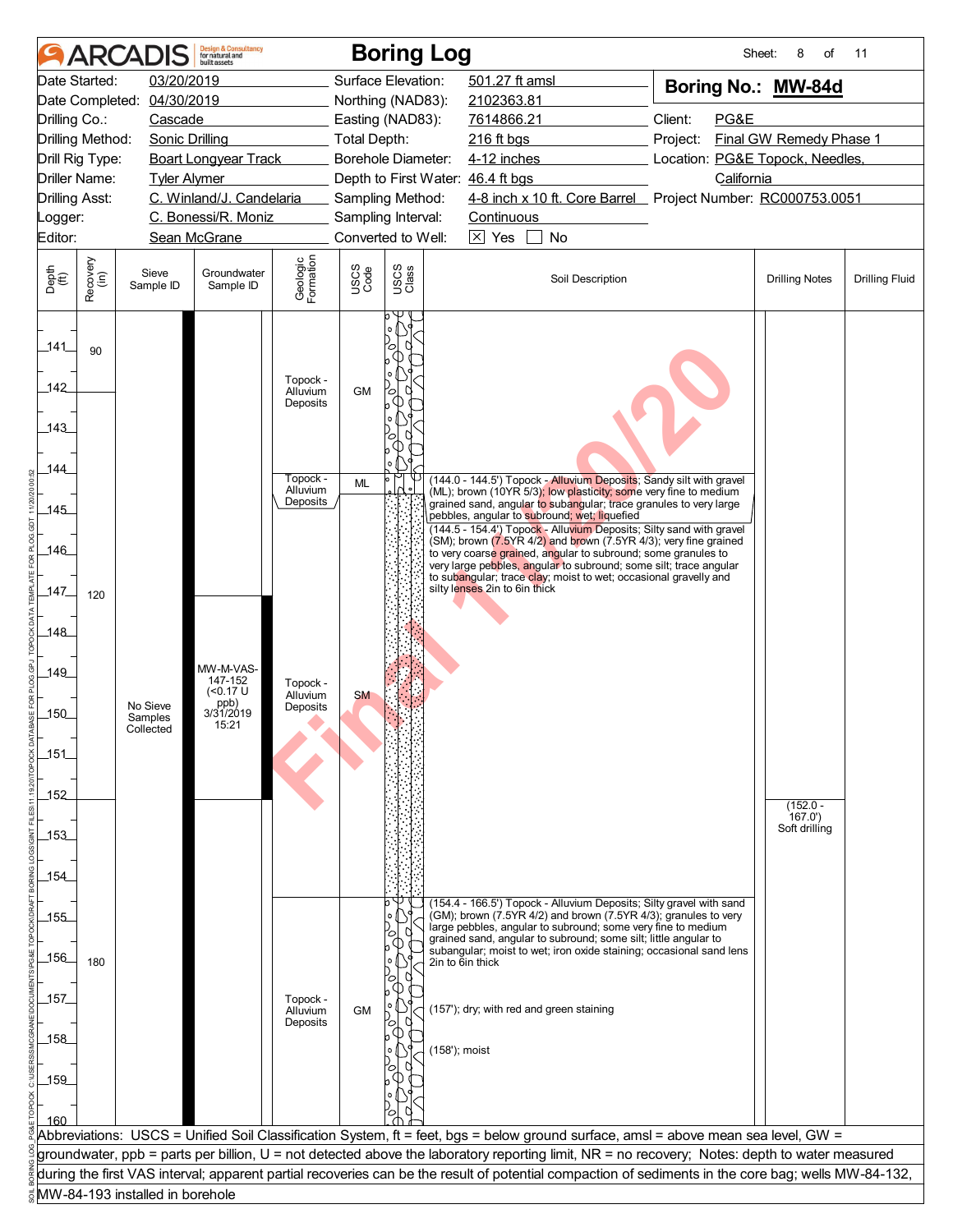|                                  | <b>ARCA</b>          |                                 | <b>Design &amp; Consultancy</b><br>for natural and<br>built assets |                       |                     | <b>Boring Log</b>                      |                                                                                                                                                     | Sheet:             | 9<br>of                 | 11                    |  |
|----------------------------------|----------------------|---------------------------------|--------------------------------------------------------------------|-----------------------|---------------------|----------------------------------------|-----------------------------------------------------------------------------------------------------------------------------------------------------|--------------------|-------------------------|-----------------------|--|
|                                  | Date Started:        | 03/20/2019                      |                                                                    |                       |                     | Surface Elevation:                     | 501.27 ft amsl                                                                                                                                      | Boring No.: MW-84d |                         |                       |  |
|                                  | Date Completed:      | 04/30/2019                      |                                                                    |                       |                     | Northing (NAD83):                      | 2102363.81                                                                                                                                          |                    |                         |                       |  |
| Drilling Co.:                    |                      | Cascade                         |                                                                    |                       |                     | Easting (NAD83):                       | 7614866.21                                                                                                                                          | Client:<br>PG&E    |                         |                       |  |
|                                  | Drilling Method:     | <b>Sonic Drilling</b>           |                                                                    |                       | <b>Total Depth:</b> |                                        | 216 ft bgs                                                                                                                                          | Project:           | Final GW Remedy Phase 1 |                       |  |
|                                  | Drill Rig Type:      |                                 | <b>Boart Longyear Track</b>                                        |                       |                     | Borehole Diameter:                     | 4-12 inches<br>Location: PG&E Topock, Needles,                                                                                                      |                    |                         |                       |  |
|                                  | <b>Driller Name:</b> | <b>Tyler Alymer</b>             | C. Winland/J. Candelaria                                           |                       |                     |                                        | Depth to First Water: 46.4 ft bgs<br>4-8 inch x 10 ft. Core Barrel Project Number: RC000753.0051                                                    | California         |                         |                       |  |
| <b>Drilling Asst:</b><br>Logger: |                      |                                 | C. Bonessi/R. Moniz                                                |                       |                     | Sampling Method:<br>Sampling Interval: | Continuous                                                                                                                                          |                    |                         |                       |  |
| Editor:                          |                      |                                 | Sean McGrane                                                       |                       |                     | Converted to Well:                     | $\boxtimes$ Yes<br>No                                                                                                                               |                    |                         |                       |  |
|                                  |                      |                                 |                                                                    |                       |                     |                                        |                                                                                                                                                     |                    |                         |                       |  |
| Depth<br>(ft)                    | Recovery<br>(in)     | Sieve<br>Sample ID              | Groundwater<br>Sample ID                                           | Geologic<br>Formation | USCS<br>Code        | USCS<br>Class                          | Soil Description                                                                                                                                    |                    | <b>Drilling Notes</b>   | <b>Drilling Fluid</b> |  |
| $-161$<br>162<br>163             |                      |                                 |                                                                    | Topock -<br>Alluvium  | <b>GM</b>           |                                        |                                                                                                                                                     |                    |                         |                       |  |
| 164                              | 180                  |                                 |                                                                    | Deposits              |                     |                                        |                                                                                                                                                     |                    |                         |                       |  |
|                                  |                      |                                 |                                                                    |                       |                     |                                        | (164'); moist to dry                                                                                                                                |                    |                         |                       |  |
| $-165$                           |                      |                                 |                                                                    |                       |                     |                                        |                                                                                                                                                     |                    |                         |                       |  |
|                                  |                      |                                 |                                                                    |                       |                     |                                        |                                                                                                                                                     |                    |                         |                       |  |
| 166                              |                      |                                 |                                                                    |                       |                     |                                        |                                                                                                                                                     |                    |                         |                       |  |
| 167                              |                      |                                 |                                                                    |                       |                     |                                        | (166.5 - 170.0') Topock - Alluvium Deposits; Silty sand with gravel<br>(SM); reddish brown (5YR 4/3); very fine grained to medium                   |                    |                         |                       |  |
|                                  |                      |                                 |                                                                    |                       |                     |                                        | grained, angular to subround; some silt; little granules to very<br>large pebbles, angular to subround; trace angular to subangular;                |                    | $(167.0 -$<br>177.0'    |                       |  |
| _168_                            |                      |                                 |                                                                    | Topock -              |                     |                                        | trace clay; wet                                                                                                                                     |                    | Soft drilling           |                       |  |
|                                  |                      |                                 |                                                                    | Alluvium<br>Deposits  | <b>SM</b>           |                                        |                                                                                                                                                     |                    |                         |                       |  |
| 169                              |                      |                                 |                                                                    |                       |                     |                                        |                                                                                                                                                     |                    |                         |                       |  |
|                                  |                      | No Sieve                        |                                                                    |                       |                     |                                        |                                                                                                                                                     |                    |                         |                       |  |
| 170                              |                      | Samples<br>Collected            |                                                                    |                       |                     | $\circ \forall$                        | (170.0 - 176.5') Topock - Alluvium Deposits; Silty gravel with sand                                                                                 |                    |                         |                       |  |
|                                  |                      |                                 |                                                                    |                       |                     | l°159                                  | (GM); brown (7.5YR 4/3) with brown (7.5YR 5/2); granules to very<br>large pebbles, angular to subround; some angular to subangular;                 |                    |                         |                       |  |
| $\_171$                          |                      |                                 |                                                                    |                       |                     | ъ<br>silt; moist                       | little very fine to medium grained sand, angular to subangular; little                                                                              |                    |                         |                       |  |
| $172$                            |                      |                                 |                                                                    |                       |                     |                                        |                                                                                                                                                     |                    |                         |                       |  |
|                                  | 120                  |                                 |                                                                    |                       |                     | ∞                                      | (172'); dry; to 176.5', with red and green staining, potential caliche<br>in sediments and weak cementation                                         |                    |                         |                       |  |
| 173                              |                      |                                 |                                                                    | Topock -              |                     |                                        |                                                                                                                                                     |                    |                         |                       |  |
|                                  |                      |                                 |                                                                    | Alluvium<br>Deposits  | <b>GM</b>           | О                                      |                                                                                                                                                     |                    |                         |                       |  |
| _174_                            |                      |                                 | MW-M-VAS-<br>172-177                                               |                       |                     |                                        |                                                                                                                                                     |                    |                         |                       |  |
|                                  |                      |                                 | (<0.033 U                                                          |                       |                     |                                        |                                                                                                                                                     |                    |                         |                       |  |
| 175                              |                      |                                 | ppb)<br>4/2/2019<br>14:57                                          |                       |                     |                                        |                                                                                                                                                     |                    |                         |                       |  |
|                                  |                      |                                 |                                                                    |                       |                     |                                        |                                                                                                                                                     |                    |                         |                       |  |
| $-176$                           |                      |                                 |                                                                    |                       |                     |                                        |                                                                                                                                                     |                    |                         |                       |  |
|                                  |                      |                                 |                                                                    |                       |                     |                                        | (176.5 - 192.0') Topock - Alluvium Deposits; Silty gravel with sand                                                                                 |                    |                         |                       |  |
| _177.                            |                      |                                 |                                                                    |                       |                     |                                        | (GM); reddish brown / moderate brown (5YR 4/4); granules to<br>small pebbles, angular to subangular; some very fine to very                         |                    | $(177.0 -$              |                       |  |
|                                  |                      |                                 |                                                                    |                       |                     |                                        | coarse grained sand; little medium to very large pebbles, angular<br>to subangular; little; little silt; trace clay; wet to moist; interbedded      |                    | 192.0'<br>Soft drilling |                       |  |
| 178                              |                      |                                 |                                                                    | Topock -<br>Alluvium  | <b>GM</b>           |                                        | GW and GM with occasional well graded sand with gravel lenses                                                                                       |                    |                         |                       |  |
| $-179$                           | 180                  |                                 |                                                                    | Deposits              |                     | $\circ$                                | 2in to 6 in thick                                                                                                                                   |                    |                         |                       |  |
|                                  |                      |                                 |                                                                    |                       |                     |                                        |                                                                                                                                                     |                    |                         |                       |  |
| 180                              |                      |                                 |                                                                    |                       |                     |                                        |                                                                                                                                                     |                    |                         |                       |  |
|                                  |                      |                                 |                                                                    |                       |                     |                                        | Abbreviations: USCS = Unified Soil Classification System, ft = feet, bgs = below ground surface, amsl = above mean sea level, GW =                  |                    |                         |                       |  |
|                                  |                      |                                 |                                                                    |                       |                     |                                        | groundwater, ppb = parts per billion, U = not detected above the laboratory reporting limit, NR = no recovery; Notes: depth to water measured       |                    |                         |                       |  |
|                                  |                      |                                 |                                                                    |                       |                     |                                        | during the first VAS interval; apparent partial recoveries can be the result of potential compaction of sediments in the core bag; wells MW-84-132, |                    |                         |                       |  |
|                                  |                      | MW-84-193 installed in borehole |                                                                    |                       |                     |                                        |                                                                                                                                                     |                    |                         |                       |  |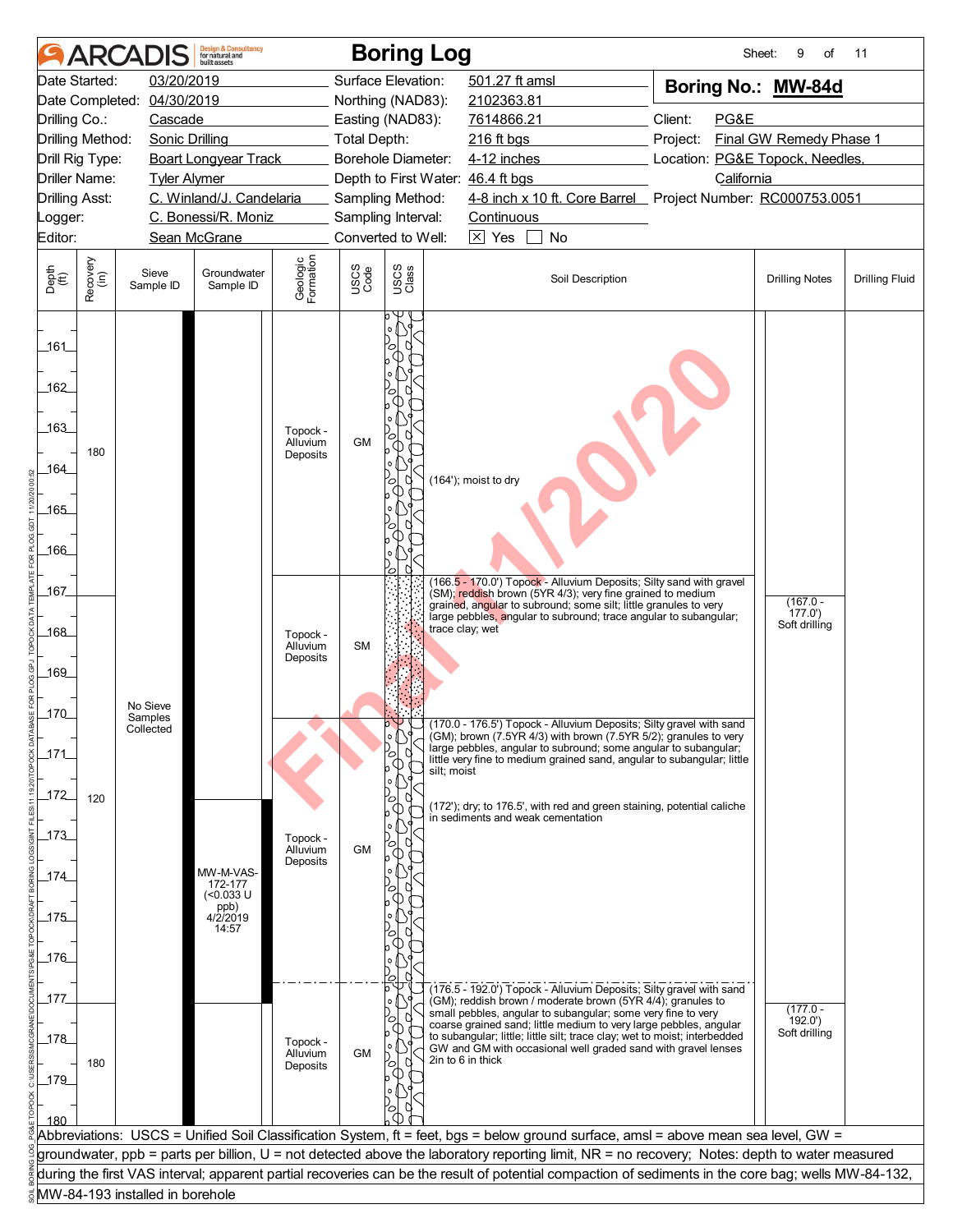|                       | <b>ARCAI</b>         |                                 | <b>Design &amp; Consultancy</b><br>for natural and |                       |              | <b>Boring Log</b>                 |                 |                                                                                                                                          | Sheet:                                                                                                                                                                                                                                                                              | 10<br>of                | 11                    |
|-----------------------|----------------------|---------------------------------|----------------------------------------------------|-----------------------|--------------|-----------------------------------|-----------------|------------------------------------------------------------------------------------------------------------------------------------------|-------------------------------------------------------------------------------------------------------------------------------------------------------------------------------------------------------------------------------------------------------------------------------------|-------------------------|-----------------------|
|                       | Date Started:        | 03/20/2019                      |                                                    |                       |              | Surface Elevation:                | 501.27 ft amsl  |                                                                                                                                          | Boring No.: MW-84d                                                                                                                                                                                                                                                                  |                         |                       |
|                       | Date Completed:      | 04/30/2019                      |                                                    |                       |              | Northing (NAD83):                 | 2102363.81      |                                                                                                                                          |                                                                                                                                                                                                                                                                                     |                         |                       |
| Drilling Co.:         |                      | Cascade                         |                                                    |                       |              | Easting (NAD83):                  | 7614866.21      |                                                                                                                                          | Client:<br>PG&E                                                                                                                                                                                                                                                                     |                         |                       |
|                       | Drilling Method:     | <b>Sonic Drilling</b>           |                                                    |                       | Total Depth: |                                   | $216$ ft bgs    |                                                                                                                                          | Project:                                                                                                                                                                                                                                                                            | Final GW Remedy Phase 1 |                       |
|                       | Drill Rig Type:      |                                 | <b>Boart Longyear Track</b>                        |                       |              | Borehole Diameter:                | 4-12 inches     |                                                                                                                                          | Location: PG&E Topock, Needles,                                                                                                                                                                                                                                                     |                         |                       |
|                       | <b>Driller Name:</b> | <b>Tyler Alymer</b>             |                                                    |                       |              | Depth to First Water: 46.4 ft bgs |                 |                                                                                                                                          | California                                                                                                                                                                                                                                                                          |                         |                       |
| <b>Drilling Asst:</b> |                      |                                 | C. Winland/J. Candelaria                           |                       |              | Sampling Method:                  |                 |                                                                                                                                          | 4-8 inch x 10 ft. Core Barrel Project Number: RC000753.0051                                                                                                                                                                                                                         |                         |                       |
| Logger:               |                      |                                 | C. Bonessi/R. Moniz                                |                       |              | Sampling Interval:                | Continuous      |                                                                                                                                          |                                                                                                                                                                                                                                                                                     |                         |                       |
| Editor:               |                      |                                 | Sean McGrane                                       |                       |              | Converted to Well:                | $\boxtimes$ Yes | No                                                                                                                                       |                                                                                                                                                                                                                                                                                     |                         |                       |
| Depth<br>(ft)         | Recovery<br>(in)     | Sieve<br>Sample ID              | Groundwater<br>Sample ID                           | Geologic<br>Formation | USCS<br>Code | USCS<br>Class                     |                 | Soil Description                                                                                                                         |                                                                                                                                                                                                                                                                                     | <b>Drilling Notes</b>   | <b>Drilling Fluid</b> |
| 181<br>182<br>183     |                      |                                 |                                                    |                       |              |                                   |                 |                                                                                                                                          |                                                                                                                                                                                                                                                                                     |                         |                       |
| 184                   |                      |                                 |                                                    |                       |              |                                   |                 |                                                                                                                                          |                                                                                                                                                                                                                                                                                     |                         |                       |
| 185                   |                      |                                 |                                                    |                       |              |                                   |                 |                                                                                                                                          |                                                                                                                                                                                                                                                                                     |                         |                       |
| $186$                 | 180                  |                                 |                                                    | Topock -<br>Alluvium  | <b>GM</b>    |                                   |                 |                                                                                                                                          |                                                                                                                                                                                                                                                                                     |                         |                       |
| $\_187$               |                      |                                 |                                                    | Deposits              |              |                                   |                 |                                                                                                                                          |                                                                                                                                                                                                                                                                                     |                         |                       |
| $188$                 |                      |                                 |                                                    |                       |              |                                   |                 |                                                                                                                                          |                                                                                                                                                                                                                                                                                     |                         |                       |
| _189_                 |                      |                                 |                                                    |                       |              |                                   |                 |                                                                                                                                          |                                                                                                                                                                                                                                                                                     |                         |                       |
| $-190$                |                      | No Sieve                        |                                                    |                       |              |                                   |                 |                                                                                                                                          |                                                                                                                                                                                                                                                                                     |                         |                       |
|                       |                      | Samples<br>Collected            |                                                    |                       |              |                                   |                 |                                                                                                                                          |                                                                                                                                                                                                                                                                                     |                         |                       |
| 191                   |                      |                                 |                                                    |                       |              | ○                                 |                 |                                                                                                                                          |                                                                                                                                                                                                                                                                                     |                         |                       |
|                       |                      |                                 |                                                    |                       |              |                                   |                 |                                                                                                                                          |                                                                                                                                                                                                                                                                                     |                         |                       |
| _192_                 |                      |                                 | MW-M-VAS-                                          |                       |              | ົດ                                |                 |                                                                                                                                          |                                                                                                                                                                                                                                                                                     |                         |                       |
|                       |                      |                                 | 190-195<br>( <sub>0.17</sub> U)                    |                       |              | b<br>۰o                           |                 | (192.0 - 195.0') Topock - Alluvium Deposits; Silty gravel with sand<br>(GM); reddish brown / moderate brown (5YR 4/4) trace reddish      |                                                                                                                                                                                                                                                                                     | (192.0')<br>Change in   |                       |
| $-193$                |                      |                                 | ppb)<br>4/10/2019                                  |                       |              | O                                 |                 | brown (2.5YR 4/4); granules to large pebbles, angular to<br>subround; some very fine to very coarse grained sand, angular to             |                                                                                                                                                                                                                                                                                     | geologist to<br>CB.     |                       |
|                       |                      |                                 | 16:35                                              | Topock -<br>Alluvium  | <b>GM</b>    | ۰o                                |                 | subround; little silt; little clay; trace; wet; weak cementation                                                                         |                                                                                                                                                                                                                                                                                     |                         |                       |
| _194_                 |                      |                                 |                                                    | Deposits              |              | $\circ$                           |                 |                                                                                                                                          |                                                                                                                                                                                                                                                                                     |                         |                       |
|                       |                      |                                 |                                                    |                       |              |                                   |                 |                                                                                                                                          |                                                                                                                                                                                                                                                                                     |                         |                       |
| $-195$                |                      |                                 |                                                    |                       |              |                                   |                 |                                                                                                                                          |                                                                                                                                                                                                                                                                                     |                         |                       |
|                       |                      |                                 |                                                    | Topock -<br>Alluvium  | <b>SM</b>    |                                   |                 | (195.0 - 196.0') Topock - Alluvium Deposits; Silty sand with gravel<br>(SM); reddish brown / moderate brown (5YR 4/4); very fine grained |                                                                                                                                                                                                                                                                                     |                         |                       |
| $\_196$               | 120                  |                                 |                                                    | Deposits              |              |                                   |                 | to coarse grained, angular to subround; some silt; little granules to<br>large pebbles, angular to subround; trace clay; wet             |                                                                                                                                                                                                                                                                                     |                         |                       |
|                       |                      |                                 |                                                    |                       |              |                                   |                 | (196.0 - 205.0') Topock - Alluvium Deposits; Silty gravel with sand                                                                      |                                                                                                                                                                                                                                                                                     | $(196.0 -$<br>203.0'    |                       |
| 197                   |                      |                                 |                                                    |                       |              | Ō                                 |                 | (GM); reddish brown / moderate brown (5YR 4/4) trace reddish<br>brown (2.5YR 4/4); granules to large pebbles, angular to                 |                                                                                                                                                                                                                                                                                     | Rough drilling          |                       |
|                       |                      |                                 |                                                    |                       |              |                                   |                 | subround; some very fine to very coarse grained sand, angular to<br>subround; little silt; little clay; trace; wet; weak cementation     |                                                                                                                                                                                                                                                                                     |                         |                       |
| 198                   |                      |                                 |                                                    | Topock -<br>Alluvium  | <b>GM</b>    | Ō                                 |                 |                                                                                                                                          |                                                                                                                                                                                                                                                                                     |                         |                       |
|                       |                      |                                 |                                                    | Deposits              |              |                                   |                 |                                                                                                                                          |                                                                                                                                                                                                                                                                                     |                         |                       |
| 199                   |                      |                                 |                                                    |                       |              |                                   |                 |                                                                                                                                          |                                                                                                                                                                                                                                                                                     |                         |                       |
|                       |                      |                                 |                                                    |                       |              |                                   |                 |                                                                                                                                          |                                                                                                                                                                                                                                                                                     |                         |                       |
| 200                   |                      |                                 |                                                    |                       |              |                                   |                 |                                                                                                                                          |                                                                                                                                                                                                                                                                                     |                         |                       |
|                       |                      |                                 |                                                    |                       |              |                                   |                 |                                                                                                                                          | Abbreviations: USCS = Unified Soil Classification System, ft = feet, bgs = below ground surface, amsl = above mean sea level, GW =<br>groundwater, ppb = parts per billion, U = not detected above the laboratory reporting limit, NR = no recovery; Notes: depth to water measured |                         |                       |
|                       |                      |                                 |                                                    |                       |              |                                   |                 |                                                                                                                                          | during the first VAS interval; apparent partial recoveries can be the result of potential compaction of sediments in the core bag; wells MW-84-132,                                                                                                                                 |                         |                       |
|                       |                      | MW-84-193 installed in borehole |                                                    |                       |              |                                   |                 |                                                                                                                                          |                                                                                                                                                                                                                                                                                     |                         |                       |
|                       |                      |                                 |                                                    |                       |              |                                   |                 |                                                                                                                                          |                                                                                                                                                                                                                                                                                     |                         |                       |